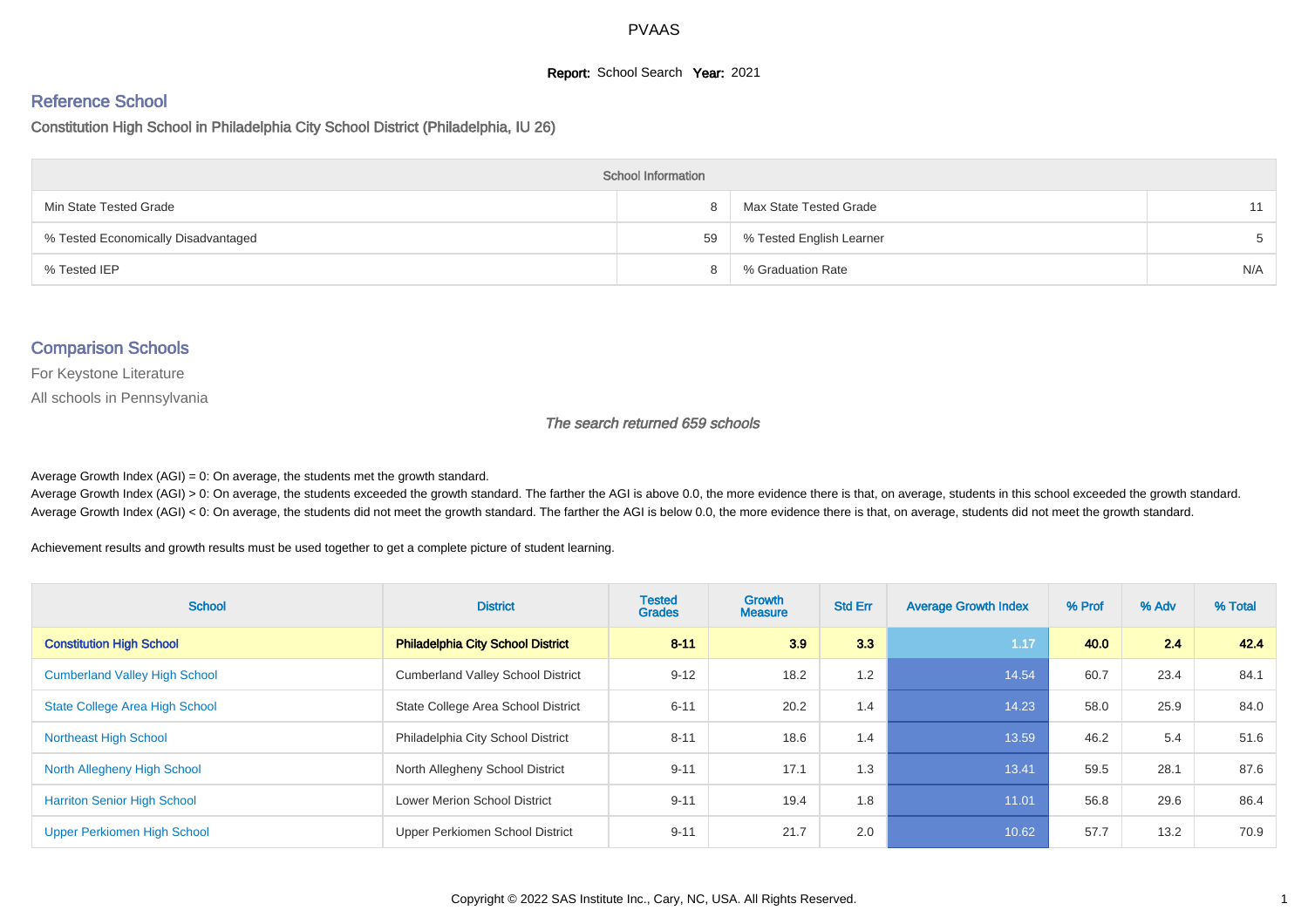| <b>School</b>                          | <b>District</b>                          | <b>Tested</b><br><b>Grades</b> | <b>Growth</b><br><b>Measure</b> | <b>Std Err</b> | <b>Average Growth Index</b> | % Prof | % Adv | % Total |
|----------------------------------------|------------------------------------------|--------------------------------|---------------------------------|----------------|-----------------------------|--------|-------|---------|
| <b>Constitution High School</b>        | <b>Philadelphia City School District</b> | $8 - 11$                       | 3.9                             | 3.3            | 1.17                        | 40.0   | 2.4   | 42.4    |
| Upper Saint Clair High School          | Upper Saint Clair School District        | $9 - 11$                       | 18.3                            | 1.7            | 10.57                       | 61.8   | 30.1  | 91.9    |
| <b>Lower Merion High School</b>        | <b>Lower Merion School District</b>      | $8 - 10$                       | 17.6                            | 1.7            | 10.41                       | 54.4   | 30.2  | 84.6    |
| Norwin Senior High School              | Norwin School District                   | $8 - 11$                       | 17.7                            | 1.7            | 10.26                       | 58.5   | 27.0  | 85.4    |
| Dallastown Area Senior High School     | Dallastown Area School District          | $9 - 11$                       | 13.2                            | 1.5            | 8.66                        | 56.0   | 17.9  | 73.8    |
| <b>Upper Dublin High School</b>        | Upper Dublin School District             | $9 - 12$                       | 15.2                            | 1.8            | 8.43                        | 60.8   | 24.8  | 85.6    |
| North Penn Senior High School          | North Penn School District               | $9 - 11$                       | 8.8                             | 1.1            | 8.14                        | 55.8   | 17.0  | 72.8    |
| Souderton Area Senior High School      | Souderton Area School District           | $9 - 11$                       | 12.0                            | 1.5            | 8.13                        | 61.7   | 15.2  | 76.9    |
| Plymouth-Whitemarsh Senior High School | <b>Colonial School District</b>          | $9 - 11$                       | 13.7                            | 1.7            | 8.09                        | 60.2   | 19.6  | 79.8    |
| Downingtown Stem Academy               | Downingtown Area School District         | $9 - 10$                       | 17.1                            | 2.1            | 7.97                        | 44.0   | 54.5  | 98.5    |
| <b>Great Valley High School</b>        | <b>Great Valley School District</b>      | $9 - 11$                       | 14.8                            | 1.9            | 7.89                        | 50.0   | 35.0  | 85.0    |
| <b>Springfield High School</b>         | Springfield School District              | $9 - 11$                       | 13.5                            | 1.7            | 7.86                        | 60.9   | 21.5  | 82.4    |
| <b>Northern High School</b>            | Northern York County School District     | $9 - 11$                       | 15.3                            | 1.9            | 7.83                        | 57.4   | 11.5  | 68.8    |
| <b>Tyrone Area High School</b>         | Tyrone Area School District              | $9 - 12$                       | 19.4                            | 2.5            | 7.78                        | 60.4   | 16.7  | 77.1    |
| <b>Pennsbury High School</b>           | Pennsbury School District                | $7 - 11$                       | 11.4                            | 1.5            | 7.75                        | 60.1   | 21.3  | 81.3    |
| Penn Trafford High School              | Penn-Trafford School District            | $9 - 11$                       | 13.1                            | 1.7            | 7.75                        | 62.3   | 21.9  | 84.2    |
| Pennsylvania Cyber Charter School      | Pennsylvania Cyber Charter School        | $3 - 11$                       | 11.6                            | 1.5            | 7.54                        | 46.3   | 5.0   | 51.3    |
| <b>Upper Merion High School</b>        | Upper Merion Area School District        | $9 - 11$                       | 14.9                            | $2.0\,$        | 7.50                        | 59.3   | 19.3  | 78.6    |
| <b>Valley View High School</b>         | Valley View School District              | $9 - 11$                       | 17.7                            | 2.4            | 7.30                        | 53.7   | 14.7  | 68.4    |
| <b>Central York High School</b>        | Central York School District             | $9 - 12$                       | 11.9                            | 1.7            | 7.02                        | 55.5   | 11.5  | 67.0    |
| <b>Reading Senior High School</b>      | Reading School District                  | $9 - 11$                       | 9.6                             | 1.4            | 6.95                        | 24.7   | 2.4   | 27.2    |
| Council Rock High School - North       | <b>Council Rock School District</b>      | $9 - 11$                       | 11.4                            | 1.6            | 6.93                        | 62.0   | 18.8  | 80.7    |
| <b>Delaware Valley High School</b>     | Delaware Valley School District          | $9 - 11$                       | 12.2                            | 1.8            | 6.78                        | 55.2   | 16.2  | 71.4    |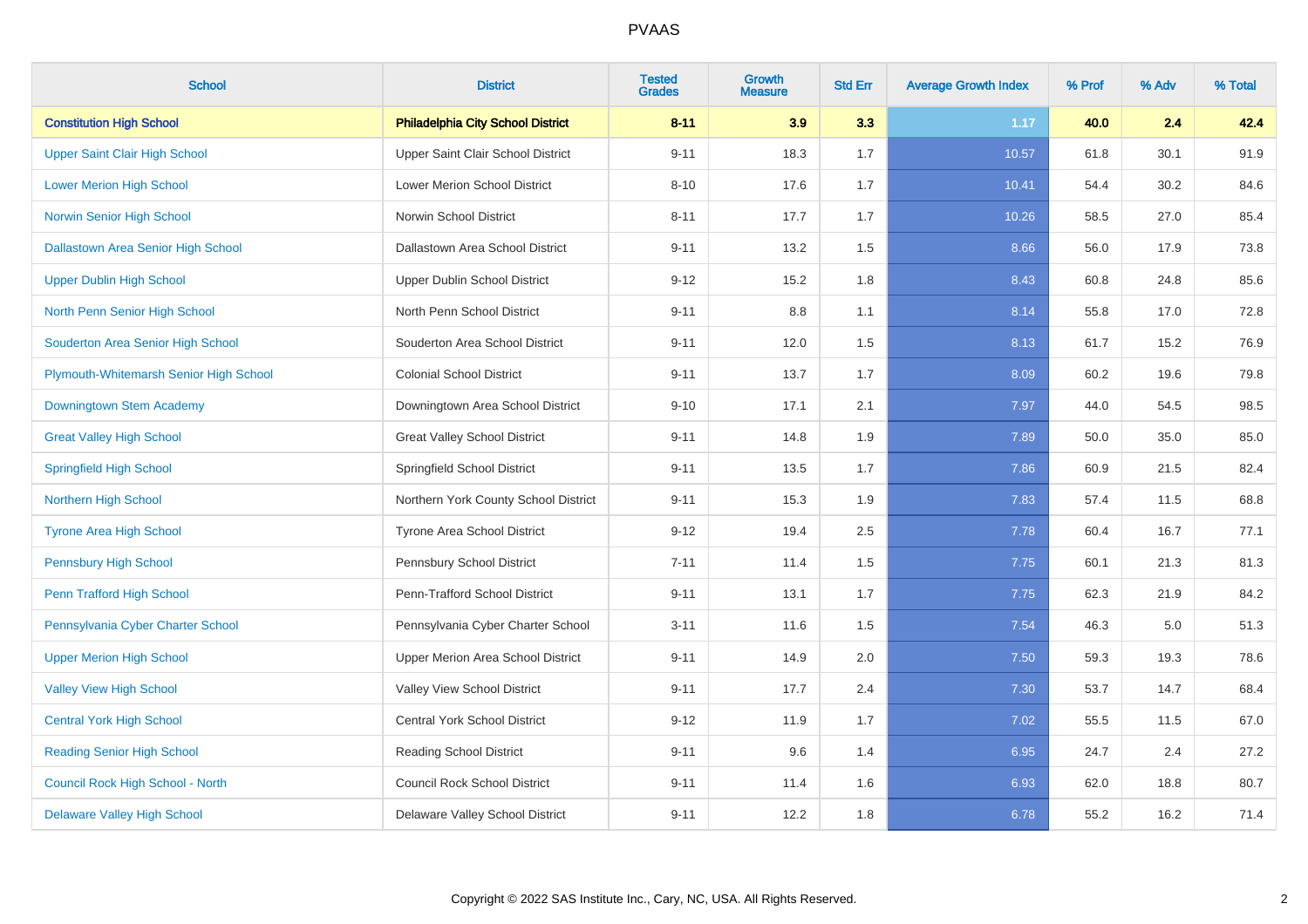| <b>School</b>                           | <b>District</b>                                  | <b>Tested</b><br><b>Grades</b> | Growth<br><b>Measure</b> | <b>Std Err</b> | <b>Average Growth Index</b> | % Prof | % Adv | % Total |
|-----------------------------------------|--------------------------------------------------|--------------------------------|--------------------------|----------------|-----------------------------|--------|-------|---------|
| <b>Constitution High School</b>         | <b>Philadelphia City School District</b>         | $8 - 11$                       | 3.9                      | 3.3            | 1.17                        | 40.0   | 2.4   | 42.4    |
| <b>Susquehannock High School</b>        | Southern York County School<br><b>District</b>   | $9 - 11$                       | 13.9                     | 2.0            | 6.78                        | 55.1   | 18.1  | 73.1    |
| <b>West Chester East High School</b>    | West Chester Area School District                | $9 - 11$                       | 13.3                     | 2.0            | 6.76                        | 63.1   | 22.0  | 85.1    |
| <b>Wissahickon Senior High School</b>   | Wissahickon School District                      | $9 - 10$                       | 12.2                     | 1.8            | 6.73                        | 58.3   | 22.4  | 80.7    |
| <b>Hazleton Area High School</b>        | Hazleton Area School District                    | $9 - 11$                       | 9.1                      | 1.4            | 6.52                        | 45.0   | 7.8   | 52.9    |
| West Chester Bayard Rustin High School  | West Chester Area School District                | $9 - 10$                       | 13.1                     | 2.0            | 6.43                        | 67.1   | 21.9  | 89.0    |
| <b>Garnet Valley High School</b>        | <b>Garnet Valley School District</b>             | $9 - 10$                       | 10.6                     | 1.7            | 6.40                        | 67.1   | 19.0  | 86.1    |
| <b>Hershey High School</b>              | Derry Township School District                   | $9 - 10$                       | 12.6                     | 2.0            | 6.29                        | 54.8   | 25.8  | 80.6    |
| Abington Heights High School            | Abington Heights School District                 | $8 - 11$                       | 13.5                     | 2.2            | 6.26                        | 58.4   | 16.3  | 74.7    |
| <b>Pine-Richland High School</b>        | Pine-Richland School District                    | $8 - 11$                       | 11.2                     | 1.8            | 6.21                        | 60.6   | 24.4  | 85.0    |
| Deer Lakes High School                  | Deer Lakes School District                       | $9 - 11$                       | 16.7                     | 2.7            | 6.21                        | 61.5   | 16.4  | 77.9    |
| <b>Girls High School</b>                | Philadelphia City School District                | $8 - 11$                       | 14.6                     | 2.4            | 6.11                        | 69.5   | 5.4   | 74.8    |
| <b>Avon Grove High School</b>           | Avon Grove School District                       | $9 - 10$                       | 9.7                      | 1.6            | 6.11                        | 56.3   | 18.6  | 74.9    |
| <b>Freedom High School</b>              | Bethlehem Area School District                   | $9 - 11$                       | 10.3                     | 1.7            | 6.10                        | 43.3   | 12.0  | 55.3    |
| Downingtown High School East Campus     | Downingtown Area School District                 | $9 - 11$                       | 11.0                     | 1.8            | 6.06                        | 67.6   | 17.1  | 84.6    |
| <b>Franklin LC</b>                      | Philadelphia City School District                | $9 - 11$                       | 13.8                     | 2.3            | 5.97                        | 51.9   | 3.7   | 55.6    |
| <b>Ridley High School</b>               | <b>Ridley School District</b>                    | $9 - 12$                       | 9.6                      | 1.6            | 5.90                        | 45.6   | 8.2   | 53.8    |
| Saucon Valley Senior High School        | Saucon Valley School District                    | $9 - 11$                       | 14.4                     | 2.5            | 5.87                        | 48.7   | 20.2  | 69.0    |
| Mountain View Junior/Senior High School | Mountain View School District                    | $7 - 11$                       | 20.6                     | 3.5            | 5.85                        | 57.8   | 20.3  | 78.1    |
| <b>Wilson High School</b>               | <b>Wilson School District</b>                    | $8 - 12$                       | 8.5                      | 1.5            | 5.78                        | 52.6   | 14.6  | 67.2    |
| <b>Fleetwood Senior High School</b>     | Fleetwood Area School District                   | $9 - 10$                       | 11.9                     | 2.1            | 5.54                        | 53.5   | 11.6  | 65.2    |
| <b>Liberty High School</b>              | Bethlehem Area School District                   | $9 - 11$                       | 7.7                      | 1.4            | 5.44                        | 45.6   | 12.0  | 57.6    |
| <b>Unionville High School</b>           | Unionville-Chadds Ford School<br><b>District</b> | $8 - 11$                       | 16.8                     | 3.1            | 5.44                        | 68.1   | 13.2  | 81.3    |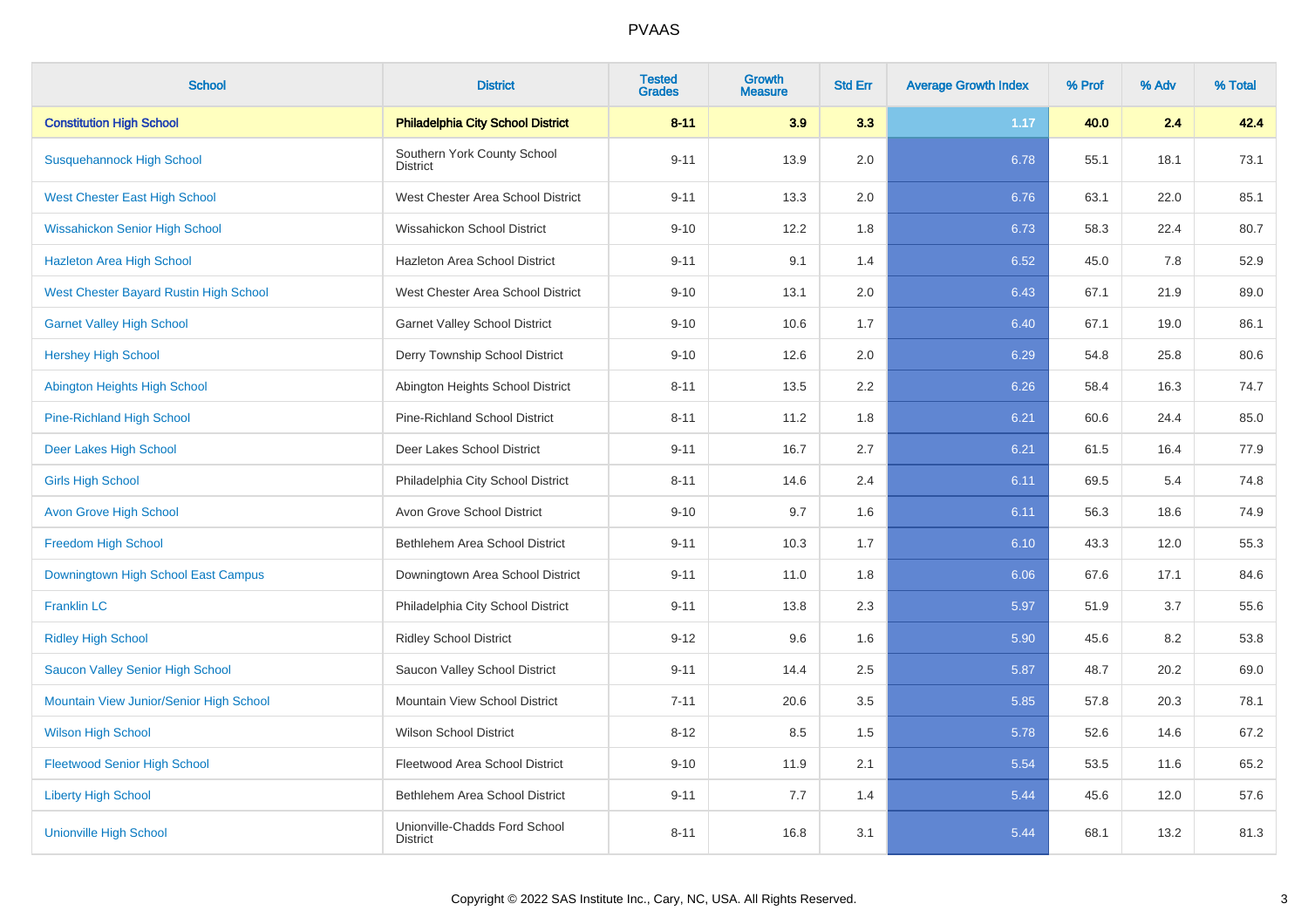| <b>School</b>                                      | <b>District</b>                                       | <b>Tested</b><br><b>Grades</b> | <b>Growth</b><br><b>Measure</b> | <b>Std Err</b> | <b>Average Growth Index</b> | % Prof | % Adv | % Total |
|----------------------------------------------------|-------------------------------------------------------|--------------------------------|---------------------------------|----------------|-----------------------------|--------|-------|---------|
| <b>Constitution High School</b>                    | <b>Philadelphia City School District</b>              | $8 - 11$                       | 3.9                             | 3.3            | 1.17                        | 40.0   | 2.4   | 42.4    |
| Downingtown High School West Campus                | Downingtown Area School District                      | $9 - 11$                       | 8.7                             | 1.6            | 5.28                        | 62.6   | 11.8  | 74.4    |
| <b>Mifflin County High School</b>                  | Mifflin County School District                        | $10 - 11$                      | 8.7                             | 1.6            | 5.28                        | 47.1   | 6.7   | 53.8    |
| Fox Chapel Area High School                        | Fox Chapel Area School District                       | $9 - 11$                       | 9.6                             | 1.8            | 5.26                        | 56.6   | 28.6  | 85.2    |
| <b>City Charter High School</b>                    | City CHS                                              | $10 - 11$                      | 13.6                            | 2.7            | 5.12                        | 45.8   | 3.0   | 48.8    |
| <b>Haverford Senior High School</b>                | Haverford Township School District                    | $9 - 11$                       | 7.7                             | 1.5            | 5.11                        | 53.0   | 25.5  | 78.6    |
| <b>Cocalico Senior High School</b>                 | <b>Cocalico School District</b>                       | $9 - 11$                       | 10.3                            | 2.0            | 5.04                        | 50.8   | 14.1  | 64.8    |
| West Chester Henderson High School                 | West Chester Area School District                     | $9 - 10$                       | 9.7                             | 1.9            | 4.99                        | 70.3   | 16.8  | 87.1    |
| <b>Commonwealth Charter Academy Charter School</b> | Commonwealth Charter Academy<br><b>Charter School</b> | $3 - 10$                       | 9.1                             | 1.9            | 4.90                        | 47.2   | 9.1   | 56.3    |
| <b>Cedar Crest High School</b>                     | Cornwall-Lebanon School District                      | $9 - 11$                       | 8.0                             | 1.6            | 4.90                        | 47.2   | 8.4   | 55.6    |
| <b>Red Land Senior High School</b>                 | <b>West Shore School District</b>                     | $9 - 11$                       | 9.4                             | 1.9            | 4.86                        | 53.0   | 10.3  | 63.2    |
| <b>West Perry Senior High School</b>               | West Perry School District                            | $7 - 11$                       | 12.1                            | 2.5            | 4.86                        | 56.6   | 8.4   | 65.0    |
| <b>York Suburban Senior High School</b>            | York Suburban School District                         | $8 - 11$                       | 9.9                             | 2.0            | 4.82                        | 53.5   | 27.8  | 81.3    |
| Penns Valley Area Junior/Senior High School        | Penns Valley Area School District                     | $6 - 12$                       | 13.7                            | 2.9            | 4.71                        | 41.9   | 23.1  | 65.0    |
| Shippensburg Area Senior High School               | Shippensburg Area School District                     | $9 - 11$                       | 9.0                             | 1.9            | 4.69                        | 53.1   | 10.2  | 63.3    |
| Fort Leboeuf Senior High School                    | Fort Leboeuf School District                          | $8 - 11$                       | 11.4                            | 2.5            | 4.62                        | 48.5   | 21.1  | 69.6    |
| Derry Area Senior High School                      | Derry Area School District                            | $9 - 11$                       | 12.9                            | 2.8            | 4.59                        | 60.0   | 12.5  | 72.5    |
| Conestoga Valley Senior High School                | Conestoga Valley School District                      | $9 - 11$                       | 8.3                             | 1.8            | 4.54                        | 60.3   | 13.5  | 73.8    |
| The Science Leadership Academy At Beeber           | Philadelphia City School District                     | $5 - 12$                       | 13.0                            | 2.9            | 4.52                        | 54.5   | 5.4   | 59.8    |
| Northern Bedford County High School                | Northern Bedford County School<br><b>District</b>     | $9 - 11$                       | 16.2                            | 3.6            | 4.51                        | 51.7   | 20.0  | 71.7    |
| <b>Littlestown Senior High School</b>              | <b>Littlestown Area School District</b>               | $9 - 11$                       | 11.0                            | 2.5            | 4.49                        | 55.2   | 10.4  | 65.6    |
| <b>Upper Darby Senior High School</b>              | <b>Upper Darby School District</b>                    | $9 - 12$                       | 6.5                             | 1.5            | 4.37                        | 45.0   | 6.7   | 51.7    |
| Spring-Ford Senior High School 9-12 Center         | Spring-Ford Area School District                      | $9 - 11$                       | 5.7                             | 1.3            | 4.27                        | 60.8   | 16.5  | 77.4    |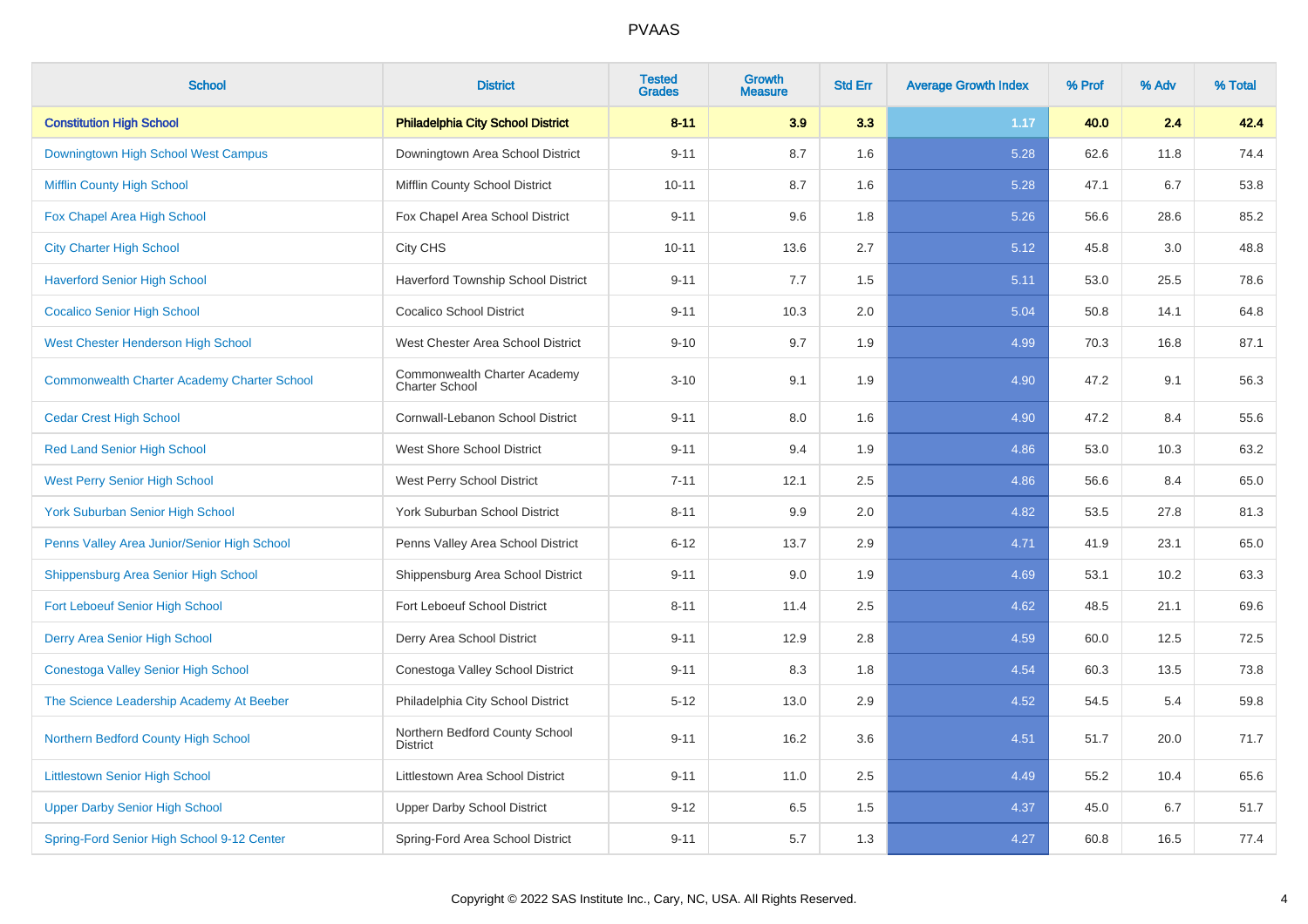| <b>School</b>                               | <b>District</b>                                  | <b>Tested</b><br><b>Grades</b> | <b>Growth</b><br><b>Measure</b> | <b>Std Err</b> | <b>Average Growth Index</b> | % Prof | % Adv | % Total |
|---------------------------------------------|--------------------------------------------------|--------------------------------|---------------------------------|----------------|-----------------------------|--------|-------|---------|
| <b>Constitution High School</b>             | <b>Philadelphia City School District</b>         | $8 - 11$                       | 3.9                             | 3.3            | 1.17                        | 40.0   | 2.4   | 42.4    |
| <b>Iroquois Junior/Senior High School</b>   | <b>Iroquois School District</b>                  | $7 - 11$                       | 12.7                            | 3.0            | 4.24                        | 48.2   | 7.8   | 56.0    |
| Masterman Julia R Sec School                | Philadelphia City School District                | $5 - 10$                       | 11.6                            | 2.8            | 4.21                        | 27.7   | 72.3  | 100.0   |
| <b>Central High School</b>                  | Philadelphia City School District                | $9 - 10$                       | 5.6                             | 1.3            | 4.19                        | 67.3   | 31.5  | 98.8    |
| <b>Hill Freedman World Academy</b>          | Philadelphia City School District                | $6 - 10$                       | 16.2                            | 3.9            | 4.18                        | 63.6   | 0.0   | 63.6    |
| <b>Mastbaum Jules E AVTS</b>                | Philadelphia City School District                | $9 - 10$                       | 11.5                            | 2.8            | 4.16                        | 19.3   | 0.0   | 19.3    |
| <b>Frankford High School</b>                | Philadelphia City School District                | $9 - 11$                       | 16.8                            | 4.1            | 4.14                        | 18.5   | 0.0   | 18.5    |
| <b>William Allen High School</b>            | Allentown City School District                   | $8 - 12$                       | 8.2                             | 2.0            | 4.13                        | 23.7   | 5.0   | 28.7    |
| Montoursville Area Senior High School       | Montoursville Area School District               | $9 - 12$                       | 10.5                            | 2.5            | 4.13                        | 44.6   | 20.1  | 64.8    |
| Moon Senior High School                     | Moon Area School District                        | $9 - 11$                       | 7.9                             | 1.9            | 4.11                        | 58.7   | 18.5  | 77.2    |
| <b>William Tennent High School</b>          | <b>Centennial School District</b>                | $6 - 10$                       | 6.8                             | 1.7            | 4.10                        | 50.1   | 8.7   | 58.9    |
| <b>Parkland High School</b>                 | <b>Parkland School District</b>                  | $9 - 11$                       | 5.0                             | 1.2            | 4.09                        | 58.0   | 22.3  | 80.4    |
| Pocono Mountain East High School            | Pocono Mountain School District                  | $9 - 12$                       | 8.3                             | 2.0            | 4.09                        | 50.6   | 6.0   | 56.6    |
| <b>Greenwood High School</b>                | <b>Greenwood School District</b>                 | $9 - 11$                       | 15.6                            | 3.9            | 4.05                        | 50.0   | 25.0  | 75.0    |
| Arts Academy At Benjamin Rush               | Philadelphia City School District                | $9 - 10$                       | 10.0                            | 2.5            | 4.04                        | 68.7   | 12.9  | 81.6    |
| <b>Council Rock High School South</b>       | <b>Council Rock School District</b>              | $9 - 11$                       | 6.1                             | 1.5            | 4.01                        | 63.5   | 14.8  | 78.3    |
| Greater Nanticoke Area Senior High School   | Greater Nanticoke Area School<br><b>District</b> | $9 - 12$                       | 10.8                            | 2.8            | 3.88                        | 38.0   | 12.4  | 50.4    |
| <b>Carver High School</b>                   | Philadelphia City School District                | $7 - 11$                       | 8.7                             | 2.2            | 3.87                        | 75.0   | 13.6  | 88.6    |
| Lake-Lehman Junior/Senior High School       | Lake-Lehman School District                      | $7 - 11$                       | 10.4                            | 2.7            | 3.81                        | 55.3   | 7.9   | 63.2    |
| <b>Freeport Area Senior High School</b>     | Freeport Area School District                    | $9 - 10$                       | 9.4                             | 2.5            | 3.80                        | 57.5   | 17.8  | 75.3    |
| Penn Wood High School                       | William Penn School District                     | $9 - 12$                       | 7.9                             | 2.1            | 3.78                        | 35.6   | 3.0   | 38.7    |
| Paul Robeson High School for Human Services | Philadelphia City School District                | $9 - 11$                       | 12.5                            | 3.3            | 3.75                        | 30.1   | 0.0   | 30.1    |
| Eastern Lebanon County Senior High School   | Eastern Lebanon County School<br><b>District</b> | $9 - 11$                       | 8.2                             | 2.2            | 3.68                        | 48.8   | 11.4  | 60.3    |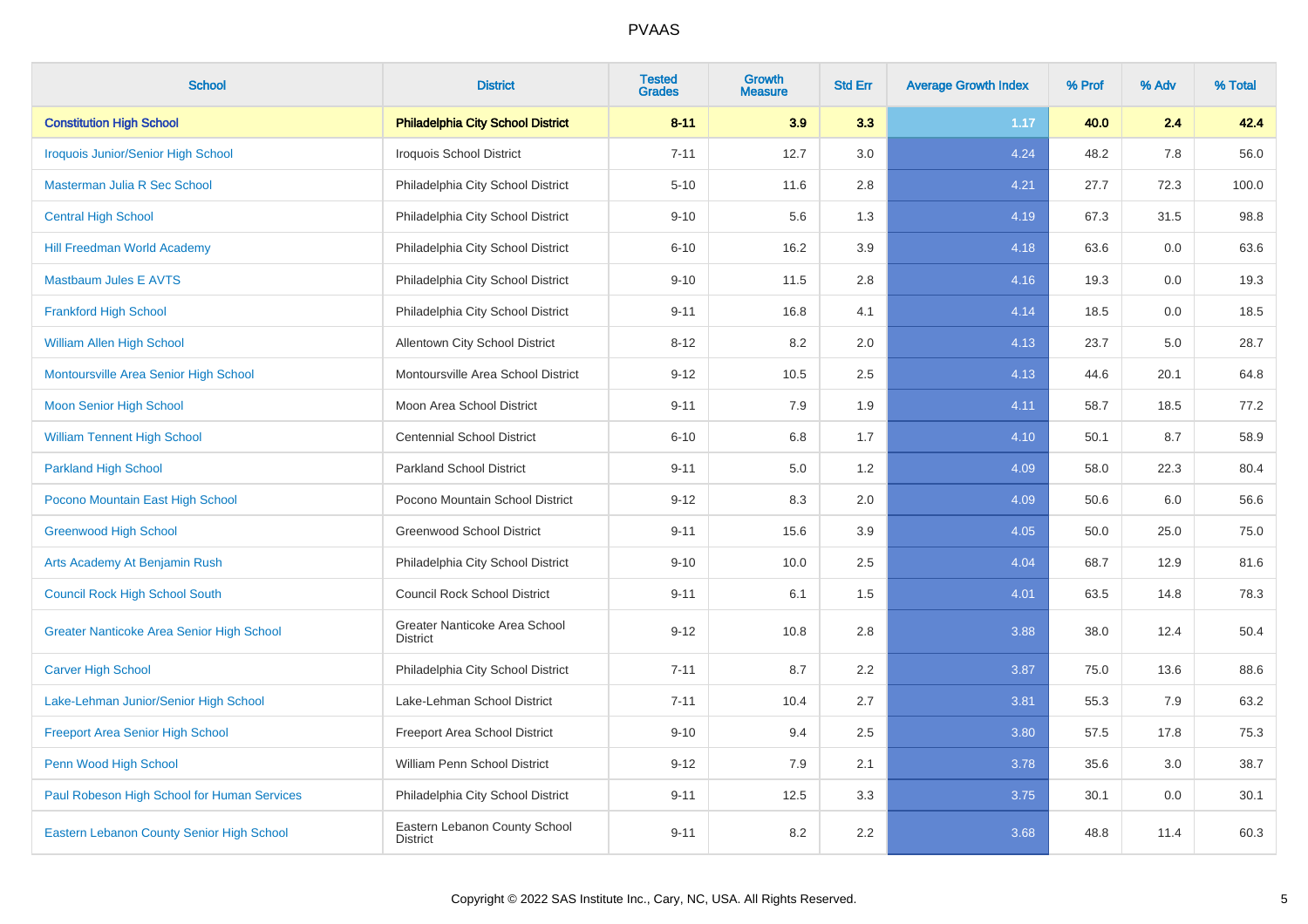| <b>School</b>                                  | <b>District</b>                            | <b>Tested</b><br><b>Grades</b> | Growth<br><b>Measure</b> | <b>Std Err</b> | <b>Average Growth Index</b> | % Prof | % Adv | % Total |
|------------------------------------------------|--------------------------------------------|--------------------------------|--------------------------|----------------|-----------------------------|--------|-------|---------|
| <b>Constitution High School</b>                | <b>Philadelphia City School District</b>   | $8 - 11$                       | 3.9                      | 3.3            | 1.17                        | 40.0   | 2.4   | 42.4    |
| <b>Midd-West High School</b>                   | Midd-West School District                  | $7 - 11$                       | 10.0                     | 2.7            | 3.68                        | 58.0   | 13.4  | 71.4    |
| Octorara Area Junior/Senior High School        | Octorara Area School District              | $7 - 11$                       | 8.7                      | 2.4            | 3.67                        | 52.1   | 8.5   | 60.6    |
| Eastern York High School                       | Eastern York School District               | $9 - 11$                       | 9.2                      | 2.6            | 3.60                        | 56.3   | 12.6  | 68.9    |
| <b>Mckeesport Area Senior High School</b>      | Mckeesport Area School District            | $9 - 12$                       | 8.5                      | 2.4            | 3.55                        | 31.0   | 4.5   | 35.5    |
| <b>Hamburg Area High School</b>                | Hamburg Area School District               | $9 - 11$                       | 8.5                      | 2.4            | 3.48                        | 43.5   | 8.2   | 51.7    |
| <b>School Lane Charter School</b>              | School Lane Charter School                 | $3 - 11$                       | 12.4                     | 3.6            | 3.43                        | 59.1   | 9.8   | 68.9    |
| Selinsgrove Area High School                   | Selinsgrove Area School District           | $8 - 12$                       | 7.9                      | 2.3            | 3.41                        | 56.8   | 10.0  | 66.8    |
| Pennsylvania Virtual Charter School            | Pennsylvania Virtual Charter School        | $3 - 11$                       | 11.8                     | 3.5            | 3.37                        | 56.5   | 11.1  | 67.6    |
| Pen Argyl Area High School                     | Pen Argyl Area School District             | $8 - 12$                       | 8.8                      | 2.6            | 3.34                        | 50.0   | 12.6  | 62.6    |
| <b>Mastery Charter School - Hardy Williams</b> | Mastery Charter School - Hardy<br>Williams | $3 - 11$                       | 11.4                     | 3.4            | 3.33                        | 44.3   | 5.7   | 50.0    |
| Ambridge Area High School                      | Ambridge Area School District              | $9 - 12$                       | 8.7                      | 2.6            | 3.32                        | 50.4   | 10.7  | 61.1    |
| Saegertown Junior/Senior High School           | <b>Penncrest School District</b>           | $7 - 11$                       | 11.4                     | 3.5            | 3.31                        | 50.0   | 8.6   | 58.6    |
| <b>Whitehall High School</b>                   | Whitehall-Coplay School District           | $9 - 11$                       | 5.8                      | 1.8            | 3.26                        | 49.3   | 7.4   | 56.6    |
| <b>Tech Freire Charter School</b>              | <b>Tech Freire Charter School</b>          | $9 - 11$                       | 9.3                      | 2.9            | 3.26                        | 18.0   | 1.1   | 19.1    |
| Jamestown Area Junior/Senior High School       | Jamestown Area School District             | $7 - 11$                       | 13.3                     | 4.2            | 3.14                        | 64.4   | 13.3  | 77.8    |
| <b>Avon Grove Charter School</b>               | Avon Grove Charter School                  | $3 - 11$                       | 9.0                      | 2.9            | 3.13                        | 58.8   | 16.7  | 75.5    |
| Mechanicsburg Area Senior High School          | Mechanicsburg Area School District         | $9 - 11$                       | 5.6                      | 1.8            | 3.13                        | 57.2   | 13.7  | 70.9    |
| Honesdale High School                          | Wayne Highlands School District            | $9 - 11$                       | $7.5\,$                  | 2.4            | 3.11                        | 52.3   | 13.1  | 65.4    |
| Sayre Area High School                         | Sayre Area School District                 | $7 - 11$                       | 10.8                     | 3.5            | 3.10                        | 52.2   | 7.5   | 59.7    |
| <b>Bethel Park High School</b>                 | <b>Bethel Park School District</b>         | $8 - 11$                       | 5.3                      | 1.8            | 3.04                        | 65.3   | 18.6  | 83.9    |
| <b>Emmaus High School</b>                      | East Penn School District                  | $9 - 11$                       | 3.8                      | 1.3            | 3.02                        | 55.8   | 11.5  | 67.3    |
| Swenson Arts & Technology High School          | Philadelphia City School District          | $9 - 10$                       | 7.2                      | 2.4            | 2.96                        | 44.9   | 2.0   | 46.9    |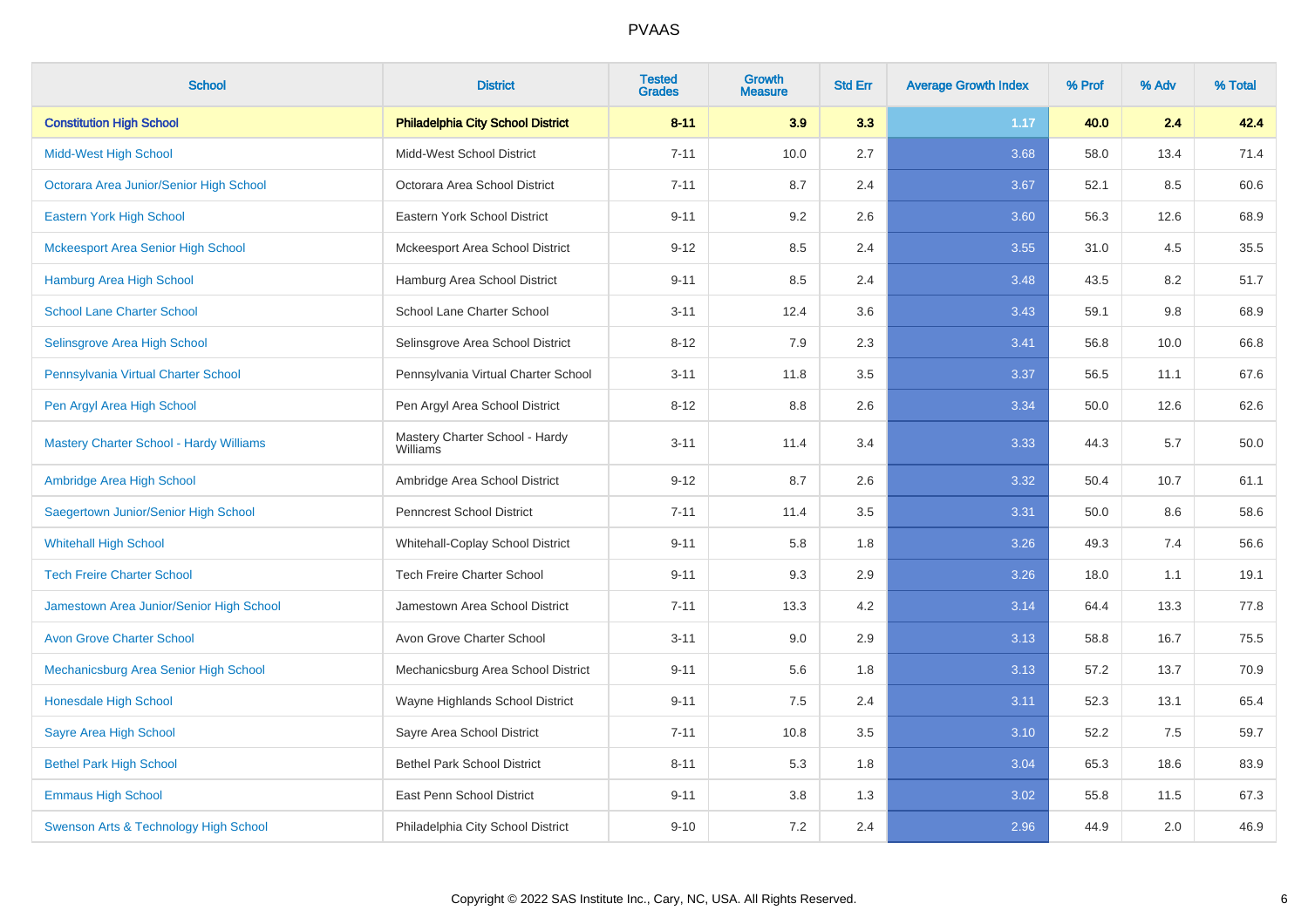| <b>School</b>                                   | <b>District</b>                                   | <b>Tested</b><br><b>Grades</b> | <b>Growth</b><br><b>Measure</b> | <b>Std Err</b> | <b>Average Growth Index</b> | % Prof | % Adv | % Total |
|-------------------------------------------------|---------------------------------------------------|--------------------------------|---------------------------------|----------------|-----------------------------|--------|-------|---------|
| <b>Constitution High School</b>                 | <b>Philadelphia City School District</b>          | $8 - 11$                       | 3.9                             | 3.3            | 1.17                        | 40.0   | 2.4   | 42.4    |
| Northern Cambria High School                    | Northern Cambria School District                  | $9 - 11$                       | 9.7                             | 3.3            | 2.94                        | 48.0   | 5.2   | 53.2    |
| <b>Ephrata Senior High School</b>               | Ephrata Area School District                      | $9 - 11$                       | 5.2                             | 1.8            | 2.93                        | 54.7   | 9.5   | 64.2    |
| <b>Parkway Center City Middle College</b>       | Philadelphia City School District                 | $9 - 10$                       | 8.1                             | 2.8            | 2.93                        | 77.0   | 4.4   | 81.4    |
| <b>Cranberry Area Junior/Senior High School</b> | <b>Cranberry Area School District</b>             | $7 - 12$                       | 8.8                             | 3.0            | 2.92                        | 47.5   | 10.2  | 57.6    |
| St Marys Area Senior High School                | Saint Marys Area School District                  | $9 - 11$                       | 7.4                             | 2.6            | 2.92                        | 57.0   | 8.2   | 65.2    |
| Northeastern Senior High School                 | Northeastern York School District                 | $8 - 11$                       | 5.6                             | 1.9            | 2.88                        | 51.1   | 16.6  | 67.6    |
| Montgomery Junior/Senior High School            | Montgomery Area School District                   | $7 - 11$                       | 10.4                            | 3.6            | 2.88                        | 48.7   | 12.4  | 61.1    |
| <b>Connellsville Area Senior High School</b>    | Connellsville Area School District                | $9 - 11$                       | 5.7                             | 2.0            | 2.87                        | 45.4   | 7.8   | 53.2    |
| Lehigh Valley Charter High School For The Arts  | Lehigh Valley Charter High School<br>For The Arts | $9 - 10$                       | 7.3                             | 2.6            | 2.82                        | 62.3   | 18.2  | 80.5    |
| The Linc                                        | Philadelphia City School District                 | $9 - 11$                       | 11.9                            | 4.2            | 2.81                        | 29.3   | 0.0   | 29.3    |
| <b>Neshaminy High School</b>                    | <b>Neshaminy School District</b>                  | $9 - 11$                       | 3.7                             | 1.3            | 2.80                        | 58.7   | 9.5   | 68.2    |
| Palmyra Area Senior High School                 | Palmyra Area School District                      | $9 - 11$                       | 5.3                             | 1.9            | 2.80                        | 56.4   | 15.6  | 72.0    |
| Jenkintown Middle/High School                   | Jenkintown School District                        | $6 - 11$                       | 12.2                            | 4.4            | 2.79                        | 54.6   | 29.6  | 84.1    |
| Dover Area High School                          | Dover Area School District                        | $9 - 12$                       | 5.6                             | 2.0            | 2.76                        | 52.2   | 6.0   | 58.2    |
| Hollidaysburg Area Senior High School           | Hollidaysburg Area School District                | $10 - 11$                      | 5.6                             | 2.1            | 2.74                        | 57.1   | 12.3  | 69.4    |
| <b>Central Dauphin Senior High School</b>       | Central Dauphin School District                   | $9 - 11$                       | 4.4                             | 1.6            | 2.73                        | 63.3   | 10.1  | 73.4    |
| Dobbins Avt High School                         | Philadelphia City School District                 | $9 - 10$                       | 7.0                             | 2.6            | 2.70                        | 12.6   | 0.8   | 13.4    |
| Daniel Boone Area High School                   | Daniel Boone Area School District                 | $9 - 12$                       | 5.3                             | 2.0            | 2.70                        | 51.0   | 11.5  | 62.6    |
| <b>Stroudsburg High School</b>                  | Stroudsburg Area School District                  | $10 - 11$                      | 5.2                             | 1.9            | 2.70                        | 48.1   | 4.2   | 52.3    |
| <b>Lincoln High School</b>                      | Philadelphia City School District                 | $9 - 12$                       | 5.9                             | $2.2\,$        | 2.69                        | 25.0   | 0.9   | 25.9    |
| Multicultural Academy Charter School            | Multicultural Academy Charter<br>School           | $9 - 11$                       | 9.5                             | 3.5            | 2.69                        | 22.0   | 0.0   | 22.0    |
| <b>Hempfield Area Senior High School</b>        | <b>Hempfield Area School District</b>             | $9 - 12$                       | 4.3                             | 1.6            | 2.68                        | 53.5   | 20.1  | 73.6    |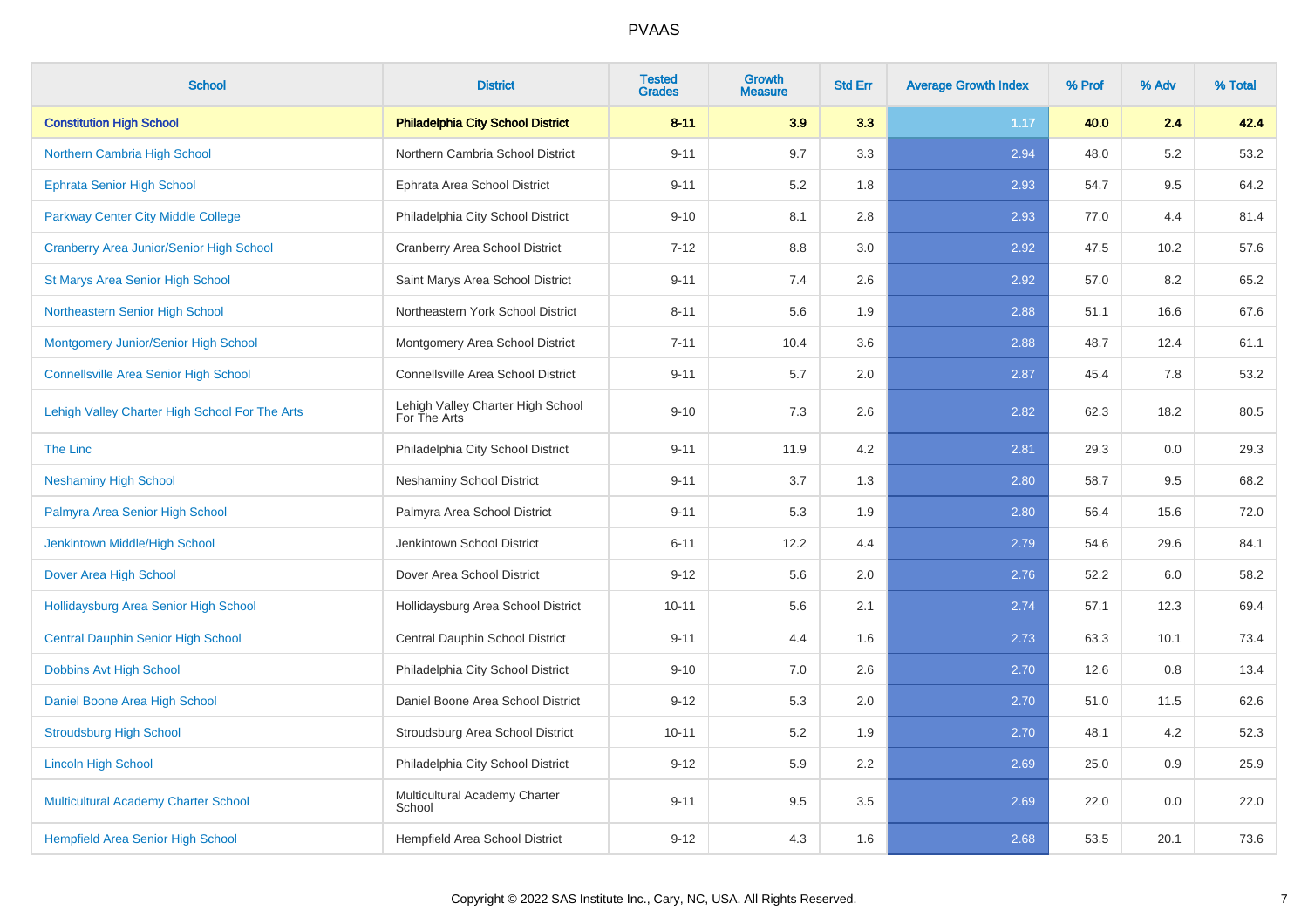| <b>School</b>                                     | <b>District</b>                          | <b>Tested</b><br><b>Grades</b> | <b>Growth</b><br><b>Measure</b> | <b>Std Err</b> | <b>Average Growth Index</b> | % Prof | % Adv | % Total |
|---------------------------------------------------|------------------------------------------|--------------------------------|---------------------------------|----------------|-----------------------------|--------|-------|---------|
| <b>Constitution High School</b>                   | <b>Philadelphia City School District</b> | $8 - 11$                       | 3.9                             | 3.3            | 1.17                        | 40.0   | 2.4   | 42.4    |
| <b>Central Bucks High School -South</b>           | <b>Central Bucks School District</b>     | $10 - 11$                      | 3.8                             | 1.4            | 2.66                        | 63.3   | 18.0  | 81.4    |
| <b>Mars Area Senior High School</b>               | Mars Area School District                | $8 - 10$                       | 5.4                             | 2.0            | 2.64                        | 57.9   | 18.2  | 76.1    |
| <b>Peters Township High School</b>                | Peters Township School District          | $8 - 11$                       | 4.8                             | 1.8            | 2.63                        | 59.8   | 26.1  | 85.9    |
| Homer-Center Junior/Senior High School            | Homer-Center School District             | $7 - 11$                       | 9.4                             | 3.6            | 2.62                        | 45.1   | 17.2  | 62.3    |
| <b>Building 21</b>                                | Philadelphia City School District        | $9 - 11$                       | 8.2                             | 3.2            | 2.59                        | 6.9    | 0.0   | 6.9     |
| <b>Wyalusing Valley Junior/Senior High School</b> | Wyalusing Area School District           | $7 - 12$                       | 8.4                             | 3.3            | 2.58                        | 54.6   | 11.7  | 66.2    |
| <b>Warwick Senior High School</b>                 | <b>Warwick School District</b>           | $9 - 11$                       | 4.8                             | 1.9            | 2.57                        | 46.4   | 17.0  | 63.3    |
| Academy At Palumbo                                | Philadelphia City School District        | $8 - 11$                       | 5.3                             | 2.1            | 2.57                        | 65.9   | 6.6   | 72.5    |
| <b>Spring Grove Area High School</b>              | Spring Grove Area School District        | $9 - 11$                       | 5.3                             | 2.1            | 2.54                        | 55.1   | 15.0  | 70.1    |
| Renaissance Academy Charter School                | Renaissance Academy Charter<br>School    | $3 - 11$                       | 8.3                             | 3.3            | 2.54                        | 45.6   | 22.8  | 68.4    |
| 21st Century Cyber Charter School                 | 21st Century Cyber Charter School        | $6 - 12$                       | 5.7                             | 2.3            | 2.50                        | 56.7   | 8.3   | 65.0    |
| New Hope-Solebury High School                     | New Hope-Solebury School District        | $9 - 11$                       | 7.3                             | 2.9            | 2.50                        | 68.2   | 22.7  | 90.9    |
| <b>Kennett High School</b>                        | Kennett Consolidated School District     | $9 - 11$                       | 4.4                             | 1.8            | 2.45                        | 52.5   | 10.7  | 63.2    |
| <b>Belmont Charter School</b>                     | <b>Belmont Charter School</b>            | $3 - 10$                       | 16.0                            | 6.5            | 2.45                        | 64.3   | 0.0   | 64.3    |
| People For People Charter School                  | People For People Charter School         | $3 - 12$                       | 13.3                            | 5.5            | 2.43                        | 13.5   | 0.0   | 13.5    |
| <b>Clarion Area Junior/Senior High School</b>     | <b>Clarion Area School District</b>      | $7 - 11$                       | 9.9                             | 4.1            | 2.43                        | 45.4   | 14.6  | 60.0    |
| <b>New Foundations Charter School</b>             | New Foundations Charter School           | $3 - 11$                       | 5.4                             | 2.2            | 2.41                        | 47.2   | 2.5   | 49.8    |
| Shenandoah Valley Junior/Senior High School       | Shenandoah Valley School District        | $7 - 11$                       | 9.4                             | 3.9            | 2.40                        | 28.3   | 5.0   | 33.3    |
| <b>Wilmington Area High School</b>                | Wilmington Area School District          | $8 - 11$                       | 7.1                             | 3.0            | 2.38                        | 55.1   | 5.1   | 60.2    |
| Bethlehem-Center Senior High School               | Bethlehem-Center School District         | $9 - 10$                       | 7.7                             | 3.3            | 2.35                        | 35.1   | 1.4   | 36.5    |
| <b>Collegium Charter School</b>                   | Collegium Charter School                 | $3 - 10$                       | 5.9                             | 2.5            | 2.33                        | 38.1   | 7.9   | 46.0    |
| <b>Belle Vernon Area High School</b>              | Belle Vernon Area School District        | $9 - 11$                       | 6.1                             | 2.6            | 2.32                        | 55.6   | 11.1  | 66.7    |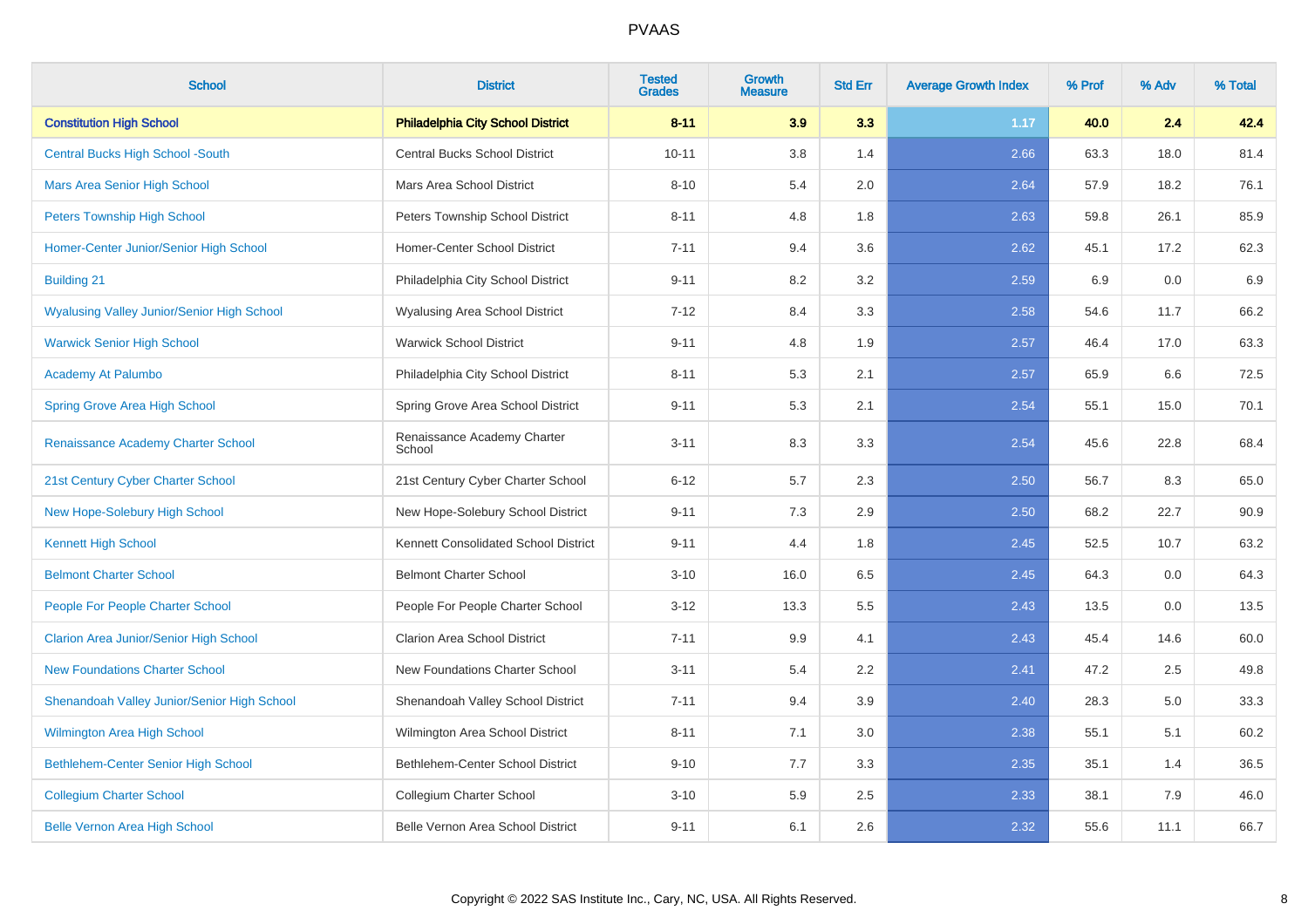| <b>School</b>                                    | <b>District</b>                                         | <b>Tested</b><br><b>Grades</b> | Growth<br><b>Measure</b> | <b>Std Err</b> | <b>Average Growth Index</b> | % Prof | % Adv | % Total |
|--------------------------------------------------|---------------------------------------------------------|--------------------------------|--------------------------|----------------|-----------------------------|--------|-------|---------|
| <b>Constitution High School</b>                  | <b>Philadelphia City School District</b>                | $8 - 11$                       | 3.9                      | 3.3            | 1.17                        | 40.0   | 2.4   | 42.4    |
| Seneca High School                               | Wattsburg Area School District                          | $9 - 11$                       | $6.2\,$                  | 2.7            | 2.31                        | 42.7   | 7.6   | 50.3    |
| Northampton Area High School                     | Northampton Area School District                        | $9 - 11$                       | 3.6                      | 1.6            | 2.30                        | 52.3   | 10.8  | 63.1    |
| <b>Agora Cyber Charter School</b>                | Agora Cyber Charter School                              | $3 - 11$                       | 5.8                      | 2.6            | 2.28                        | 42.8   | 6.6   | 49.4    |
| <b>Hampton High School</b>                       | Hampton Township School District                        | $9 - 11$                       | 4.8                      | 2.1            | 2.25                        | 54.0   | 28.2  | 82.2    |
| <b>Eisenhower M/Hs</b>                           | Warren County School District                           | $6 - 11$                       | 7.9                      | 3.5            | 2.24                        | 37.7   | 1.4   | 39.0    |
| Pennsylvania Distance Learning Charter School    | Pennsylvania Distance Learning<br><b>Charter School</b> | $3 - 12$                       | 9.3                      | 4.2            | 2.22                        | 42.2   | 3.1   | 45.3    |
| Lincoln Leadership Academy Charter School        | Lincoln Leadership Academy<br><b>Charter School</b>     | $3 - 12$                       | 14.2                     | 6.4            | 2.22                        | 23.5   | 0.0   | 23.5    |
| Franklin Area Junior/Senior High School          | Franklin Area School District                           | $7 - 11$                       | 6.2                      | 2.8            | 2.21                        | 48.2   | 4.5   | 52.7    |
| <b>Richland High School</b>                      | <b>Richland School District</b>                         | $7 - 11$                       | 6.3                      | 2.9            | 2.21                        | 62.2   | 19.2  | 81.4    |
| <b>Brookville Junior/Senior High School</b>      | <b>Brookville Area School District</b>                  | $7 - 11$                       | 6.6                      | 3.0            | 2.19                        | 55.2   | 15.6  | 70.8    |
| <b>Wilson Area High School</b>                   | <b>Wilson Area School District</b>                      | $9 - 11$                       | 5.6                      | 2.6            | 2.18                        | 48.7   | 8.5   | 57.2    |
| Saul W B Agricultural School                     | Philadelphia City School District                       | $9 - 10$                       | 5.6                      | 2.6            | 2.17                        | 29.5   | 0.8   | 30.2    |
| Pocono Mountain West High School                 | Pocono Mountain School District                         | $9 - 11$                       | 4.3                      | 2.0            | 2.15                        | 41.2   | 4.0   | 45.1    |
| Carbondale Area Junior/Senior High School        | Carbondale Area School District                         | $7 - 10$                       | 7.1                      | 3.3            | 2.14                        | 56.6   | 2.6   | 59.2    |
| Pennsylvania Leadership Charter School           | Pennsylvania Leadership Charter<br>School               | $3 - 11$                       | 4.6                      | 2.2            | 2.13                        | 55.4   | 11.2  | 66.7    |
| <b>Governor Mifflin Senior High School</b>       | Governor Mifflin School District                        | $9 - 11$                       | 3.7                      | 1.8            | 2.12                        | 42.5   | 7.2   | 49.7    |
| Carlynton Junior/Senior High School              | Carlynton School District                               | $7 - 11$                       | 6.9                      | 3.3            | 2.12                        | 41.0   | 10.5  | 51.6    |
| Community Academy Of Philadelphia Charter School | Community Academy Of<br>Philadelphia Charter School     | $3 - 11$                       | 5.8                      | 2.7            | 2.12                        | 26.7   | 0.9   | 27.6    |
| Springdale Junior/Senior High School             | Allegheny Valley School District                        | $7 - 11$                       | 8.2                      | 3.9            | 2.09                        | 53.1   | 12.2  | 65.3    |
| <b>Kensington Health Sciences</b>                | Philadelphia City School District                       | $9 - 10$                       | 13.7                     | 6.5            | 2.09                        | 30.8   | 7.7   | 38.5    |
| <b>Parkway West</b>                              | Philadelphia City School District                       | $9 - 10$                       | 7.4                      | 3.6            | 2.06                        | 24.6   | 0.0   | 24.6    |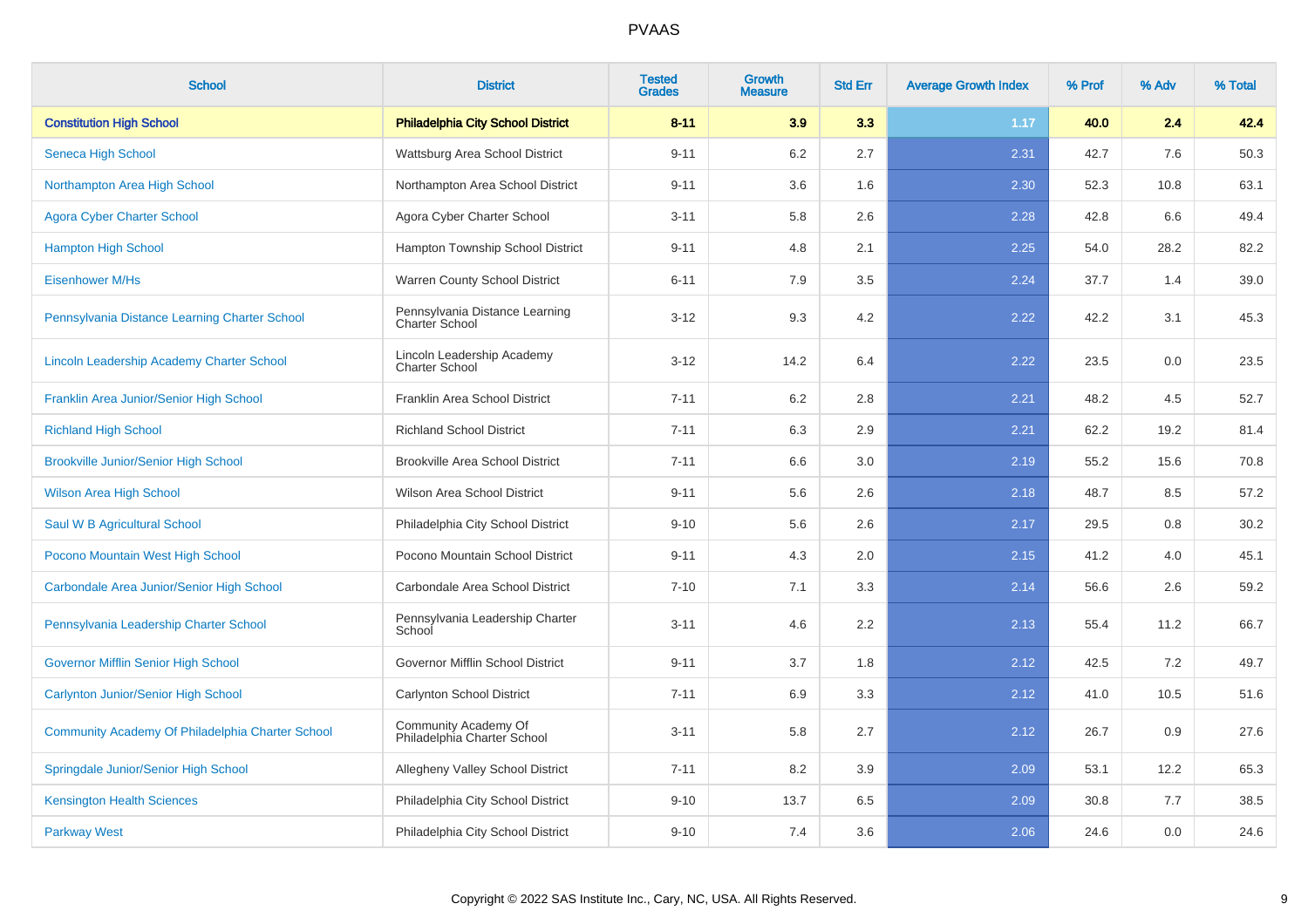| <b>School</b>                                          | <b>District</b>                                           | <b>Tested</b><br><b>Grades</b> | <b>Growth</b><br><b>Measure</b> | <b>Std Err</b> | <b>Average Growth Index</b> | % Prof | % Adv | % Total |
|--------------------------------------------------------|-----------------------------------------------------------|--------------------------------|---------------------------------|----------------|-----------------------------|--------|-------|---------|
| <b>Constitution High School</b>                        | <b>Philadelphia City School District</b>                  | $8 - 11$                       | 3.9                             | 3.3            | 1.17                        | 40.0   | 2.4   | 42.4    |
| <b>Penn Treaty School</b>                              | Philadelphia City School District                         | $6 - 11$                       | 8.0                             | 3.9            | 2.05                        | 16.4   | 0.0   | 16.4    |
| Dr Robert Ketterer Charter School Inc                  | Dr Robert Ketterer Charter School<br><b>Inc</b>           | $6 - 12$                       | 10.1                            | 5.0            | 2.04                        | 14.9   | 0.4   | 15.3    |
| <b>Chester Charter Scholars Academy Charter School</b> | Chester Charter Scholars Academy<br><b>Charter School</b> | $3 - 12$                       | 8.4                             | 4.1            | 2.03                        | 23.4   | 0.0   | 23.4    |
| <b>Motivation High School</b>                          | Philadelphia City School District                         | $9 - 10$                       | 6.3                             | 3.2            | 1.99                        | 21.8   | 0.0   | 21.8    |
| <b>Keystone Oaks High School</b>                       | Keystone Oaks School District                             | $9 - 11$                       | 5.2                             | 2.6            | 1.97                        | 53.2   | 12.1  | 65.4    |
| <b>Grove City Area High School</b>                     | Grove City Area School District                           | $8 - 12$                       | 4.8                             | 2.4            | 1.97                        | 41.3   | 18.7  | 60.0    |
| <b>Coudersport Area Junior/Senior High School</b>      | <b>Coudersport Area School District</b>                   | $7 - 11$                       | 7.4                             | 3.7            | 1.97                        | 55.7   | 8.2   | 63.9    |
| <b>Garden Spot Senior High School</b>                  | Eastern Lancaster County School<br><b>District</b>        | $8 - 12$                       | 4.2                             | 2.2            | 1.94                        | 46.3   | 11.4  | 57.6    |
| <b>Bodine William W High School</b>                    | Philadelphia City School District                         | $8 - 11$                       | 4.6                             | 2.4            | 1.91                        | 60.8   | 5.7   | 66.5    |
| South Western Senior High School                       | South Western School District                             | $9 - 12$                       | 3.6                             | 1.9            | 1.91                        | 60.2   | 8.1   | 68.3    |
| <b>Muhlenberg High School</b>                          | Muhlenberg School District                                | $10 - 10$                      | 3.6                             | 1.9            | 1.87                        | 34.2   | 2.6   | 36.8    |
| <b>Central Valley High School</b>                      | <b>Central Valley School District</b>                     | $9 - 10$                       | 4.5                             | 2.4            | 1.86                        | 56.9   | 9.0   | 65.9    |
| <b>Blackhawk High School</b>                           | <b>Blackhawk School District</b>                          | $8 - 11$                       | 4.3                             | 2.3            | 1.85                        | 55.8   | 8.8   | 64.6    |
| <b>Mcdowell High School</b>                            | Millcreek Township School District                        | $9 - 11$                       | 2.7                             | 1.5            | 1.85                        | 55.6   | 14.2  | 69.7    |
| <b>West Allegheny Senior High School</b>               | West Allegheny School District                            | $9 - 12$                       | 3.7                             | 2.1            | 1.82                        | 63.1   | 15.7  | 78.8    |
| <b>Beaver Area Senior High School</b>                  | <b>Beaver Area School District</b>                        | $9 - 10$                       | 4.4                             | 2.4            | 1.82                        | 57.4   | 16.8  | 74.2    |
| Randolph A. Philip AVT High School                     | Philadelphia City School District                         | $9 - 10$                       | 6.8                             | 3.8            | 1.82                        | 7.3    | 0.0   | 7.3     |
| <b>Western Wayne High School</b>                       | Western Wayne School District                             | $9 - 11$                       | 5.3                             | 2.9            | 1.82                        | 41.3   | 17.4  | 58.7    |
| <b>Steel Valley Senior High School</b>                 | <b>Steel Valley School District</b>                       | $9 - 11$                       | 6.1                             | 3.4            | 1.79                        | 50.7   | 5.6   | 56.3    |
| Pottsville Area High School                            | Pottsville Area School District                           | $9 - 12$                       | 4.1                             | 2.3            | 1.79                        | 44.8   | 5.4   | 50.2    |
| <b>York Academy Regional Charter School</b>            | York Academy Regional Charter<br>School                   | $3 - 11$                       | 9.0                             | 5.0            | 1.79                        | 55.2   | 0.0   | 55.2    |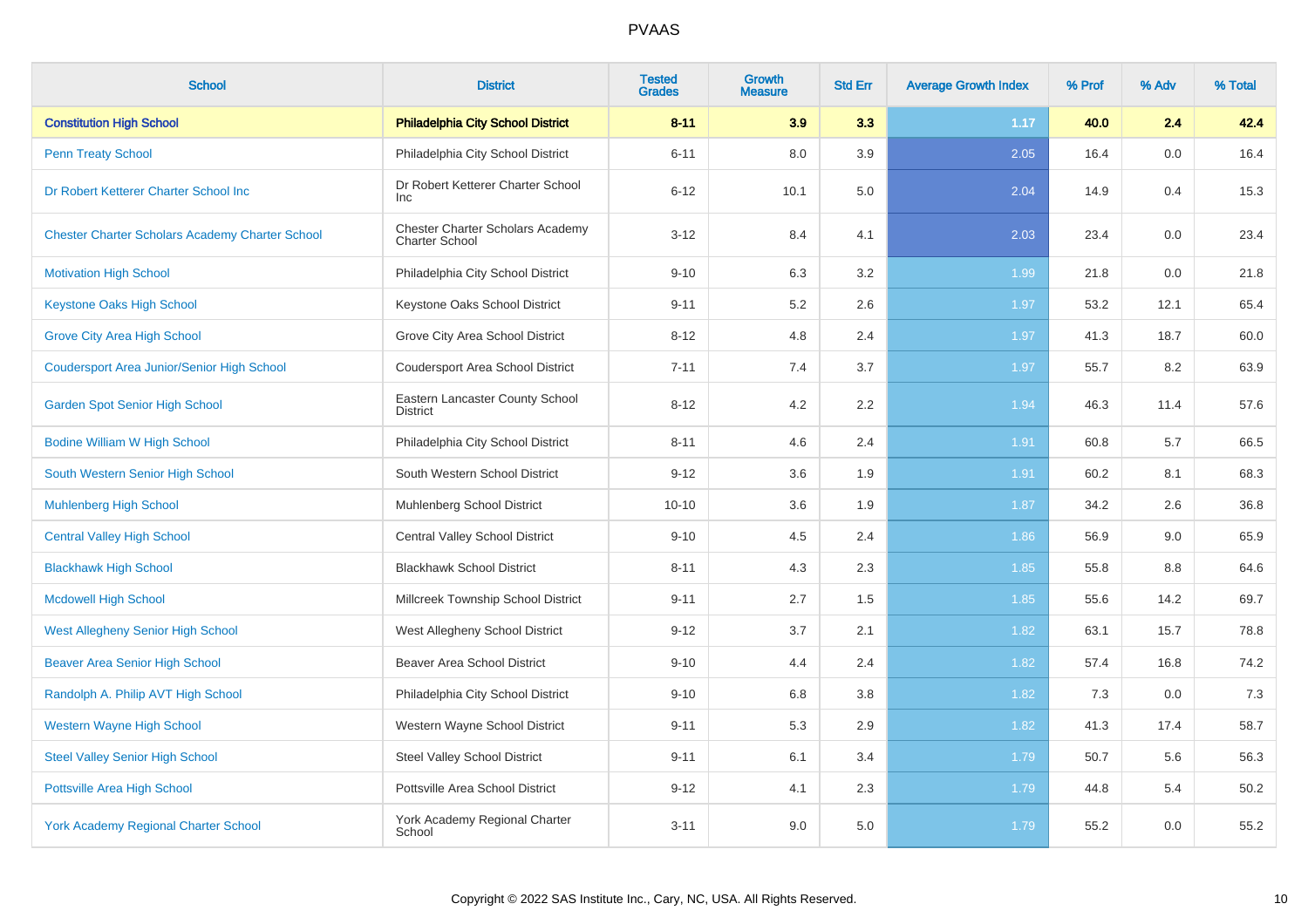| <b>School</b>                                     | <b>District</b>                                    | <b>Tested</b><br><b>Grades</b> | Growth<br><b>Measure</b> | <b>Std Err</b> | <b>Average Growth Index</b> | % Prof | % Adv | % Total |
|---------------------------------------------------|----------------------------------------------------|--------------------------------|--------------------------|----------------|-----------------------------|--------|-------|---------|
| <b>Constitution High School</b>                   | <b>Philadelphia City School District</b>           | $8 - 11$                       | 3.9                      | 3.3            | 1.17                        | 40.0   | 2.4   | 42.4    |
| Monessen Senior High School                       | Monessen City School District                      | $8 - 10$                       | 7.9                      | 4.5            | 1.77                        | 42.9   | 2.9   | 45.7    |
| Altoona Area High School                          | Altoona Area School District                       | $9 - 12$                       | 2.9                      | 1.6            | 1.77                        | 47.7   | 8.2   | 55.9    |
| <b>Blacklick Valley Junior/Senior High School</b> | <b>Blacklick Valley School District</b>            | $7 - 11$                       | 7.6                      | 4.3            | 1.77                        | 34.1   | 0.0   | 34.1    |
| <b>Washington George High School</b>              | Philadelphia City School District                  | $9 - 11$                       | 5.3                      | 3.0            | 1.76                        | 37.2   | 2.9   | 40.2    |
| Uniontown Area Senior High School                 | Uniontown Area School District                     | $9 - 11$                       | 5.6                      | 3.2            | 1.76                        | 62.4   | 5.9   | 68.2    |
| <b>Sharon High School</b>                         | Sharon City School District                        | $8 - 11$                       | 4.5                      | 2.6            | 1.73                        | 48.2   | 5.3   | 53.4    |
| Pittsburgh Obama 6-12                             | Pittsburgh School District                         | $6 - 11$                       | 5.1                      | 3.0            | 1.72                        | 42.3   | 5.2   | 47.4    |
| <b>Hanover Senior High School</b>                 | Hanover Public School District                     | $9 - 11$                       | 4.9                      | 2.8            | 1.72                        | 52.2   | 14.4  | 66.7    |
| <b>Reach Cyber Charter School</b>                 | Reach Cyber Charter School                         | $3 - 11$                       | 8.1                      | 4.7            | 1.72                        | 42.4   | 4.6   | 47.0    |
| <b>Salisbury Senior High School</b>               | Salisbury Township School District                 | $9 - 11$                       | 6.0                      | 3.6            | 1.68                        | 46.2   | 6.6   | 52.8    |
| Sto-Rox Junior/Senior High School                 | Sto-Rox School District                            | $7 - 10$                       | 6.2                      | 3.7            | 1.67                        | 13.4   | 0.0   | 13.4    |
| Northgate Middle School High School               | Northgate School District                          | $7 - 11$                       | 6.0                      | 3.6            | 1.65                        | 53.3   | 16.7  | 70.0    |
| <b>Laurel Highlands Senior High School</b>        | Laurel Highlands School District                   | $9 - 11$                       | 3.9                      | 2.4            | 1.65                        | 44.9   | 9.6   | 54.5    |
| <b>Bentworth Senior High School</b>               | <b>Bentworth School District</b>                   | $9 - 11$                       | 5.3                      | 3.2            | 1.65                        | 44.2   | 19.5  | 63.6    |
| <b>Oswayo Valley High School</b>                  | Oswayo Valley School District                      | $9 - 12$                       | 8.3                      | 5.0            | 1.64                        | 50.0   | 16.7  | 66.7    |
| Esperanza Academy Charter School                  | Esperanza Academy Charter School                   | $4 - 11$                       | 4.0                      | 2.5            | 1.61                        | 32.4   | 0.7   | 33.1    |
| <b>Allegheny-Clarion Valley High School</b>       | Allegheny-Clarion Valley School<br><b>District</b> | $7 - 10$                       | 7.5                      | 4.7            | 1.59                        | 53.3   | 3.3   | 56.7    |
| <b>Furness Horace High School</b>                 | Philadelphia City School District                  | $8 - 12$                       | 4.7                      | 2.9            | 1.59                        | 19.6   | 0.0   | 19.6    |
| Millersburg Area Senior High School               | Millersburg Area School District                   | $8 - 11$                       | 5.9                      | 3.8            | 1.56                        | 51.8   | 7.4   | 59.3    |
| Central Dauphin East Senior High School           | Central Dauphin School District                    | $9 - 11$                       | 3.2                      | 2.1            | 1.55                        | 39.3   | 3.6   | 42.9    |
| <b>Hickory High School</b>                        | Hermitage School District                          | $7 - 12$                       | 3.5                      | 2.4            | 1.46                        | 57.5   | 9.3   | 66.8    |
| <b>Conrad Weiser High School</b>                  | Conrad Weiser Area School District                 | $9 - 11$                       | 3.3                      | 2.2            | 1.46                        | 52.1   | 2.1   | 54.2    |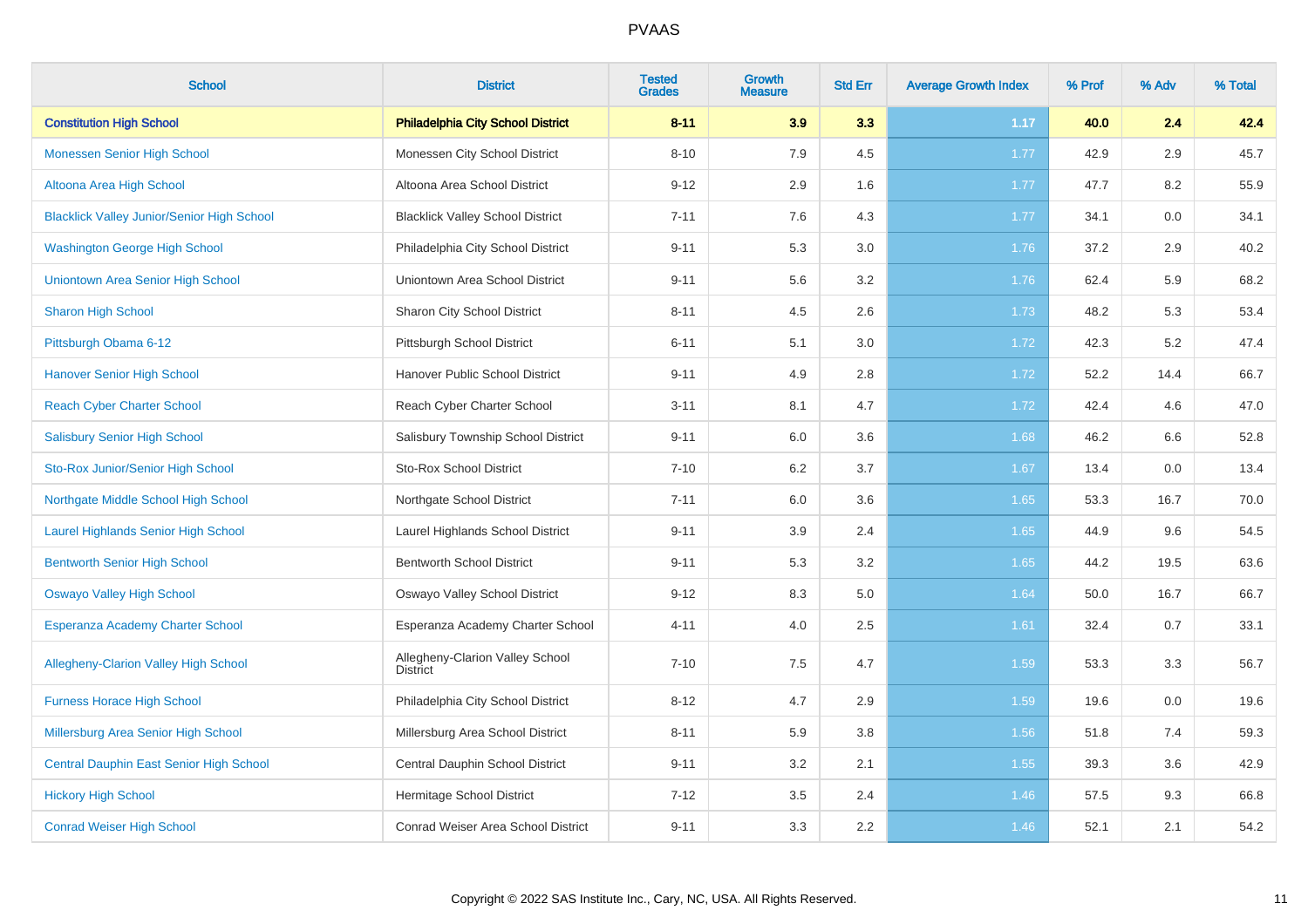| <b>School</b>                                      | <b>District</b>                                    | <b>Tested</b><br><b>Grades</b> | <b>Growth</b><br><b>Measure</b> | <b>Std Err</b> | <b>Average Growth Index</b> | % Prof | % Adv | % Total |
|----------------------------------------------------|----------------------------------------------------|--------------------------------|---------------------------------|----------------|-----------------------------|--------|-------|---------|
| <b>Constitution High School</b>                    | <b>Philadelphia City School District</b>           | $8 - 11$                       | 3.9                             | 3.3            | 1.17                        | 40.0   | 2.4   | 42.4    |
| Pittsburgh Capa 6-12                               | Pittsburgh School District                         | $6 - 11$                       | 4.0                             | 2.8            | 1.45                        | 56.4   | 25.0  | 81.4    |
| James M Coughlin Junior/Senior High School         | Wilkes-Barre Area School District                  | $9 - 11$                       | 7.7                             | 5.5            | 1.42                        | 31.8   | 4.6   | 36.4    |
| <b>Lincoln Park Performing Arts Charter School</b> | Lincoln Park Performing Arts Charter<br>School     | $7 - 11$                       | 3.6                             | 2.5            | 1.42                        | 59.6   | 14.7  | 74.3    |
| <b>Warrior Run High School</b>                     | Warrior Run School District                        | $8 - 11$                       | 4.3                             | $3.0\,$        | 1.41                        | 40.9   | 8.1   | 49.0    |
| <b>Knoch High School</b>                           | South Butler County School District                | $9 - 10$                       | 3.5                             | 2.5            | 1.41                        | 53.1   | 16.6  | 69.7    |
| <b>KIPP Dubois Charter School</b>                  | <b>KIPP Dubois Charter School</b>                  | $9 - 10$                       | 4.7                             | 3.3            | 1.40                        | 31.0   | 1.4   | 32.4    |
| Capital Area School for the Arts Charter School    | Capital Area School for the Arts<br>Charter School | $9 - 11$                       | 5.8                             | 4.1            | 1.39                        | 59.3   | 18.6  | 78.0    |
| <b>Burrell High School</b>                         | <b>Burrell School District</b>                     | $9 - 11$                       | 4.2                             | 3.0            | 1.39                        | 58.5   | 13.8  | 72.3    |
| <b>Pleasant Valley High School</b>                 | Pleasant Valley School District                    | $9 - 11$                       | 2.7                             | 2.0            | 1.39                        | 57.2   | 5.5   | 62.8    |
| <b>Everett Area High School</b>                    | <b>Everett Area School District</b>                | $9 - 11$                       | 4.6                             | 3.4            | 1.37                        | 60.5   | 1.3   | 61.8    |
| <b>MaST Community Charter School II</b>            | MaST Community Charter School II                   | $3 - 10$                       | 4.4                             | 3.2            | 1.37                        | 28.4   | 3.4   | 31.8    |
| <b>Armstrong Junior/Senior High School</b>         | Armstrong School District                          | $6 - 11$                       | 2.7                             | 2.0            | 1.37                        | 51.1   | 6.2   | 57.3    |
| New Brighton Area High School                      | New Brighton Area School District                  | $9 - 11$                       | 4.2                             | 3.1            | 1.36                        | 60.9   | 5.8   | 66.7    |
| <b>Kensington High School</b>                      | Philadelphia City School District                  | $9 - 11$                       | 4.9                             | 3.6            | 1.36                        | 10.7   | 0.0   | 10.7    |
| <b>Loyalsock Township Senior High School</b>       | Loyalsock Township School District                 | $8 - 12$                       | 3.9                             | 2.8            | 1.36                        | 54.3   | 2.1   | 56.4    |
| Lankenau High School                               | Philadelphia City School District                  | $9 - 10$                       | 4.4                             | 3.3            | 1.35                        | 43.6   | 1.3   | 44.9    |
| <b>Fels Samuel High School</b>                     | Philadelphia City School District                  | $9 - 11$                       | 5.0                             | 3.8            | 1.34                        | 13.9   | 0.0   | 13.9    |
| <b>Mastery Charter School - Shoemaker Campus</b>   | Mastery Charter School -<br>Shoemaker Campus       | $7 - 10$                       | 4.1                             | 3.0            | 1.34                        | 20.9   | 3.3   | 24.2    |
| <b>Punxsutawney Area High School</b>               | Punxsutawney Area School District                  | $7 - 11$                       | 3.8                             | 2.9            | 1.33                        | 55.0   | 5.5   | 60.6    |
| Cambridge Springs Junior/Senior High School        | Penncrest School District                          | $7 - 11$                       | 4.9                             | 3.7            | 1.30                        | 45.9   | 9.8   | 55.7    |
| Towanda Area Junior/Senior High School             | Towanda Area School District                       | $7 - 11$                       | 3.6                             | 2.8            | 1.29                        | 39.4   | 6.6   | 46.0    |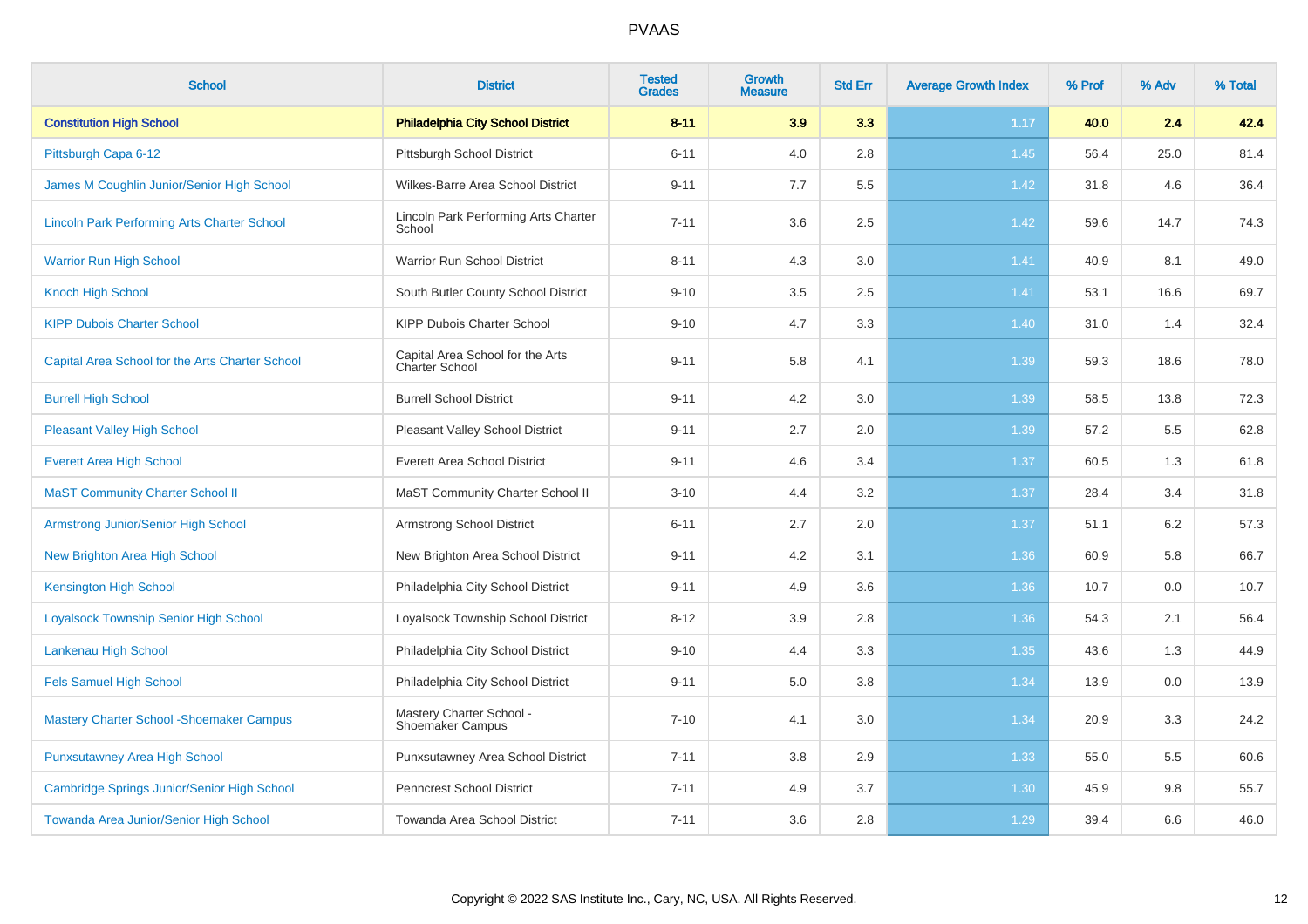| <b>School</b>                             | <b>District</b>                                  | <b>Tested</b><br><b>Grades</b> | <b>Growth</b><br><b>Measure</b> | <b>Std Err</b> | <b>Average Growth Index</b> | % Prof | % Adv | % Total |
|-------------------------------------------|--------------------------------------------------|--------------------------------|---------------------------------|----------------|-----------------------------|--------|-------|---------|
| <b>Constitution High School</b>           | <b>Philadelphia City School District</b>         | $8 - 11$                       | 3.9                             | 3.3            | 1.17                        | 40.0   | 2.4   | 42.4    |
| <b>Methacton High School</b>              | <b>Methacton School District</b>                 | $9 - 11$                       | 2.1                             | 1.7            | 1.25                        | 62.5   | 16.4  | 79.0    |
| <b>West York Area High School</b>         | West York Area School District                   | $8 - 12$                       | 2.9                             | 2.3            | 1.24                        | 53.8   | 4.4   | 58.2    |
| <b>Ligonier Valley High School</b>        | <b>Ligonier Valley School District</b>           | $9 - 11$                       | 3.8                             | 3.1            | 1.24                        | 59.1   | 10.3  | 69.5    |
| <b>Fairview High School</b>               | <b>Fairview School District</b>                  | $9 - 11$                       | 3.1                             | 2.6            | 1.21                        | 57.2   | 17.6  | 74.8    |
| <b>Central High School</b>                | Spring Cove School District                      | $9 - 11$                       | 3.0                             | 2.5            | 1.20                        | 47.8   | 12.7  | 60.4    |
| <b>Science Leadership Academy</b>         | Philadelphia City School District                | $8 - 11$                       | 4.1                             | 3.5            | 1.19                        | 65.8   | 6.6   | 72.4    |
| <b>Constitution High School</b>           | <b>Philadelphia City School District</b>         | $8 - 11$                       | 3.9                             | 3.3            | 1.17                        | 40.0   | 2.4   | 42.4    |
| <b>Harrisburg High School</b>             | Harrisburg City School District                  | $9 - 11$                       | 3.4                             | 2.9            | 1.17                        | 4.2    | 0.0   | 4.2     |
| <b>Shanksville-Stonycreek High School</b> | Shanksville-Stonycreek School<br><b>District</b> | $9 - 10$                       | 6.9                             | 5.9            | 1.17                        | 64.7   | 17.6  | 82.4    |
| <b>Pottsgrove Senior High School</b>      | Pottsgrove School District                       | $9 - 11$                       | 2.4                             | 2.0            | 1.17                        | 44.0   | 10.0  | 53.9    |
| Line Mountain High School                 | Line Mountain School District                    | $9 - 11$                       | 3.7                             | $3.2\,$        | 1.16                        | 52.9   | 9.2   | 62.1    |
| <b>Bucktail High School</b>               | Keystone Central School District                 | $9 - 10$                       | 6.3                             | 5.5            | 1.16                        | 65.0   | 0.0   | 65.0    |
| <b>Donegal High School</b>                | Donegal School District                          | $8 - 12$                       | 2.8                             | 2.4            | 1.16                        | 60.6   | 9.1   | 69.7    |
| <b>Esperanza Cyber Charter School</b>     | Esperanza Cyber Charter School                   | $3 - 11$                       | 7.1                             | 6.1            | 1.16                        | 9.1    | 0.0   | 9.1     |
| <b>Halifax Area High School</b>           | <b>Halifax Area School District</b>              | $9 - 11$                       | 4.4                             | 3.9            | 1.14                        | 61.5   | 9.6   | 71.2    |
| Port Allegany Junior/Senior High School   | Port Allegany School District                    | $7 - 11$                       | 4.0                             | 3.6            | 1.11                        | 28.1   | 9.4   | 37.5    |
| <b>Tidioute Community Charter School</b>  | <b>Tidioute Community Charter School</b>         | $3 - 11$                       | 5.7                             | 5.1            | 1.11                        | 34.4   | 21.9  | 56.2    |
| <b>Woodland Hills High School</b>         | Woodland Hills School District                   | $8 - 12$                       | 2.8                             | 2.6            | 1.05                        | 31.4   | 3.6   | 35.0    |
| <b>Central Cambria High School</b>        | Central Cambria School District                  | $9 - 11$                       | 2.6                             | 2.5            | 1.04                        | 56.2   | 9.7   | 66.0    |
| Morrisville High School (8381)            | Morrisville Borough School District              | $6 - 11$                       | 4.4                             | 4.3            | 1.02                        | 30.2   | 2.3   | 32.6    |
| Gamp                                      | Philadelphia City School District                | $5 - 10$                       | 5.3                             | 5.2            | 1.01                        | 66.7   | 20.8  | 87.5    |
| Leechburg Area High School                | Leechburg Area School District                   | $8 - 11$                       | 4.1                             | 4.0            | 1.01                        | 47.8   | 19.6  | 67.4    |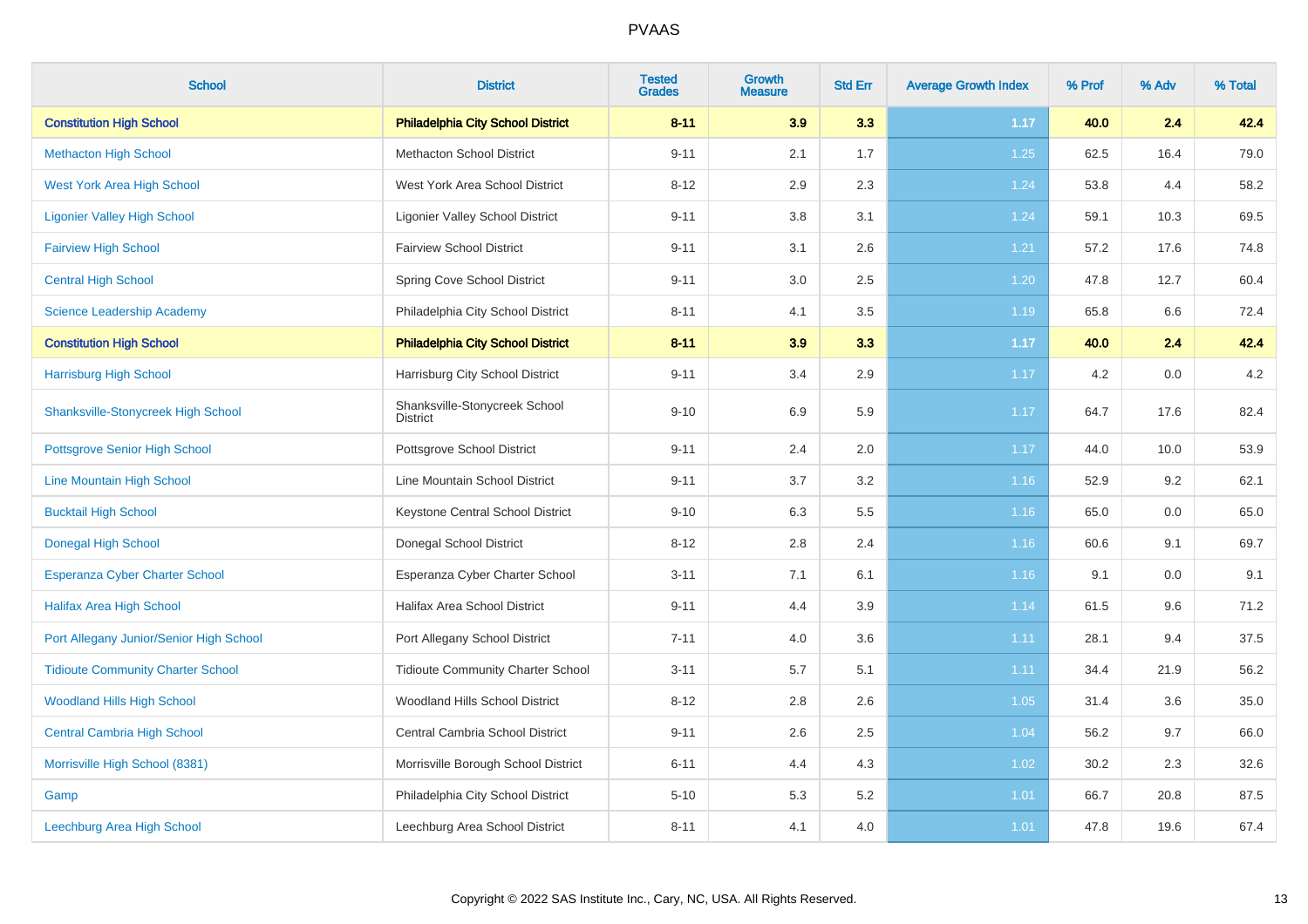| <b>School</b>                                   | <b>District</b>                                   | <b>Tested</b><br><b>Grades</b> | Growth<br><b>Measure</b> | <b>Std Err</b> | <b>Average Growth Index</b> | % Prof | % Adv | % Total |
|-------------------------------------------------|---------------------------------------------------|--------------------------------|--------------------------|----------------|-----------------------------|--------|-------|---------|
| <b>Constitution High School</b>                 | <b>Philadelphia City School District</b>          | $8 - 11$                       | 3.9                      | 3.3            | 1.17                        | 40.0   | 2.4   | 42.4    |
| <b>Mastery Charter School-Pickett Campus</b>    | Mastery Charter School - Pickett<br>Campus        | $6 - 10$                       | 5.6                      | 5.7            | 1.00                        | 27.8   | 0.0   | 27.8    |
| Meyersdale Area High School                     | Meyersdale Area School District                   | $9 - 11$                       | 3.9                      | 4.0            | 1.00                        | 43.1   | 6.9   | 50.0    |
| East Stroudsburg Senior High School South       | East Stroudsburg Area School<br>District          | $9 - 11$                       | 2.0                      | 2.0            | 0.99                        | 48.8   | 7.7   | 56.4    |
| <b>Stem At Showalter</b>                        | <b>Chester-Upland School District</b>             | $7 - 10$                       | 3.2                      | 3.2            | 0.99                        | 19.8   | 1.2   | 21.0    |
| <b>Lehigh Career &amp; Technical Institute</b>  | Lehigh Career & Technical Institute               | $10 - 12$                      | 5.6                      | 5.6            | 0.99                        | 78.3   | 0.0   | 78.3    |
| <b>Building 21 Allentown</b>                    | Allentown City School District                    | $9 - 11$                       | 3.6                      | 3.8            | 0.96                        | 24.6   | 0.0   | 24.6    |
| <b>General Mclane High School</b>               | <b>General Mclane School District</b>             | $8 - 11$                       | 2.7                      | 2.9            | 0.95                        | 62.3   | 4.9   | 67.2    |
| <b>Berlin Brothersvalley Senior High School</b> | Berlin Brothersvalley School District             | $9 - 11$                       | 3.8                      | 4.2            | 0.90                        | 48.8   | 14.0  | 62.8    |
| <b>Manheim Central Senior High School</b>       | Manheim Central School District                   | $9 - 11$                       | 1.8                      | 2.1            | 0.87                        | 53.2   | 11.6  | 64.8    |
| <b>Franklin Regional Senior High School</b>     | Franklin Regional School District                 | $9 - 11$                       | 1.7                      | 1.9            | 0.87                        | 66.7   | 15.5  | 82.1    |
| Keystone Junior/Senior High School              | Keystone School District                          | $7 - 11$                       | 2.7                      | 3.3            | 0.84                        | 50.6   | 6.5   | 57.1    |
| <b>Williamsport Area Senior High School</b>     | Williamsport Area School District                 | $9 - 11$                       | 1.5                      | 1.8            | 0.84                        | 44.1   | 12.8  | 56.9    |
| <b>Tunkhannock High School</b>                  | <b>Tunkhannock Area School District</b>           | $8 - 11$                       | 1.9                      | 2.2            | 0.84                        | 44.9   | 9.6   | 54.6    |
| <b>Hopewell Senior High School</b>              | Hopewell Area School District                     | $9 - 11$                       | 2.2                      | 2.7            | 0.82                        | 58.4   | 4.0   | 62.4    |
| <b>Clairton Middle/High School</b>              | <b>Clairton City School District</b>              | $6 - 11$                       | 3.0                      | 3.7            | 0.82                        | 13.4   | 0.0   | 13.4    |
| Louis E Dieruff High School                     | Allentown City School District                    | $8 - 12$                       | 1.6                      | 1.9            | 0.81                        | 27.2   | 0.7   | 28.0    |
| <b>Lower Moreland High School</b>               | Lower Moreland Township School<br><b>District</b> | $8 - 11$                       | 1.8                      | 2.2            | 0.81                        | 62.8   | 17.0  | 79.8    |
| <b>Bedford Senior High School</b>               | <b>Bedford Area School District</b>               | $9 - 11$                       | 2.1                      | 2.6            | 0.80                        | 48.5   | 10.0  | 58.5    |
| North Clarion County Junior/Senior High School  | North Clarion County School District              | $7 - 12$                       | 3.5                      | 4.3            | 0.80                        | 67.5   | 15.0  | 82.5    |
| Northwestern Lehigh High School                 | Northwestern Lehigh School District               | $9 - 11$                       | 1.8                      | 2.3            | 0.79                        | 53.3   | 9.7   | 63.0    |
| South Fayette Township High School              | South Fayette Township School<br><b>District</b>  | $9 - 11$                       | 1.5                      | 1.9            | 0.77                        | 61.0   | 26.5  | 87.6    |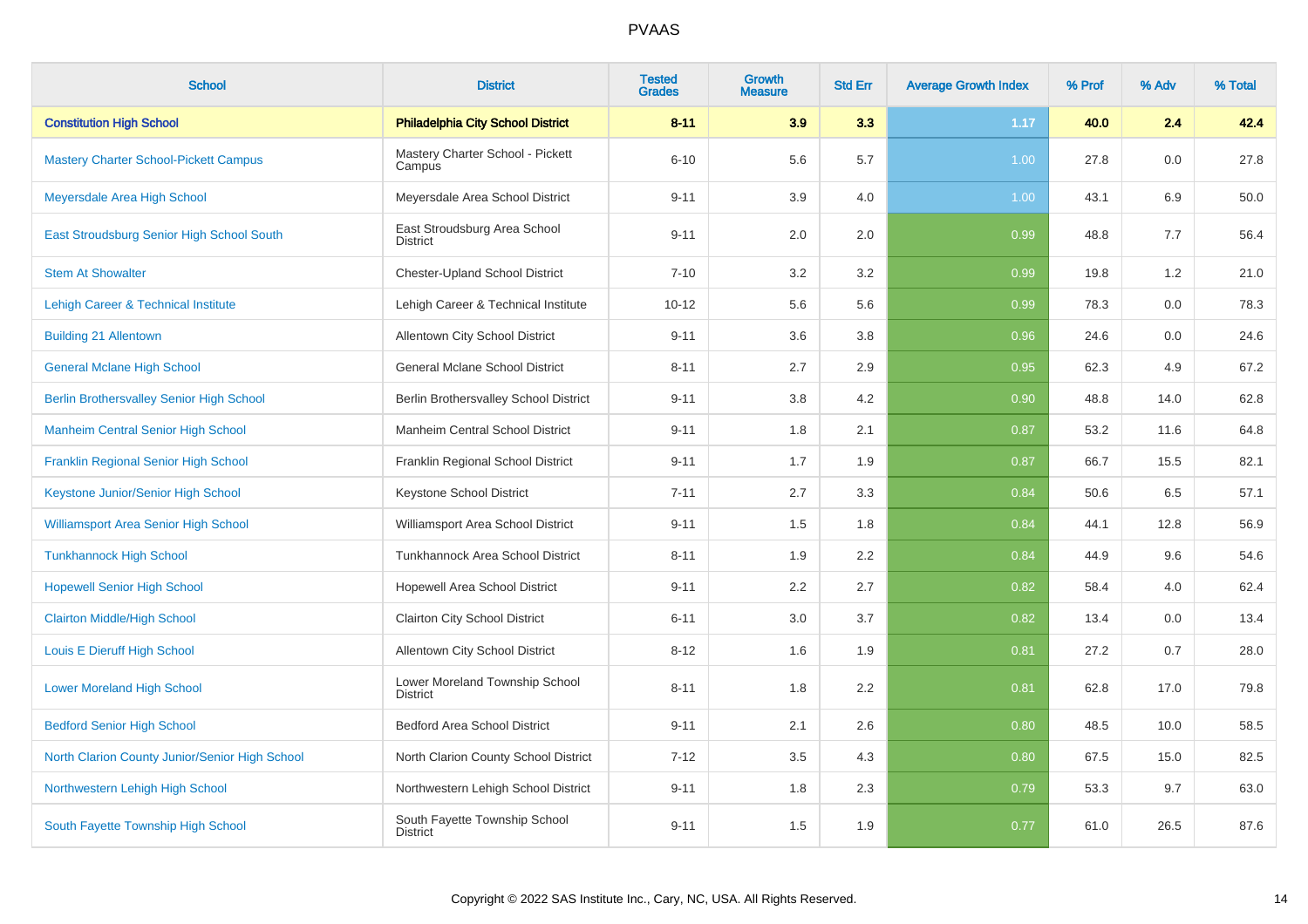| <b>School</b>                                     | <b>District</b>                          | <b>Tested</b><br><b>Grades</b> | <b>Growth</b><br><b>Measure</b> | <b>Std Err</b> | <b>Average Growth Index</b> | % Prof | % Adv | % Total |
|---------------------------------------------------|------------------------------------------|--------------------------------|---------------------------------|----------------|-----------------------------|--------|-------|---------|
| <b>Constitution High School</b>                   | <b>Philadelphia City School District</b> | $8 - 11$                       | 3.9                             | 3.3            | 1.17                        | 40.0   | 2.4   | 42.4    |
| <b>Baldwin Senior High School</b>                 | <b>Baldwin-Whitehall School District</b> | $7 - 11$                       | 1.4                             | 1.9            | 0.76                        | 58.6   | 8.6   | 67.1    |
| Urban Pathways 6-12 Charter School                | Urban Pathways 6-12 Charter<br>School    | $6 - 11$                       | 4.8                             | 6.4            | 0.75                        | 28.6   | 0.0   | 28.6    |
| <b>Thomas Jefferson High School</b>               | West Jefferson Hills School District     | $8 - 11$                       | 1.5                             | 2.1            | 0.74                        | 55.7   | 20.8  | 76.4    |
| <b>Bensalem Township High School</b>              | Bensalem Township School District        | $7 - 11$                       | 1.2                             | 1.6            | 0.74                        | 38.8   | 8.3   | 47.1    |
| <b>Scranton High School</b>                       | <b>Scranton School District</b>          | $9 - 11$                       | 2.7                             | 3.7            | 0.72                        | 49.2   | 6.4   | 55.6    |
| Harmony Area Junior/Senior High School            | Harmony Area School District             | $7 - 10$                       | 4.4                             | 6.3            | 0.69                        | 33.3   | 13.3  | 46.7    |
| Camp Hill Senior High School                      | Camp Hill School District                | $9 - 12$                       | 2.0                             | 3.0            | 0.69                        | 53.6   | 17.5  | 71.1    |
| <b>Marple Newtown Senior High School</b>          | Marple Newtown School District           | $9 - 11$                       | 1.7                             | 2.4            | 0.69                        | 57.6   | 12.8  | 70.4    |
| <b>Mcguffey High School</b>                       | <b>Mcguffey School District</b>          | $9 - 11$                       | 1.8                             | 2.6            | 0.67                        | 57.7   | 3.1   | 60.8    |
| Mapletown Junior/Senior High School               | Southeastern Greene School District      | $7 - 10$                       | 3.1                             | 4.6            | 0.66                        | 57.6   | 6.1   | 63.6    |
| Kensington Creative & Performing Arts High School | Philadelphia City School District        | $8 - 11$                       | 2.2                             | 3.4            | 0.65                        | 10.4   | 3.9   | 14.3    |
| <b>Strawberry Mansion High School</b>             | Philadelphia City School District        | $9 - 11$                       | 3.6                             | 5.6            | 0.64                        | 16.7   | 0.0   | 16.7    |
| <b>Creative And Performing Arts</b>               | Philadelphia City School District        | $8 - 11$                       | 1.5                             | 2.3            | 0.64                        | 65.6   | 9.8   | 75.4    |
| <b>Central Bucks High School - East</b>           | Central Bucks School District            | $9 - 11$                       | 0.9                             | 1.5            | 0.60                        | 61.6   | 16.0  | 77.6    |
| Wilkes-Barre Area Sd Stem Academy                 | Wilkes-Barre Area School District        | $9 - 11$                       | 3.8                             | 6.6            | 0.57                        | 72.7   | 27.3  | 100.0   |
| <b>Commodore Perry Junior/Senior High School</b>  | Commodore Perry School District          | $7 - 11$                       | 2.9                             | 5.6            | 0.53                        | 58.3   | 0.0   | 58.3    |
| <b>United Junior/Senior High School</b>           | <b>United School District</b>            | $7 - 11$                       | 1.8                             | 3.4            | 0.53                        | 60.3   | 6.6   | 66.9    |
| Forbes Road Junior/Senior High School             | <b>Forbes Road School District</b>       | $7 - 11$                       | 2.6                             | 5.1            | 0.51                        | 41.4   | 10.3  | 51.7    |
| <b>Athens Area High School</b>                    | Athens Area School District              | $9 - 11$                       | 1.2                             | 2.5            | 0.49                        | 46.9   | 7.6   | 54.5    |
| <b>Laurel High School</b>                         | <b>Laurel School District</b>            | $9 - 11$                       | 1.5                             | 3.1            | 0.48                        | 70.1   | 2.3   | 72.4    |
| <b>Union High School</b>                          | <b>Union School District</b>             | $6 - 12$                       | 1.9                             | 4.2            | 0.45                        | 32.6   | 7.0   | 39.5    |
| <b>Roberto Clemente Charter School</b>            | Roberto Clemente Charter School          | $3 - 12$                       | 2.2                             | 4.9            | 0.45                        | 27.5   | 5.0   | 32.5    |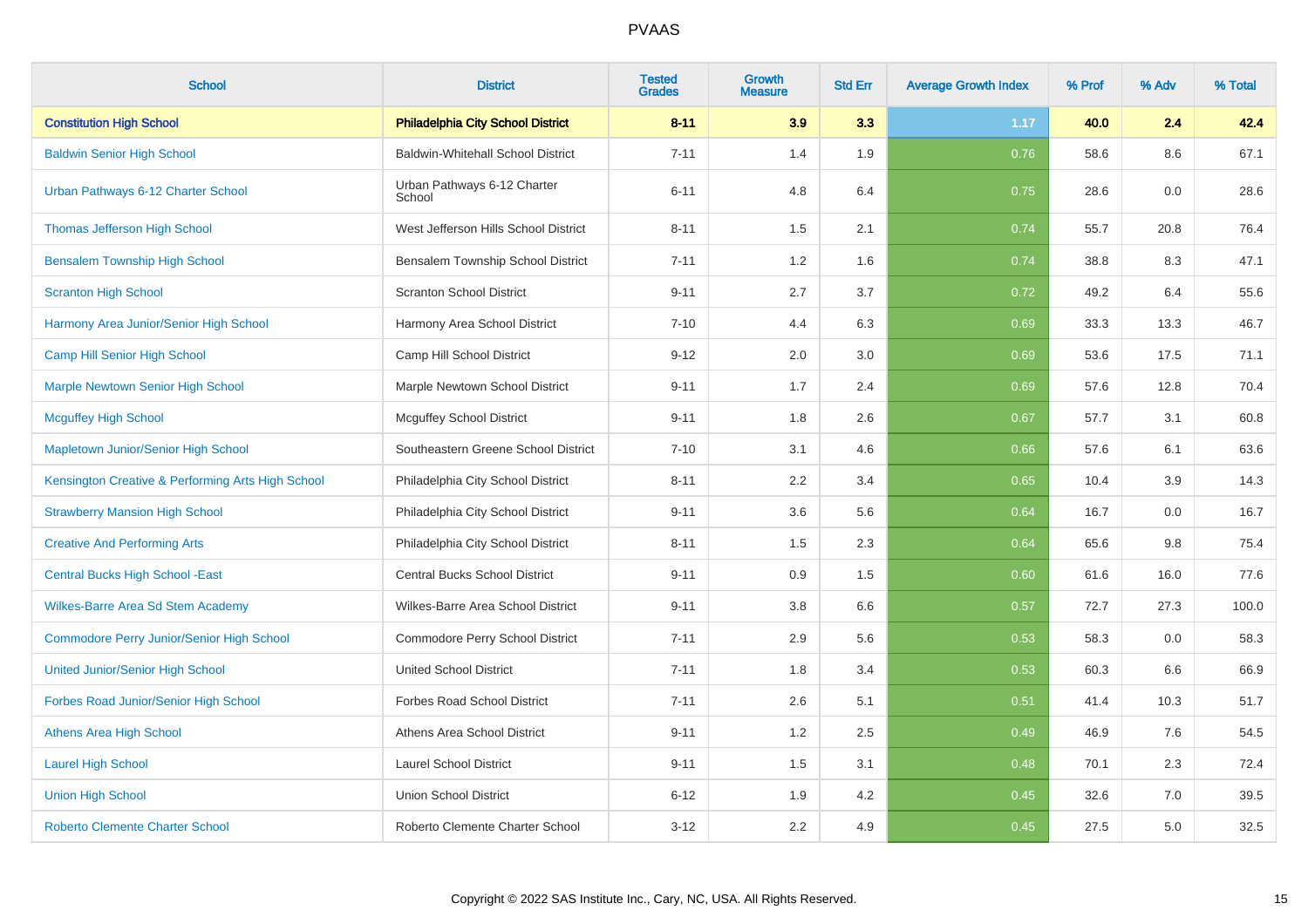| <b>School</b>                                     | <b>District</b>                                         | <b>Tested</b><br><b>Grades</b> | <b>Growth</b><br><b>Measure</b> | <b>Std Err</b> | <b>Average Growth Index</b> | % Prof | % Adv | % Total |
|---------------------------------------------------|---------------------------------------------------------|--------------------------------|---------------------------------|----------------|-----------------------------|--------|-------|---------|
| <b>Constitution High School</b>                   | <b>Philadelphia City School District</b>                | $8 - 11$                       | 3.9                             | 3.3            | 1.17                        | 40.0   | 2.4   | 42.4    |
| <b>Schuylkill Valley High School</b>              | Schuylkill Valley School District                       | $9 - 11$                       | 1.1                             | 2.5            | 0.43                        | 55.1   | 10.2  | 65.3    |
| <b>Mastery Charter High School-Lenfest Campus</b> | Mastery Charter High School-<br>Lenfest Campus          | $7 - 11$                       | 2.5                             | 5.7            | 0.43                        | 40.0   | 0.0   | 40.0    |
| Hanover Area Junior/Senior High School            | Hanover Area School District                            | $7 - 11$                       | 1.9                             | 4.6            | 0.41                        | 42.9   | 5.7   | 48.6    |
| Pittsburgh Science And Technology Academy 6-12    | Pittsburgh School District                              | $6 - 11$                       | 1.2                             | 3.0            | 0.41                        | 53.8   | 10.6  | 64.4    |
| <b>Radnor Senior High School</b>                  | Radnor Township School District                         | $8 - 12$                       | 0.8                             | 2.1            | 0.39                        | 65.0   | 23.2  | 88.2    |
| <b>Union Area High School</b>                     | Union Area School District                              | $9 - 11$                       | 1.6                             | 4.3            | 0.37                        | 61.5   | 0.0   | 61.5    |
| <b>Galeton Area School</b>                        | Galeton Area School District                            | $3 - 11$                       | 2.0                             | 5.3            | 0.37                        | 41.3   | 4.4   | 45.6    |
| <b>Biglerville High School</b>                    | <b>Upper Adams School District</b>                      | $9 - 11$                       | 1.0                             | 2.9            | 0.35                        | 55.2   | 8.6   | 63.8    |
| Purchase Line Junior/Senior High School           | <b>Purchase Line School District</b>                    | $7 - 12$                       | 1.2                             | 3.5            | 0.35                        | 43.1   | 5.4   | 48.5    |
| <b>Mastery Charter School - Thomas Campus</b>     | Mastery Charter School - Thomas<br>Campus               | $3 - 10$                       | 2.1                             | 6.2            | 0.33                        | 28.6   | 0.0   | 28.6    |
| <b>Newport High School</b>                        | <b>Newport School District</b>                          | $9 - 12$                       | 1.1                             | 3.5            | 0.32                        | 51.5   | 10.3  | 61.8    |
| Lehigh Valley Academy Regional Charter School     | Lehigh Valley Academy Regional<br><b>Charter School</b> | $3 - 11$                       | 0.7                             | 2.3            | 0.32                        | 46.3   | 5.0   | 51.4    |
| Warren Area High School                           | Warren County School District                           | $8 - 11$                       | 0.8                             | 2.4            | 0.32                        | 41.2   | 9.6   | 50.8    |
| West Shamokin Junior/Senior High School           | <b>Armstrong School District</b>                        | $7 - 10$                       | 0.9                             | 2.9            | 0.31                        | 52.4   | 5.7   | 58.1    |
| <b>Tussey Mountain High School</b>                | <b>Tussey Mountain School District</b>                  | $9 - 12$                       | 1.1                             | 3.7            | 0.29                        | 38.6   | 1.8   | 40.4    |
| <b>Strath Haven High School</b>                   | Wallingford-Swarthmore School<br><b>District</b>        | $9 - 10$                       | 0.7                             | 2.4            | 0.28                        | 64.4   | 22.7  | 87.1    |
| <b>Lakeland Junior/Senior High School</b>         | <b>Lakeland School District</b>                         | $7 - 11$                       | 0.7                             | 2.8            | 0.25                        | 48.6   | 3.7   | 52.3    |
| Kennard-Dale High School                          | South Eastern School District                           | $9 - 11$                       | 0.6                             | 2.4            | 0.24                        | 54.8   | 6.6   | 61.4    |
| Sheffield M/Hs                                    | Warren County School District                           | $6 - 11$                       | 1.1                             | 4.7            | 0.23                        | 42.2   | 0.0   | 42.2    |
| Edison High School/Fareira Skills                 | Philadelphia City School District                       | $8 - 12$                       | 0.7                             | 3.1            | 0.23                        | 11.0   | 0.0   | 11.0    |
| <b>Gateway Senior High School</b>                 | <b>Gateway School District</b>                          | $9 - 11$                       | 0.5                             | 2.2            | 0.22                        | 52.1   | 13.8  | 65.9    |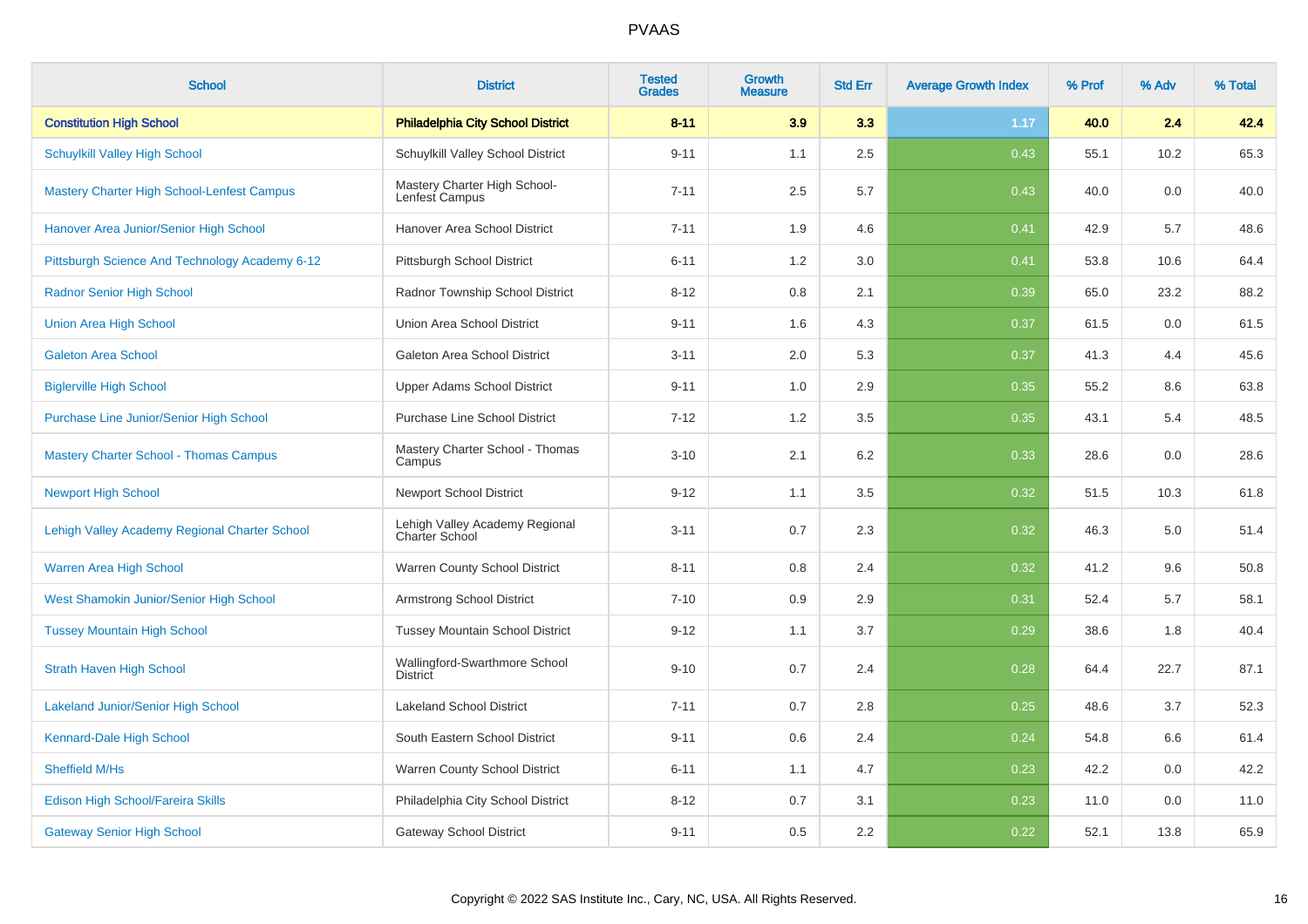| <b>School</b>                               | <b>District</b>                          | <b>Tested</b><br><b>Grades</b> | <b>Growth</b><br><b>Measure</b> | <b>Std Err</b> | <b>Average Growth Index</b> | % Prof | % Adv | % Total |
|---------------------------------------------|------------------------------------------|--------------------------------|---------------------------------|----------------|-----------------------------|--------|-------|---------|
| <b>Constitution High School</b>             | <b>Philadelphia City School District</b> | $8 - 11$                       | 3.9                             | 3.3            | 1.17                        | 40.0   | 2.4   | 42.4    |
| Wyomissing Area Junior/Senior High School   | Wyomissing Area School District          | $7 - 12$                       | 0.5                             | 2.6            | 0.21                        | 55.7   | 17.6  | 73.3    |
| Lower Dauphin High School                   | Lower Dauphin School District            | $9 - 10$                       | 0.3                             | 1.9            | 0.17                        | 49.6   | 12.7  | 62.3    |
| <b>Cougar Academy</b>                       | Harrisburg City School District          | $3 - 10$                       | 0.9                             | 6.2            | 0.15                        | 15.8   | 0.0   | 15.8    |
| <b>Greenville Junior/Senior High School</b> | Greenville Area School District          | $7 - 11$                       | 0.4                             | 2.9            | 0.15                        | 53.4   | 6.9   | 60.3    |
| <b>Greater Latrobe Senior High School</b>   | <b>Greater Latrobe School District</b>   | $9 - 11$                       | 0.3                             | 1.9            | 0.14                        | 55.5   | 14.1  | 69.5    |
| <b>Bloomsburg Area High School</b>          | Bloomsburg Area School District          | $8 - 10$                       | 0.4                             | 3.0            | 0.12                        | 55.9   | 11.8  | 67.6    |
| Insight PA Cyber Charter School             | Insight PA Cyber Charter School          | $3 - 11$                       | 0.7                             | 5.7            | 0.12                        | 50.0   | 4.8   | 54.8    |
| <b>Parkway Northwest</b>                    | Philadelphia City School District        | $9 - 10$                       | 0.4                             | 3.8            | 0.09                        | 32.7   | 1.8   | 34.6    |
| Juniata Senior High School                  | Juniata County School District           | $8 - 11$                       | 0.2                             | 2.6            | 0.08                        | 38.2   | 1.5   | 39.7    |
| Smethport Area Junior/Senior High School    | Smethport Area School District           | $7 - 12$                       | 0.2                             | 3.9            | 0.06                        | 37.0   | 1.8   | 38.9    |
| Reynolds Junior/Senior High School          | <b>Reynolds School District</b>          | $7 - 10$                       | 0.2                             | 3.4            | 0.06                        | 52.1   | 7.0   | 59.2    |
| Brockway Area Junior/Senior High School     | Brockway Area School District            | $7 - 11$                       | 0.2                             | 3.6            | 0.06                        | 49.2   | 7.7   | 56.9    |
| Jersey Shore Area Senior High School        | Jersey Shore Area School District        | $9 - 11$                       | 0.1                             | 2.5            | 0.05                        | 47.1   | 9.2   | 56.2    |
| Danville Area Senior High School            | Danville Area School District            | $9 - 11$                       | 0.1                             | 2.6            | 0.05                        | 57.4   | 18.4  | 75.7    |
| <b>Cedar Cliff High School</b>              | <b>West Shore School District</b>        | $9 - 12$                       | 0.0                             | 1.9            | 0.01                        | 55.4   | 8.6   | 64.0    |
| Northern Lebanon Senior High School         | Northern Lebanon School District         | $9 - 11$                       | $-0.0$                          | 2.4            | $-0.01$                     | 28.0   | 3.0   | 31.0    |
| West Branch Area High School                | West Branch Area School District         | $9 - 11$                       | $-0.2$                          | 3.8            | $-0.04$                     | 47.2   | 1.9   | 49.1    |
| South Philadelphia High School              | Philadelphia City School District        | $9 - 10$                       | $-0.4$                          | 4.3            | $-0.08$                     | 20.0   | 0.0   | 20.0    |
| Avella Area Junior/Senior High School       | Avella Area School District              | $7 - 12$                       | $-0.6$                          | 4.7            | $-0.11$                     | 49.3   | 14.5  | 63.8    |
| Philadelphia Military Acad At Elverson      | Philadelphia City School District        | $9 - 10$                       | $-0.4$                          | 3.7            | $-0.12$                     | 8.5    | 0.0   | 8.5     |
| Penn Cambria High School                    | Penn Cambria School District             | $9 - 11$                       | $-0.3$                          | 2.7            | $-0.12$                     | 61.5   | 7.7   | 69.2    |
| <b>Susquenita High School</b>               | Susquenita School District               | $9 - 11$                       | $-0.4$                          | 2.8            | $-0.14$                     | 47.7   | 10.1  | 57.8    |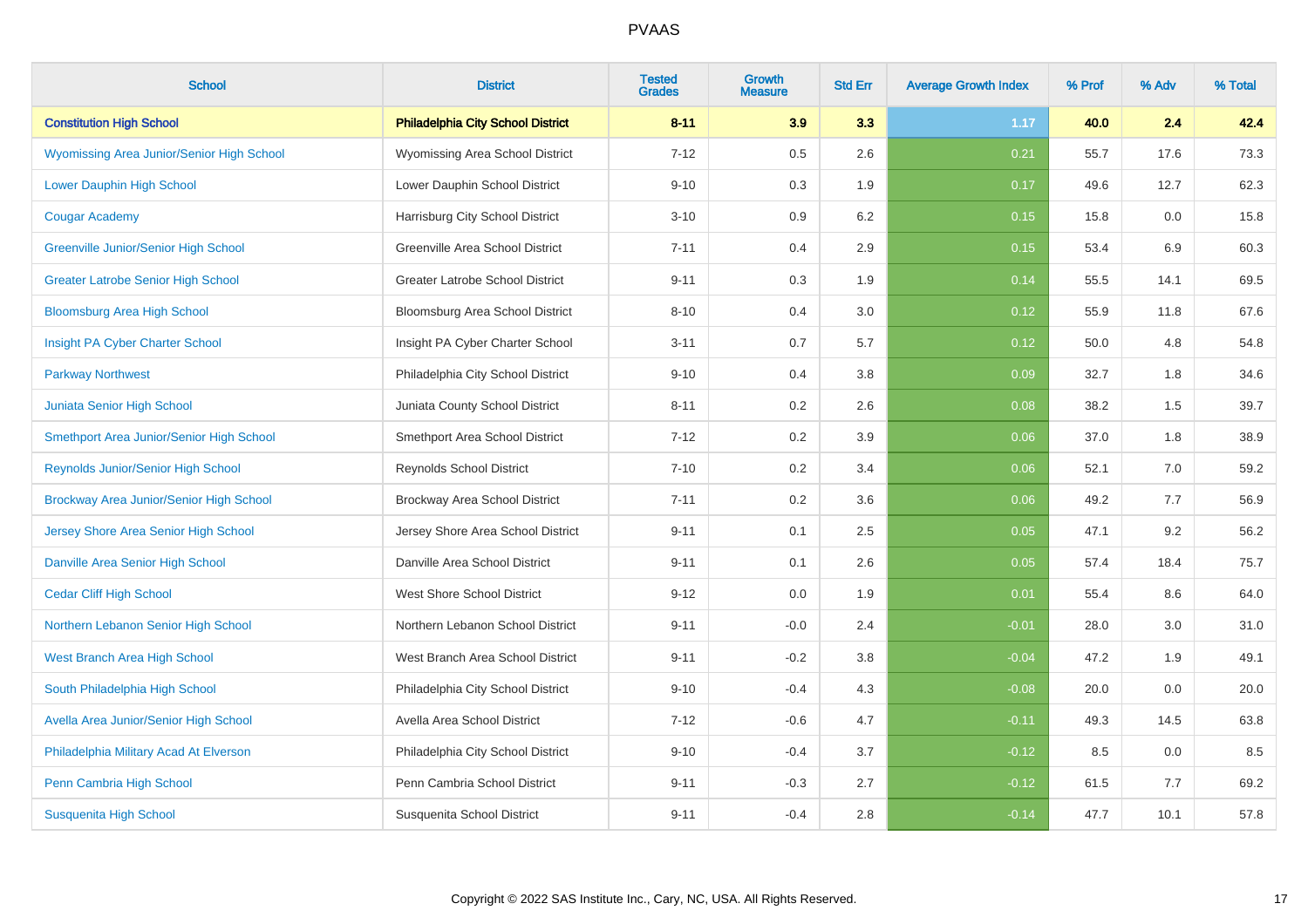| <b>School</b>                                      | <b>District</b>                                       | <b>Tested</b><br><b>Grades</b> | <b>Growth</b><br><b>Measure</b> | <b>Std Err</b> | <b>Average Growth Index</b> | % Prof | % Adv | % Total |
|----------------------------------------------------|-------------------------------------------------------|--------------------------------|---------------------------------|----------------|-----------------------------|--------|-------|---------|
| <b>Constitution High School</b>                    | <b>Philadelphia City School District</b>              | $8 - 11$                       | 3.9                             | 3.3            | 1.17                        | 40.0   | 2.4   | 42.4    |
| <b>Hempfield Senior High School</b>                | <b>Hempfield School District</b>                      | $9 - 11$                       | $-0.2$                          | 1.4            | $-0.15$                     | 58.2   | 9.9   | 68.2    |
| Kutztown Area Senior High School                   | Kutztown Area School District                         | $9 - 12$                       | $-0.5$                          | 3.2            | $-0.15$                     | 55.4   | 13.3  | 68.7    |
| Philadelphia Electrical & Tech Charter High School | Philadelphia Electrical & Tech<br>Charter High School | $10 - 10$                      | $-0.5$                          | 2.9            | $-0.15$                     | 8.8    | 0.0   | 8.8     |
| <b>Achievement House Charter School</b>            | Achievement House Charter School                      | $7 - 11$                       | $-0.7$                          | 4.0            | $-0.17$                     | 32.5   | 2.6   | 35.1    |
| <b>Westinghouse Arts Academy Charter School</b>    | Westinghouse Arts Academy<br>Charter School           | $9 - 10$                       | $-0.7$                          | 3.6            | $-0.19$                     | 59.2   | 8.4   | 67.6    |
| <b>Valley Junior/Senior High School</b>            | New Kensington-Arnold School<br><b>District</b>       | $7 - 11$                       | $-0.8$                          | 3.8            | $-0.22$                     | 40.7   | 3.7   | 44.4    |
| Mcconnellsburg High School                         | Central Fulton School District                        | $9 - 11$                       | $-0.8$                          | 3.5            | $-0.23$                     | 51.4   | 8.6   | 60.0    |
| <b>Blue Ridge High School</b>                      | <b>Blue Ridge School District</b>                     | $9 - 11$                       | $-0.8$                          | 3.6            | $-0.23$                     | 44.6   | 3.1   | 47.7    |
| <b>Otto-Eldred Junior/Senior High School</b>       | <b>Otto-Eldred School District</b>                    | $7 - 11$                       | $-1.0$                          | 4.2            | $-0.23$                     | 56.2   | 6.2   | 62.5    |
| Mercer Area Senior High School                     | Mercer Area School District                           | $8 - 11$                       | $-0.8$                          | 3.3            | $-0.23$                     | 56.8   | 8.1   | 64.9    |
| Millville Area Junior/Senior High School           | Millville Area School District                        | $7 - 12$                       | $-1.1$                          | 4.7            | $-0.24$                     | 51.4   | 5.4   | 56.8    |
| <b>Oley Valley Senior High School</b>              | Oley Valley School District                           | $9 - 11$                       | $-0.8$                          | 2.7            | $-0.29$                     | 43.1   | 12.9  | 56.0    |
| <b>Crestwood Secondary Campus</b>                  | <b>Crestwood School District</b>                      | $7 - 11$                       | $-0.7$                          | 2.3            | $-0.31$                     | 57.4   | 17.0  | 74.4    |
| Southern Lehigh Senior High School                 | Southern Lehigh School District                       | $9 - 11$                       | $-0.7$                          | 2.3            | $-0.31$                     | 66.1   | 11.9  | 78.0    |
| Panther Valley Junior/Senior High School           | Panther Valley School District                        | $7 - 12$                       | $-1.0$                          | 3.3            | $-0.31$                     | 47.9   | 4.3   | 52.1    |
| Mount Carmel Area High School                      | Mount Carmel Area School District                     | $6 - 11$                       | $-1.0$                          | 3.1            | $-0.32$                     | 45.3   | 2.1   | 47.4    |
| Hope For Hyndman Charter School                    | Hope For Hyndman Charter School                       | $3 - 11$                       | $-2.0$                          | 6.1            | $-0.32$                     | 33.3   | 0.0   | 33.3    |
| <b>Bellefonte Area High School</b>                 | Bellefonte Area School District                       | $9 - 11$                       | $-0.7$                          | 2.2            | $-0.33$                     | 47.6   | 10.6  | 58.2    |
| <b>Lakeview Middle-High School</b>                 | Lakeview School District                              | $6 - 11$                       | $-1.2$                          | 3.7            | $-0.33$                     | 60.3   | 3.2   | 63.5    |
| <b>Girard High School</b>                          | <b>Girard School District</b>                         | $9 - 11$                       | $-0.9$                          | 2.7            | $-0.33$                     | 53.9   | 15.6  | 69.6    |
| <b>Glendale Junior/Senior High School</b>          | <b>Glendale School District</b>                       | $7 - 10$                       | $-1.3$                          | 3.7            | $-0.34$                     | 50.0   | 5.4   | 55.4    |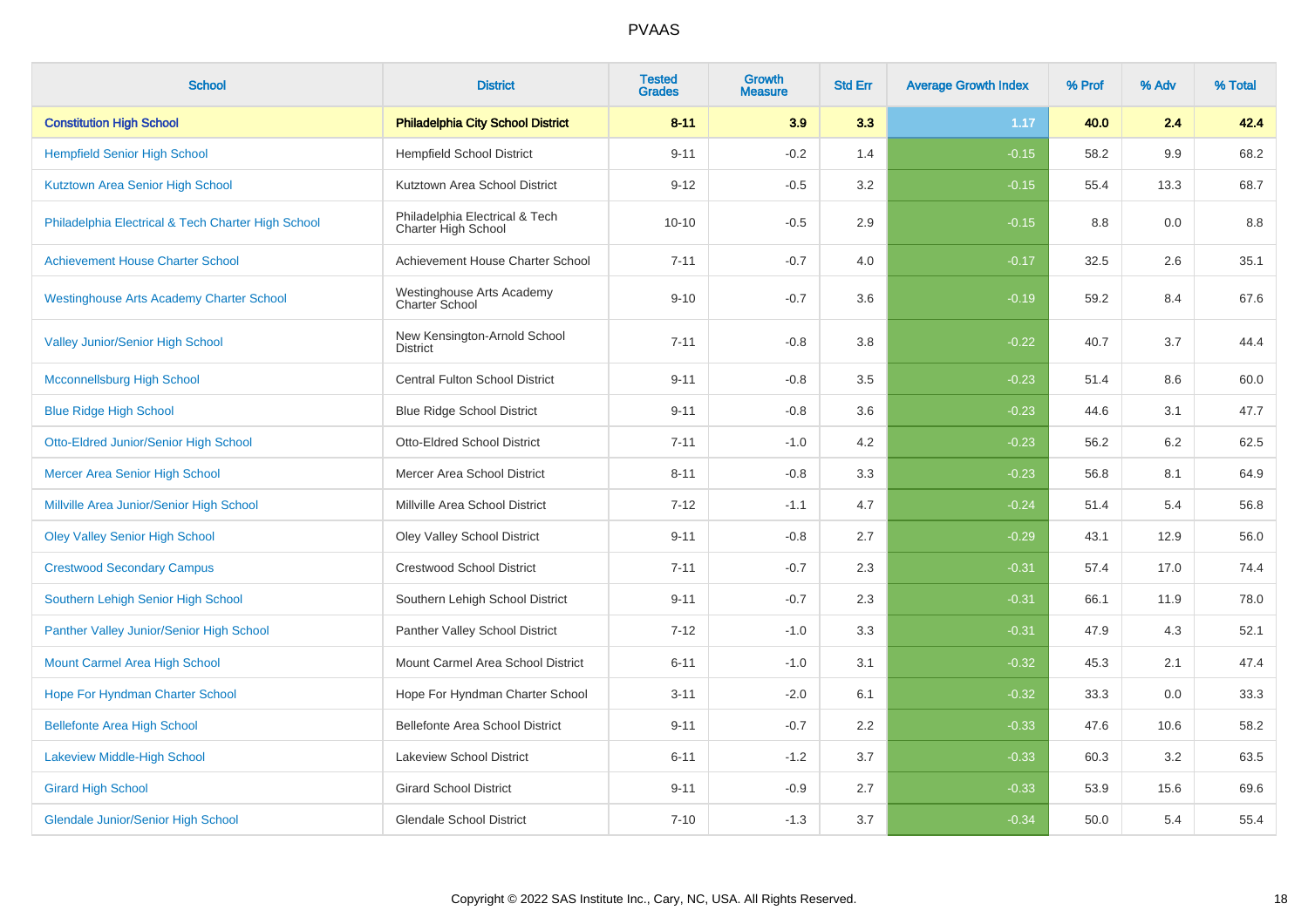| <b>School</b>                                    | <b>District</b>                                            | <b>Tested</b><br><b>Grades</b> | <b>Growth</b><br><b>Measure</b> | <b>Std Err</b> | <b>Average Growth Index</b> | % Prof | % Adv   | % Total |
|--------------------------------------------------|------------------------------------------------------------|--------------------------------|---------------------------------|----------------|-----------------------------|--------|---------|---------|
| <b>Constitution High School</b>                  | <b>Philadelphia City School District</b>                   | $8 - 11$                       | 3.9                             | 3.3            | 1.17                        | 40.0   | 2.4     | 42.4    |
| <b>Cornell High School</b>                       | <b>Cornell School District</b>                             | $7 - 11$                       | $-2.0$                          | 5.0            | $-0.39$                     | 33.8   | 1.5     | 35.4    |
| <b>James Buchanan High School</b>                | <b>Tuscarora School District</b>                           | $9 - 11$                       | $-1.0$                          | 2.3            | $-0.43$                     | 45.1   | 8.1     | 53.2    |
| Penn Manor High School                           | Penn Manor School District                                 | $7 - 11$                       | $-0.8$                          | 1.6            | $-0.47$                     | 51.9   | 12.6    | 64.5    |
| Center For Student Lrng Charter School Pennsbury | Center For Student Learning Charter<br>School At Pennsbury | $6 - 12$                       | $-2.9$                          | 6.1            | $-0.47$                     | 42.9   | 0.0     | 42.9    |
| Albert Gallatin Area Senior High School          | Albert Gallatin Area School District                       | $8 - 11$                       | $-1.1$                          | 2.4            | $-0.47$                     | 54.5   | 10.0    | 64.6    |
| <b>Sharpsville Area Senior High School</b>       | Sharpsville Area School District                           | $7 - 11$                       | $-1.7$                          | 3.5            | $-0.48$                     | 55.2   | 13.4    | 68.7    |
| Cowanesque Valley Junior/Senior High School      | Northern Tioga School District                             | $7 - 12$                       | $-2.1$                          | 4.4            | $-0.48$                     | 56.3   | 1.2     | 57.5    |
| <b>Bellwood-Antis High School</b>                | Bellwood-Antis School District                             | $9 - 10$                       | $-1.6$                          | 3.2            | $-0.50$                     | 55.1   | 10.1    | 65.2    |
| <b>Pittsburgh Allderdice High School</b>         | Pittsburgh School District                                 | $9 - 10$                       | $-1.0$                          | 2.0            | $-0.51$                     | 44.4   | 13.9    | 58.3    |
| Palmerton Area High School                       | Palmerton Area School District                             | $9 - 11$                       | $-1.6$                          | 3.0            | $-0.52$                     | 57.4   | $5.0\,$ | 62.4    |
| North Schuylkill Junior/Senior High School       | North Schuylkill School District                           | $7 - 11$                       | $-1.4$                          | 2.4            | $-0.58$                     | 41.8   | 5.1     | 46.8    |
| South Side High School                           | South Side Area School District                            | $9 - 11$                       | $-2.0$                          | 3.3            | $-0.59$                     | 50.0   | 6.8     | 56.8    |
| <b>Cochranton Junior/Senior High School</b>      | <b>Crawford Central School District</b>                    | $7 - 11$                       | $-2.3$                          | 3.8            | $-0.62$                     | 47.9   | 18.3    | 66.2    |
| <b>New Oxford Senior High School</b>             | Conewago Valley School District                            | $7 - 12$                       | $-1.2$                          | 2.0            | $-0.62$                     | 51.7   | 9.6     | 61.3    |
| <b>Shaler Area High School</b>                   | <b>Shaler Area School District</b>                         | $9 - 11$                       | $-1.2$                          | 1.9            | $-0.63$                     | 49.1   | 9.6     | 58.7    |
| <b>Wyoming Area Sec Center</b>                   | Wyoming Area School District                               | $7 - 10$                       | $-1.7$                          | 2.6            | $-0.64$                     | 53.8   | 10.8    | 64.6    |
| <b>Bangor Area High School</b>                   | <b>Bangor Area School District</b>                         | $9 - 12$                       | $-1.3$                          | 2.0            | $-0.66$                     | 44.3   | 4.7     | 49.0    |
| Maplewood Junior/Senior High School              | <b>Penncrest School District</b>                           | $7 - 11$                       | $-2.4$                          | 3.6            | $-0.66$                     | 46.3   | 5.2     | 51.5    |
| Clarion-Limestone Area Junior/Senior High School | Clarion-Limestone Area School<br><b>District</b>           | $7 - 12$                       | $-2.8$                          | 4.1            | $-0.67$                     | 56.8   | 6.8     | 63.6    |
| <b>Waynesburg Central High School</b>            | Central Greene School District                             | $9 - 11$                       | $-1.9$                          | 2.8            | $-0.67$                     | 54.2   | 2.8     | 57.0    |
| Elizabethtown Area Senior High School            | Elizabethtown Area School District                         | $9 - 12$                       | $-1.2$                          | 1.8            | $-0.67$                     | 50.0   | 11.2    | 61.2    |
| Sayre William L Middle School                    | Philadelphia City School District                          | $9 - 12$                       | $-2.8$                          | 4.2            | $-0.67$                     | 8.2    | 0.0     | $8.2\,$ |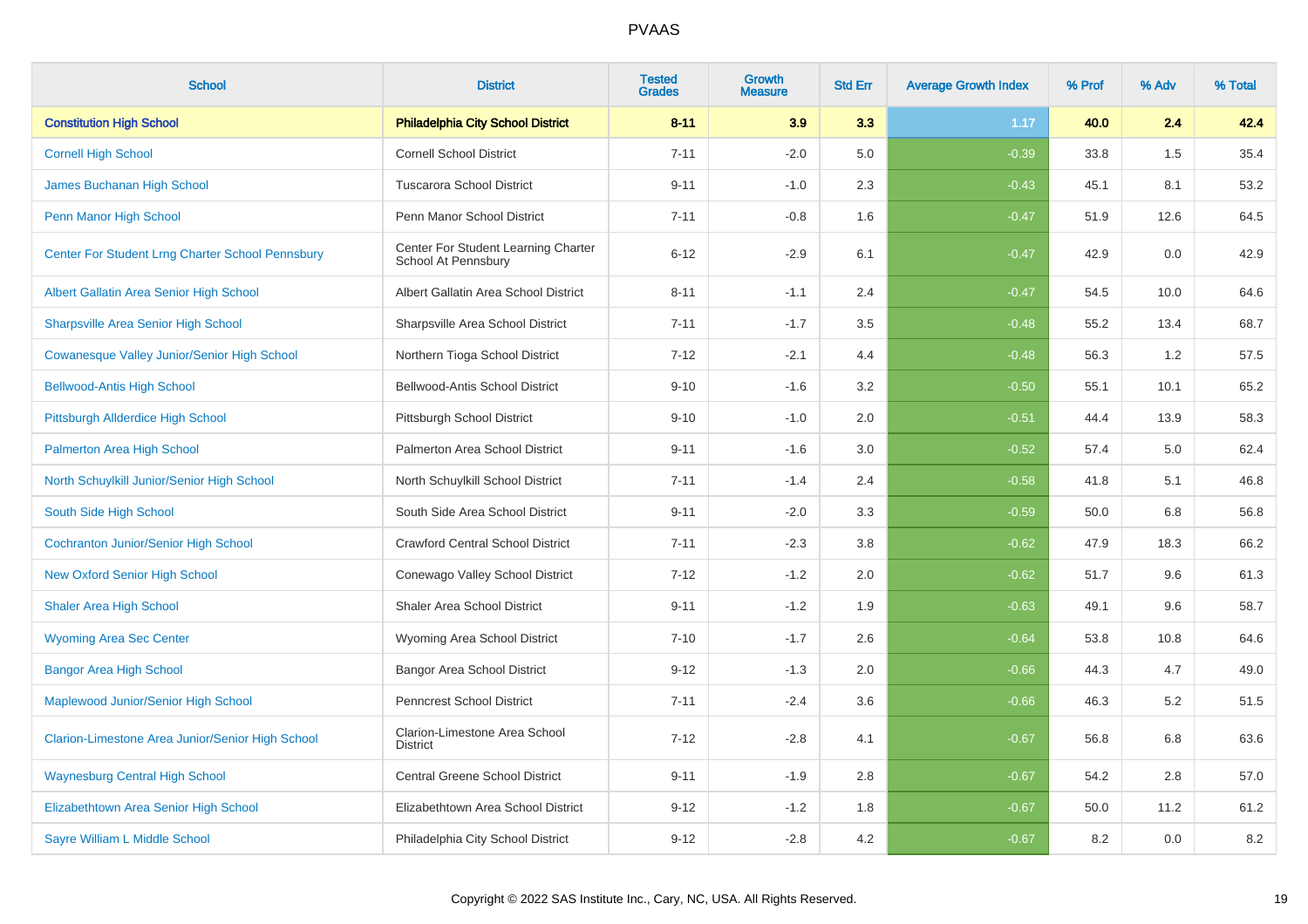| <b>School</b>                                           | <b>District</b>                                  | <b>Tested</b><br><b>Grades</b> | <b>Growth</b><br><b>Measure</b> | <b>Std Err</b> | <b>Average Growth Index</b> | % Prof | % Adv | % Total |
|---------------------------------------------------------|--------------------------------------------------|--------------------------------|---------------------------------|----------------|-----------------------------|--------|-------|---------|
| <b>Constitution High School</b>                         | <b>Philadelphia City School District</b>         | $8 - 11$                       | 3.9                             | 3.3            | 1.17                        | 40.0   | 2.4   | 42.4    |
| <b>Mid Valley Secondary Center</b>                      | Mid Valley School District                       | $7 - 10$                       | $-2.0$                          | 2.9            | $-0.69$                     | 45.1   | 7.8   | 52.9    |
| Canon-Mcmillan Senior High School                       | Canon-Mcmillan School District                   | $9 - 11$                       | $-1.1$                          | 1.6            | $-0.69$                     | 58.7   | 15.9  | 74.6    |
| <b>Burgettstown Middle/High School</b>                  | Burgettstown Area School District                | $6 - 11$                       | $-2.5$                          | 3.4            | $-0.73$                     | 50.0   | 1.4   | 51.4    |
| <b>Fannett-Metal Senior High School</b>                 | Fannett-Metal School District                    | $9 - 11$                       | $-3.8$                          | 5.1            | $-0.73$                     | 38.7   | 8.1   | 46.8    |
| Susquehanna Community Junior/Senior High School         | Susquehanna Community School<br><b>District</b>  | $7 - 11$                       | $-3.1$                          | 4.2            | $-0.74$                     | 49.4   | 6.9   | 56.3    |
| North Pocono High School                                | North Pocono School District                     | $9 - 11$                       | $-2.6$                          | 3.4            | $-0.76$                     | 52.0   | 16.4  | 68.5    |
| King Martin Luther High School                          | Philadelphia City School District                | $9 - 10$                       | $-3.6$                          | 4.7            | $-0.76$                     | 13.3   | 0.0   | 13.3    |
| <b>Manheim Township High School</b>                     | Manheim Township School District                 | $8 - 12$                       | $-1.2$                          | 1.6            | $-0.77$                     | 53.2   | 15.5  | 68.7    |
| <b>Gillingham Charter School</b>                        | Gillingham Charter School                        | $3 - 11$                       | $-4.4$                          | 5.6            | $-0.77$                     | 20.8   | 8.3   | 29.2    |
| <b>Turkeyfoot Valley Area Junior/Senior High School</b> | Turkeyfoot Valley Area School<br><b>District</b> | $7 - 12$                       | $-4.6$                          | 5.6            | $-0.83$                     | 22.0   | 5.1   | 27.1    |
| <b>Cheltenham High School</b>                           | Cheltenham School District                       | $9 - 11$                       | $-1.7$                          | 2.0            | $-0.84$                     | 46.1   | 10.0  | 56.1    |
| Huntingdon Area Senior High School                      | Huntingdon Area School District                  | $9 - 11$                       | $-2.4$                          | 2.7            | $-0.86$                     | 36.8   | 10.3  | 47.0    |
| Conemaugh Valley Junior/Senior High School              | Conemaugh Valley School District                 | $7 - 12$                       | $-3.5$                          | 4.1            | $-0.86$                     | 48.2   | 5.6   | 53.7    |
| Lehighton Area High School                              | Lehighton Area School District                   | $9 - 11$                       | $-2.0$                          | 2.3            | $-0.87$                     | 51.1   | 5.6   | 56.7    |
| Mt Lebanon Senior High School                           | Mt Lebanon School District                       | $8 - 11$                       | $-1.3$                          | 1.5            | $-0.87$                     | 61.9   | 24.0  | 85.9    |
| Northeast Bradford Junior/Senior High School            | Northeast Bradford School District               | $7 - 10$                       | $-3.5$                          | 4.0            | $-0.87$                     | 33.9   | 3.4   | 37.3    |
| West Forest Junior/Senior High School                   | <b>Forest Area School District</b>               | $7 - 11$                       | $-5.5$                          | 6.2            | $-0.88$                     | 22.2   | 3.7   | 25.9    |
| <b>Shenango High School</b>                             | Shenango Area School District                    | $7 - 11$                       | $-2.9$                          | 3.3            | $-0.88$                     | 50.6   | 13.9  | 64.6    |
| <b>Bald Eagle Area Junior/Senior High School</b>        | Bald Eagle Area School District                  | $6 - 11$                       | $-2.4$                          | 2.7            | $-0.88$                     | 48.4   | 9.4   | 57.7    |
| Bartram John - Main                                     | Philadelphia City School District                | $8 - 11$                       | $-2.9$                          | 3.3            | $-0.89$                     | 5.0    | 0.0   | 5.0     |
| <b>G A R Middle School</b>                              | Wilkes-Barre Area School District                | $7 - 11$                       | $-5.1$                          | 5.5            | $-0.92$                     | 25.9   | 0.0   | 25.9    |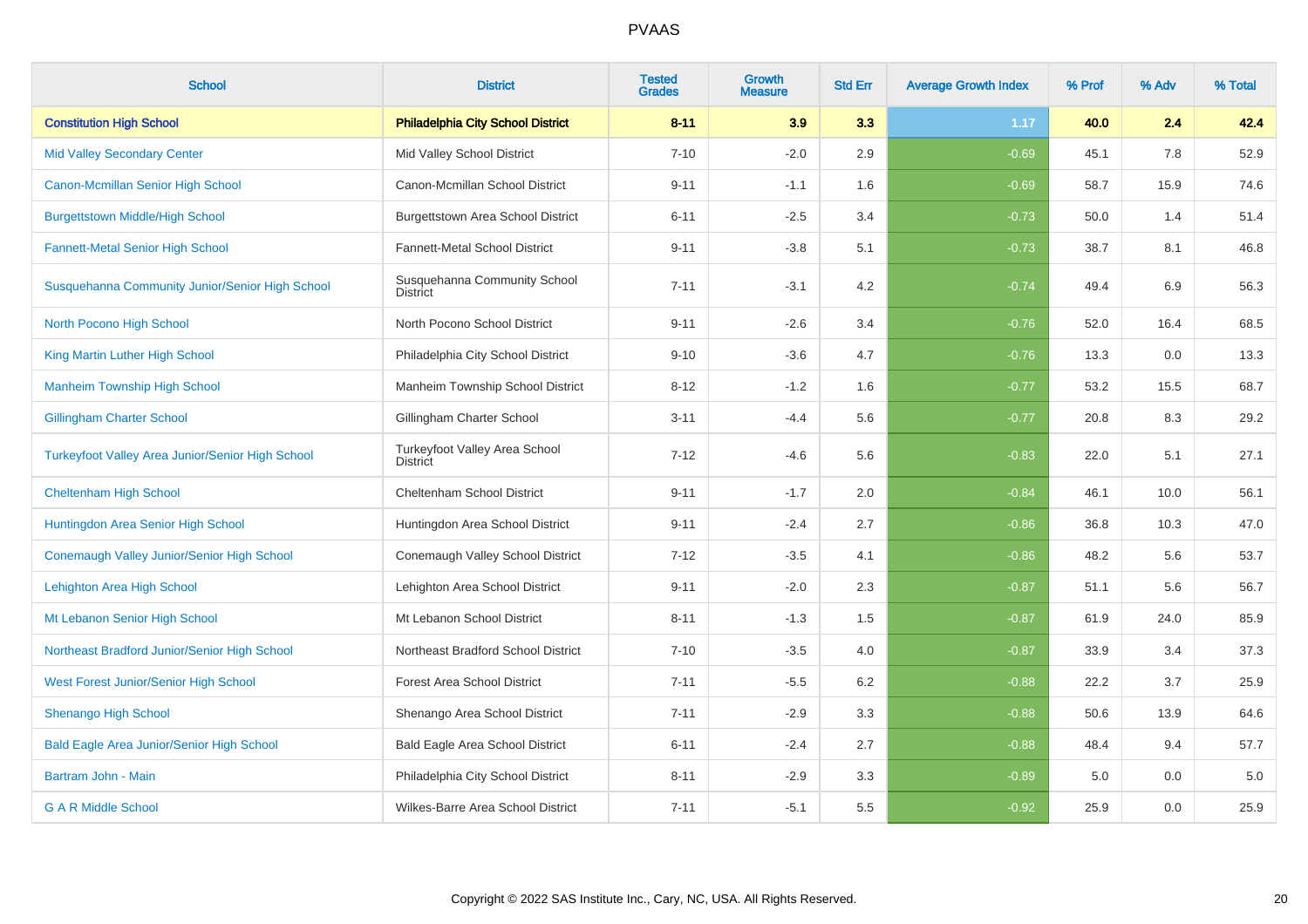| <b>School</b>                                     | <b>District</b>                                   | <b>Tested</b><br><b>Grades</b> | <b>Growth</b><br><b>Measure</b> | <b>Std Err</b> | <b>Average Growth Index</b> | % Prof | % Adv | % Total |
|---------------------------------------------------|---------------------------------------------------|--------------------------------|---------------------------------|----------------|-----------------------------|--------|-------|---------|
| <b>Constitution High School</b>                   | <b>Philadelphia City School District</b>          | $8 - 11$                       | 3.9                             | 3.3            | 1.17                        | 40.0   | 2.4   | 42.4    |
| Imhotep Institute Charter High School             | Imhotep Institute Charter High<br>School          | $9 - 11$                       | $-5.3$                          | 5.8            | $-0.92$                     | 25.0   | 0.0   | 25.0    |
| <b>Central Bucks High School - West</b>           | Central Bucks School District                     | $10 - 11$                      | $-1.4$                          | 1.5            | $-0.93$                     | 63.9   | 16.1  | 80.0    |
| Austin Area Junior/Senior High School             | Austin Area School District                       | $7 - 11$                       | $-6.0$                          | 6.4            | $-0.93$                     | 33.3   | 5.6   | 38.9    |
| <b>Sullivan County Junior/Senior High School</b>  | <b>Sullivan County School District</b>            | $7 - 10$                       | $-4.3$                          | 4.4            | $-0.97$                     | 66.7   | 2.6   | 69.2    |
| Roxborough High School                            | Philadelphia City School District                 | $9 - 10$                       | $-3.1$                          | 3.2            | $-0.97$                     | 14.1   | 2.2   | 16.3    |
| Elmer L Meyers Junior/Senior High School          | Wilkes-Barre Area School District                 | $7 - 11$                       | $-4.7$                          | 4.8            | $-0.98$                     | 33.3   | 3.0   | 36.4    |
| <b>Phoenixville Area High School</b>              | Phoenixville Area School District                 | $9 - 11$                       | $-2.0$                          | 2.1            | $-0.98$                     | 59.9   | 10.6  | 70.5    |
| <b>Overbrook High School</b>                      | Philadelphia City School District                 | $9 - 11$                       | $-4.4$                          | 4.4            | $-0.99$                     | 8.7    | 0.0   | 8.7     |
| Charleroi Area High School                        | Charleroi School District                         | $8 - 11$                       | $-2.9$                          | 3.0            | $-0.99$                     | 55.7   | 7.4   | 63.1    |
| <b>Chartiers Valley High School</b>               | <b>Chartiers Valley School District</b>           | $9 - 11$                       | $-2.0$                          | 2.0            | $-1.00$                     | 54.7   | 8.4   | 63.1    |
| <b>Columbia High School</b>                       | Columbia Borough School District                  | $8 - 12$                       | $-3.6$                          | 3.5            | $-1.02$                     | 29.5   | 1.9   | 31.4    |
| <b>Montour High School</b>                        | <b>Montour School District</b>                    | $9 - 11$                       | $-2.1$                          | 2.1            | $-1.03$                     | 61.4   | 15.1  | 76.5    |
| <b>Lebanon Senior High School</b>                 | <b>Lebanon School District</b>                    | $9 - 11$                       | $-2.0$                          | 1.9            | $-1.06$                     | 24.4   | 2.6   | 27.0    |
| Wyoming Valley West Senior High School            | Wyoming Valley West School<br><b>District</b>     | $9 - 11$                       | $-2.6$                          | 2.4            | $-1.08$                     | 49.4   | 3.0   | 52.4    |
| Rocky Grove Junior/Senior High School             | Valley Grove School District                      | $7 - 10$                       | $-4.1$                          | 3.7            | $-1.11$                     | 51.2   | 6.1   | 57.3    |
| West Greene Junior/Senior High School             | West Greene School District                       | $7 - 11$                       | $-4.9$                          | 4.3            | $-1.12$                     | 36.6   | 7.3   | 43.9    |
| <b>Lewisburg High School</b>                      | Lewisburg Area School District                    | $9 - 11$                       | $-2.9$                          | 2.6            | $-1.13$                     | 57.0   | 18.5  | 75.6    |
| <b>North Hills Senior High School</b>             | North Hills School District                       | $9 - 11$                       | $-2.1$                          | 1.8            | $-1.14$                     | 59.1   | 14.1  | 73.2    |
| <b>Quaker Valley High School</b>                  | Quaker Valley School District                     | $9 - 11$                       | $-3.1$                          | 2.6            | $-1.19$                     | 55.2   | 13.2  | 68.4    |
| Conemaugh Township Area Middle/Senior High School | Conemaugh Township Area School<br><b>District</b> | $6 - 12$                       | $-4.0$                          | 3.4            | $-1.19$                     | 53.8   | 17.6  | 71.4    |
| Juniata Valley Junior/Senior High School          | Juniata Valley School District                    | $6 - 11$                       | $-4.3$                          | 3.5            | $-1.21$                     | 44.4   | 3.5   | 47.8    |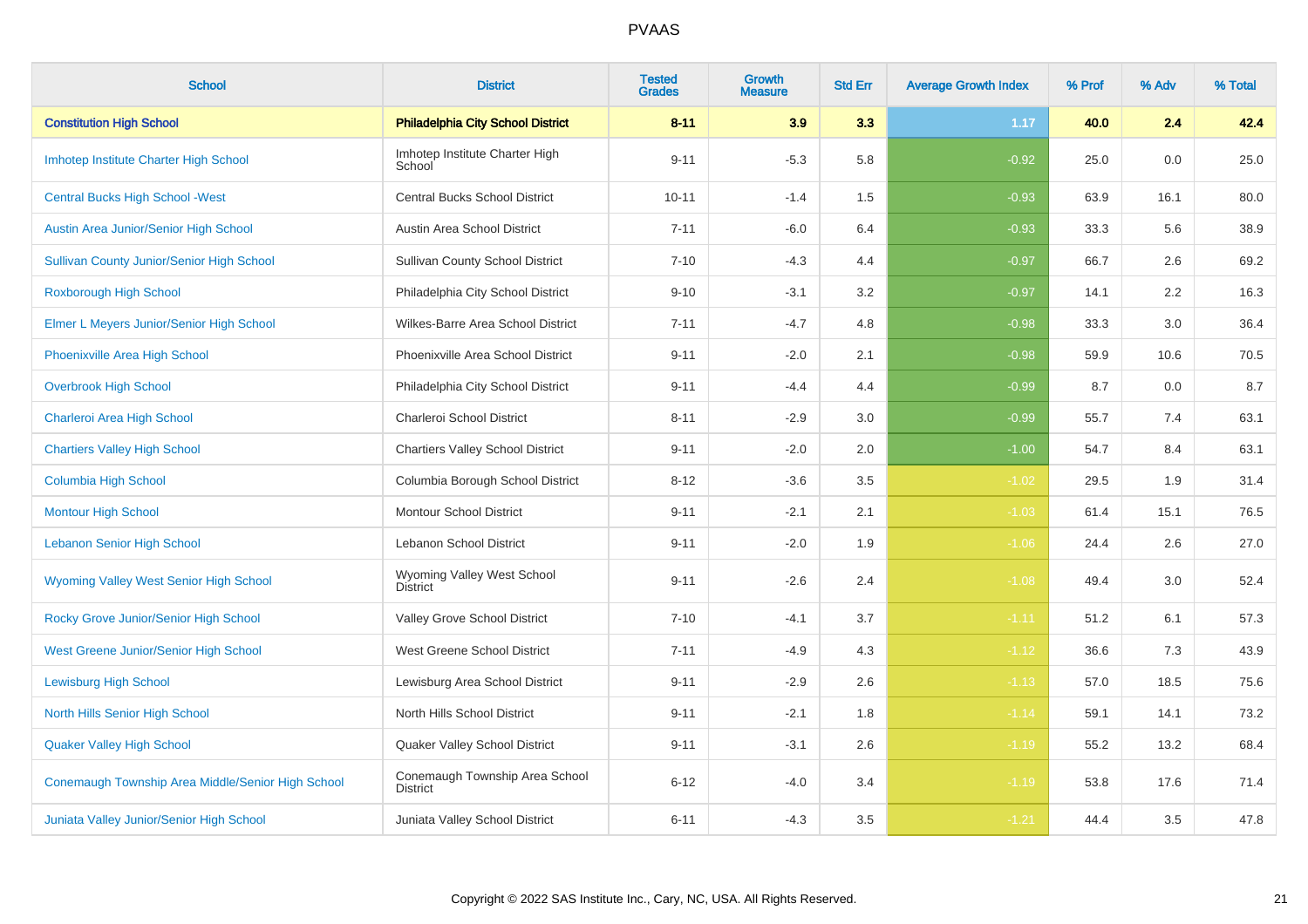| <b>School</b>                                  | <b>District</b>                                 | <b>Tested</b><br><b>Grades</b> | <b>Growth</b><br><b>Measure</b> | <b>Std Err</b> | <b>Average Growth Index</b> | % Prof | % Adv | % Total |
|------------------------------------------------|-------------------------------------------------|--------------------------------|---------------------------------|----------------|-----------------------------|--------|-------|---------|
| <b>Constitution High School</b>                | <b>Philadelphia City School District</b>        | $8 - 11$                       | 3.9                             | 3.3            | 1.17                        | 40.0   | 2.4   | 42.4    |
| Riverside Junior/Senior High School            | <b>Riverside School District</b>                | $7 - 11$                       | $-3.6$                          | 2.9            | $-1.22$                     | 43.0   | 9.0   | 52.0    |
| <b>Antietam Middle/High School</b>             | Antietam School District                        | $7 - 10$                       | $-4.7$                          | 3.8            | $-1.23$                     | 36.4   | 5.4   | 41.8    |
| <b>Seneca Valley High School</b>               | Seneca Valley School District                   | $7 - 11$                       | $-1.7$                          | 1.4            | $-1.23$                     | 57.2   | 11.4  | 68.6    |
| Oil City Senior High School                    | Oil City Area School District                   | $9 - 11$                       | $-3.3$                          | 2.6            | $-1.24$                     | 44.4   | 5.8   | 50.2    |
| Jeannette High School                          | Jeannette City School District                  | $7 - 11$                       | $-4.8$                          | 3.8            | $-1.24$                     | 46.7   | 7.5   | 54.2    |
| <b>Dallas Senior High School</b>               | <b>Dallas School District</b>                   | $9 - 11$                       | $-2.9$                          | 2.2            | $-1.28$                     | 54.9   | 7.6   | 62.4    |
| <b>Riverview Junior/Senior High School</b>     | <b>Riverview School District</b>                | $7 - 11$                       | $-4.8$                          | 3.8            | $-1.28$                     | 57.9   | 15.8  | 73.7    |
| Kane Area High School                          | Kane Area School District                       | $9 - 10$                       | $-4.1$                          | 3.1            | $-1.29$                     | 39.5   | 9.9   | 49.4    |
| North Penn-Mansfield Junior/Senior High School | Southern Tioga School District                  | $7 - 10$                       | $-4.3$                          | 3.4            | $-1.29$                     | 53.2   | 7.2   | 60.4    |
| <b>Chestnut Ridge Senior High School</b>       | Chestnut Ridge School District                  | $8 - 12$                       | $-3.8$                          | 2.9            | $-1.29$                     | 46.6   | 5.8   | 52.4    |
| Beaver Falls Area Senior High School           | Big Beaver Falls Area School District           | $9 - 11$                       | $-4.3$                          | 3.3            | $-1.30$                     | 34.1   | 3.5   | 37.6    |
| <b>Apollo-Ridge High School</b>                | Apollo-Ridge School District                    | $9 - 12$                       | $-5.0$                          | 3.7            | $-1.32$                     | 50.0   | 10.0  | 60.0    |
| <b>Chichester Senior High School</b>           | <b>Chichester School District</b>               | $9 - 11$                       | $-3.1$                          | 2.3            | $-1.33$                     | 44.6   | 6.6   | 51.2    |
| Shade Junior/Senior High School                | Shade-Central City School District              | $7 - 11$                       | $-6.3$                          | 4.6            | $-1.36$                     | 27.8   | 0.0   | 27.8    |
| Elk Lake Junior/Senior High School             | Elk Lake School District                        | $7 - 11$                       | $-4.5$                          | 3.2            | $-1.37$                     | 46.2   | 3.3   | 49.4    |
| Troy Area Junior/Senior High School            | Troy Area School District                       | $7 - 10$                       | $-4.7$                          | 3.4            | $-1.38$                     | 43.2   | 5.7   | 48.9    |
| <b>Bristol High School</b>                     | <b>Bristol Borough School District</b>          | $9 - 12$                       | $-4.7$                          | 3.4            | $-1.39$                     | 39.7   | 1.3   | 41.0    |
| <b>Lincoln Junior/Senior High School</b>       | Ellwood City Area School District               | $7 - 11$                       | $-4.5$                          | 3.2            | $-1.39$                     | 54.1   | 14.1  | 68.2    |
| <b>Greater Johnstown Senior High School</b>    | Greater Johnstown School District               | $8 - 11$                       | $-3.6$                          | 2.6            | $-1.40$                     | 26.1   | 0.0   | 26.1    |
| East Stroudsburg Senior High School North      | East Stroudsburg Area School<br><b>District</b> | $9 - 11$                       | $-3.3$                          | $2.3\,$        | $-1.41$                     | 41.8   | 7.9   | 49.7    |
| Ferndale Area Junior/Senior High School        | Ferndale Area School District                   | $7 - 10$                       | $-6.1$                          | 4.3            | $-1.42$                     | 40.0   | 0.0   | 40.0    |
| <b>Cambria Heights Senior High School</b>      | Cambria Heights School District                 | $9 - 10$                       | $-4.5$                          | 3.1            | $-1.44$                     | 51.0   | 6.0   | 57.0    |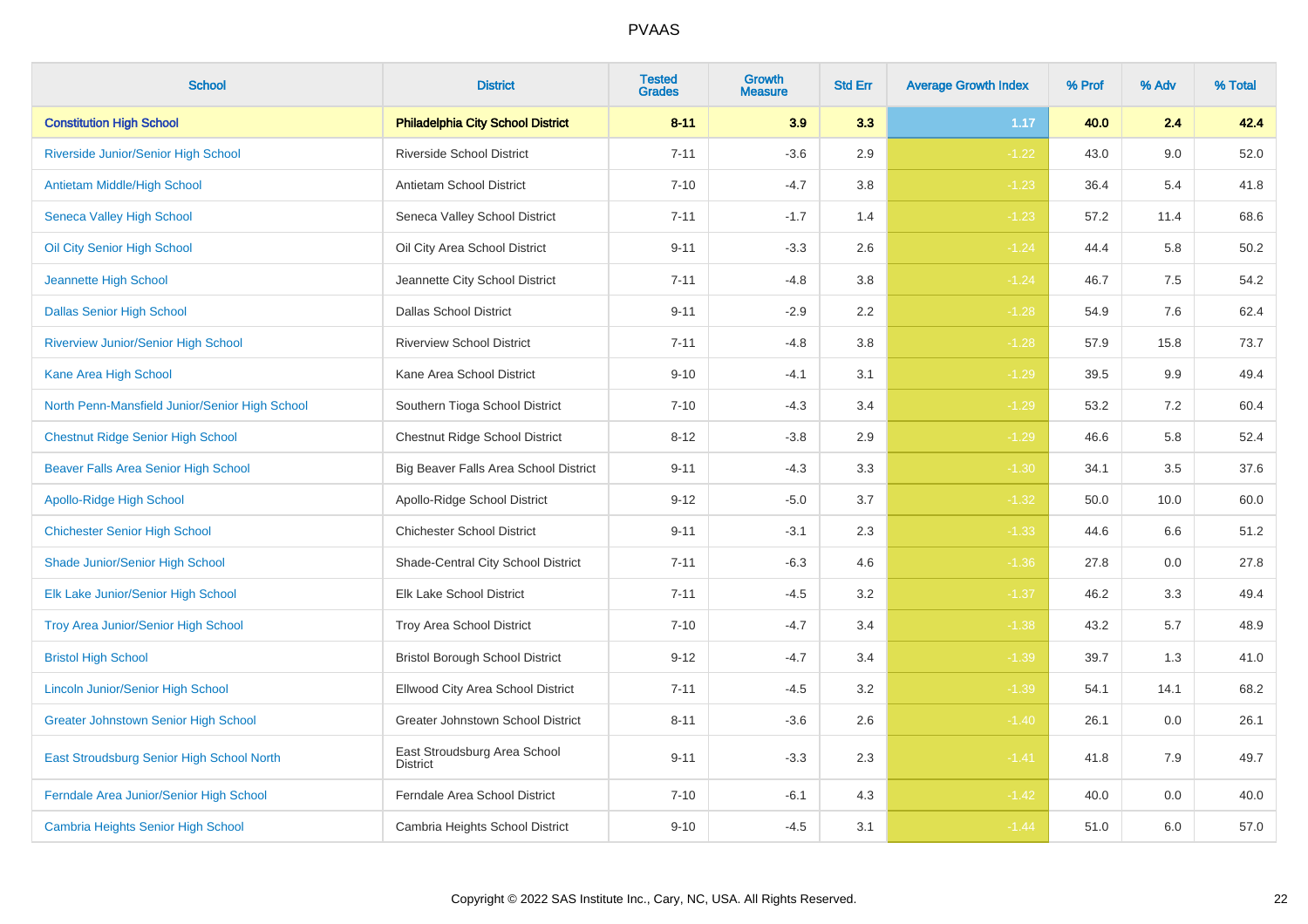| <b>School</b>                                                                   | <b>District</b>                                                             | <b>Tested</b><br><b>Grades</b> | <b>Growth</b><br><b>Measure</b> | <b>Std Err</b> | <b>Average Growth Index</b> | % Prof | % Adv | % Total |
|---------------------------------------------------------------------------------|-----------------------------------------------------------------------------|--------------------------------|---------------------------------|----------------|-----------------------------|--------|-------|---------|
| <b>Constitution High School</b>                                                 | <b>Philadelphia City School District</b>                                    | $8 - 11$                       | 3.9                             | 3.3            | 1.17                        | 40.0   | 2.4   | 42.4    |
| Greencastle-Antrim Senior High School                                           | Greencastle-Antrim School District                                          | $9 - 11$                       | $-3.3$                          | 2.2            | $-1.51$                     | 62.4   | 9.9   | 72.3    |
| <b>Westmont Hilltop Junior/Senior High School</b>                               | Westmont Hilltop School District                                            | $7 - 11$                       | $-4.3$                          | 2.8            | $-1.52$                     | 36.3   | 13.3  | 49.6    |
| <b>Claysburg-Kimmel High School</b>                                             | Claysburg-Kimmel School District                                            | $7 - 11$                       | $-6.0$                          | 4.0            | $-1.52$                     | 42.9   | 8.2   | 51.0    |
| <b>MaST Community Charter School</b>                                            | <b>MaST Community Charter School</b>                                        | $3 - 10$                       | $-4.1$                          | 2.7            | $-1.52$                     | 44.0   | 9.5   | 53.4    |
| Preparatory Charter School Of Mathematics, Science,<br><b>Tech, And Careers</b> | Preparatory Charter School Of<br>Mathematics, Science, Tech, And<br>Careers | $9 - 10$                       | $-4.0$                          | 2.5            | $-1.59$                     | 15.0   | 0.0   | 15.0    |
| <b>Carbon Career &amp; Technical Institute</b>                                  | Carbon Career & Technical Institute                                         | $9 - 11$                       | $-5.7$                          | 3.6            | $-1.59$                     | 34.5   | 1.2   | 35.7    |
| Pittsburgh Carrick High School                                                  | Pittsburgh School District                                                  | $9 - 10$                       | $-4.8$                          | 3.0            | $-1.60$                     | 22.3   | 3.2   | 25.5    |
| Fort Cherry Junior/Senior High School                                           | Fort Cherry School District                                                 | $7 - 10$                       | $-6.3$                          | 3.8            | $-1.66$                     | 55.2   | 5.2   | 60.3    |
| <b>Shamokin Area High School</b>                                                | Shamokin Area School District                                               | $8 - 11$                       | $-8.0$                          | 4.8            | $-1.66$                     | 38.1   | 3.2   | 41.3    |
| The U School: Innovative Lab                                                    | Philadelphia City School District                                           | $9 - 11$                       | $-7.1$                          | 4.2            | $-1.67$                     | 2.2    | 0.0   | 2.2     |
| <b>Tri-Valley Junior/Senior High School</b>                                     | Tri-Valley School District                                                  | $7 - 10$                       | $-6.8$                          | 4.1            | $-1.67$                     | 37.0   | 4.4   | 41.3    |
| Perseus House Charter School Of Excellence                                      | Perseus House Charter School Of<br>Excellence                               | $6 - 11$                       | $-5.2$                          | 3.0            | $-1.72$                     | 16.5   | 0.0   | 16.5    |
| Saltsburg Middle/High School                                                    | Blairsville-Saltsburg School District                                       | $6 - 11$                       | $-7.6$                          | 4.3            | $-1.76$                     | 36.7   | 8.9   | 45.6    |
| <b>Fairfield Area High School</b>                                               | Fairfield Area School District                                              | $8 - 11$                       | $-6.0$                          | 3.4            | $-1.76$                     | 57.9   | 4.0   | 61.8    |
| <b>Chester High School</b>                                                      | <b>Chester-Upland School District</b>                                       | $9 - 11$                       | $-8.2$                          | 4.5            | $-1.84$                     | 2.4    | 0.0   | 2.4     |
| <b>Brentwood Senior High School</b>                                             | <b>Brentwood Borough School District</b>                                    | $9 - 11$                       | $-5.6$                          | 3.0            | $-1.84$                     | 52.0   | 6.1   | 58.2    |
| <b>Pittston Area Senior High School</b>                                         | <b>Pittston Area School District</b>                                        | $9 - 11$                       | $-10.3$                         | 5.6            | $-1.85$                     | 38.1   | 9.5   | 47.6    |
| Old Forge Junior/Senior High School                                             | Old Forge School District                                                   | $7 - 12$                       | $-6.3$                          | 3.4            | $-1.85$                     | 52.9   | 7.1   | 60.0    |
| East Pennsboro Area Senior High School                                          | East Pennsboro Area School District                                         | $9 - 11$                       | $-4.5$                          | 2.4            | $-1.85$                     | 60.8   | 8.5   | 69.3    |
| <b>Twin Valley High School</b>                                                  | Twin Valley School District                                                 | $9 - 12$                       | $-4.0$                          | 2.1            | $-1.86$                     | 49.6   | 7.1   | 56.8    |
| <b>Pottstown Senior High School</b>                                             | <b>Pottstown School District</b>                                            | $9 - 12$                       | $-4.5$                          | 2.4            | $-1.87$                     | 29.8   | 1.2   | 31.0    |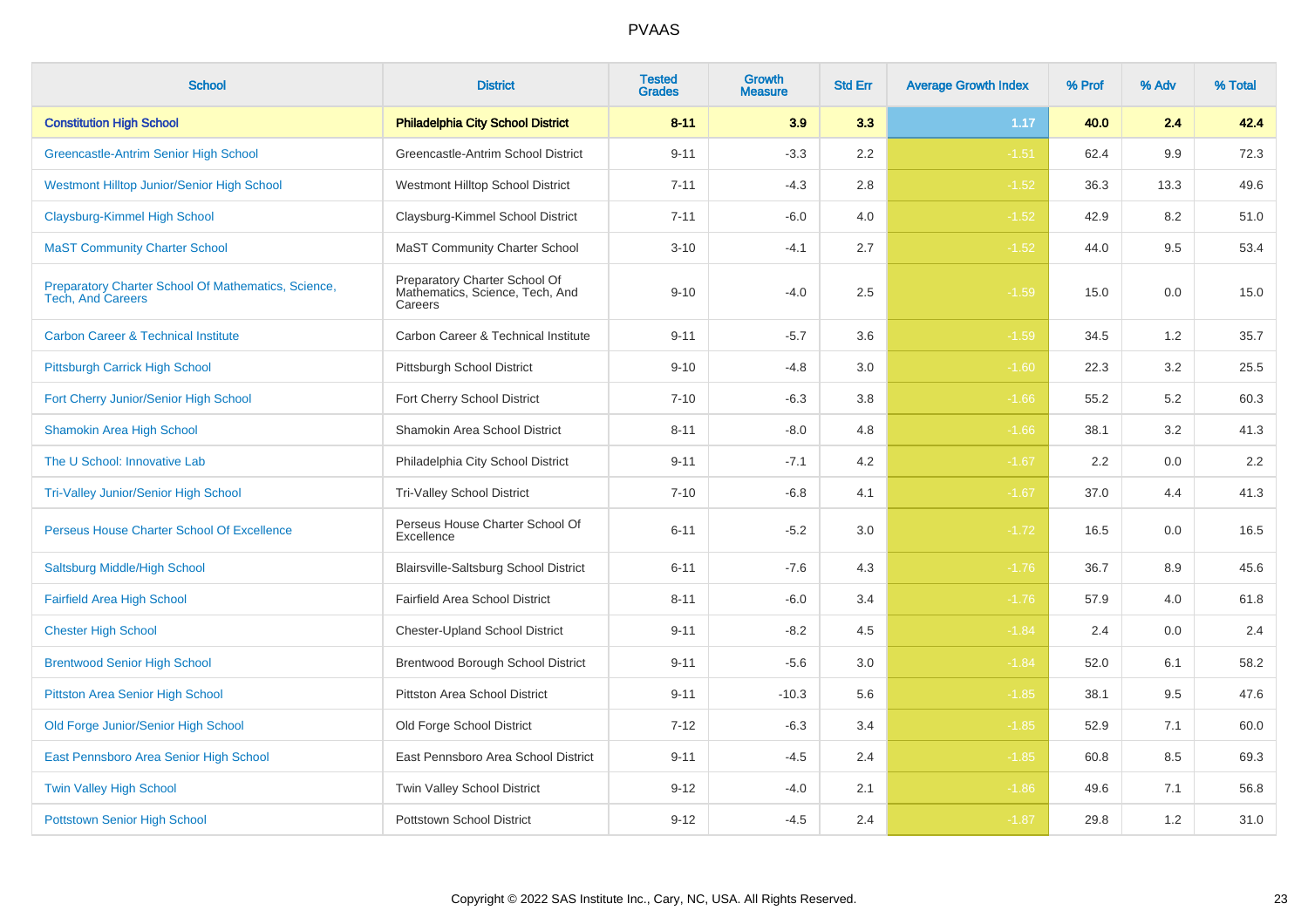| <b>School</b>                                     | <b>District</b>                                             | <b>Tested</b><br><b>Grades</b> | <b>Growth</b><br><b>Measure</b> | <b>Std Err</b> | <b>Average Growth Index</b> | % Prof | % Adv | % Total |
|---------------------------------------------------|-------------------------------------------------------------|--------------------------------|---------------------------------|----------------|-----------------------------|--------|-------|---------|
| <b>Constitution High School</b>                   | <b>Philadelphia City School District</b>                    | $8 - 11$                       | 3.9                             | 3.3            | 1.17                        | 40.0   | 2.4   | 42.4    |
| <b>Canton Junior/Senior High School</b>           | Canton Area School District                                 | $7 - 11$                       | $-6.0$                          | 3.2            | $-1.88$                     | 40.7   | 2.3   | 43.0    |
| <b>Pequea Valley High School</b>                  | Pequea Valley School District                               | $9 - 11$                       | $-6.1$                          | 3.2            | $-1.90$                     | 39.8   | 9.1   | 48.9    |
| <b>Washington High School</b>                     | <b>Washington School District</b>                           | $9 - 11$                       | $-5.3$                          | 2.8            | $-1.92$                     | 30.1   | 2.4   | 32.5    |
| <b>Brownsville Area High School</b>               | <b>Brownsville Area School District</b>                     | $7 - 12$                       | $-7.6$                          | 3.9            | $-1.93$                     | 34.4   | 6.1   | 40.5    |
| Montrose Area Junior/Senior High School           | Montrose Area School District                               | $7 - 10$                       | $-5.9$                          | 3.0            | $-1.95$                     | 46.7   | 5.4   | 52.2    |
| Western Beaver County Junior/Senior High School   | Western Beaver County School<br><b>District</b>             | $6 - 11$                       | $-8.1$                          | 4.2            | $-1.95$                     | 56.5   | 6.5   | 63.0    |
| <b>Brandywine Heights High School</b>             | Brandywine Heights Area School<br><b>District</b>           | $9 - 11$                       | $-5.3$                          | 2.7            | $-1.96$                     | 49.2   | 8.2   | 57.4    |
| Harrisburg High School - SciTech Cmp              | Harrisburg City School District                             | $9 - 11$                       | $-6.1$                          | 3.1            | $-1.97$                     | 32.2   | 1.1   | 33.3    |
| <b>Central Columbia Senior High School</b>        | Central Columbia School District                            | $9 - 12$                       | $-5.1$                          | 2.6            | $-1.97$                     | 53.7   | 14.8  | 68.5    |
| East Allegheny Junior/Senior High School          | East Allegheny School District                              | $7 - 11$                       | $-6.7$                          | 3.3            | $-1.99$                     | 31.9   | 9.7   | 41.7    |
| The New Academy Charter School                    | The New Academy Charter School                              | $8 - 11$                       | $-10.4$                         | 5.2            | $-2.00$                     | 0.0    | 0.0   | 0.0     |
| <b>Blairsville Senior High School</b>             | <b>Blairsville-Saltsburg School District</b>                | $9 - 11$                       | $-7.7$                          | 3.8            | $-2.03$                     | 37.8   | 5.4   | 43.2    |
| Kiski Area High School                            | Kiski Area School District                                  | $8 - 11$                       | $-4.0$                          | 2.0            | $-2.03$                     | 57.4   | 10.4  | 67.8    |
| Greensburg-Salem High School                      | Greensburg Salem School District                            | $9 - 11$                       | $-4.8$                          | 2.3            | $-2.03$                     | 47.6   | 4.9   | 52.4    |
| Gettysburg Area High School                       | Gettysburg Area School District                             | $9 - 11$                       | $-4.3$                          | 2.1            | $-2.05$                     | 45.3   | 14.0  | 59.3    |
| <b>Bermudian Springs High School</b>              | Bermudian Springs School District                           | $9 - 11$                       | $-5.9$                          | 2.8            | $-2.06$                     | 56.4   | 6.8   | 63.2    |
| <b>Executive Education Academy Charter School</b> | <b>Executive Education Academy</b><br><b>Charter School</b> | $3 - 10$                       | $-6.5$                          | 3.1            | $-2.08$                     | 23.7   | 2.2   | 25.8    |
| Mount Pleasant Area High School                   | Mount Pleasant Area School District                         | $9 - 11$                       | $-5.4$                          | 2.6            | $-2.09$                     | 52.6   | 0.0   | 52.6    |
| Somerset Area Jr-Sr High School                   | Somerset Area School District                               | $6 - 11$                       | $-4.8$                          | 2.3            | $-2.09$                     | 44.4   | 14.9  | 59.3    |
| <b>Forest City Regional High School</b>           | Forest City Regional School District                        | $7 - 12$                       | $-6.4$                          | 3.0            | $-2.10$                     | 44.1   | 0.0   | 44.1    |
| Upper Dauphin Area High School                    | Upper Dauphin Area School District                          | $9 - 11$                       | $-6.7$                          | 3.2            | $-2.11$                     | 37.4   | 4.8   | 42.2    |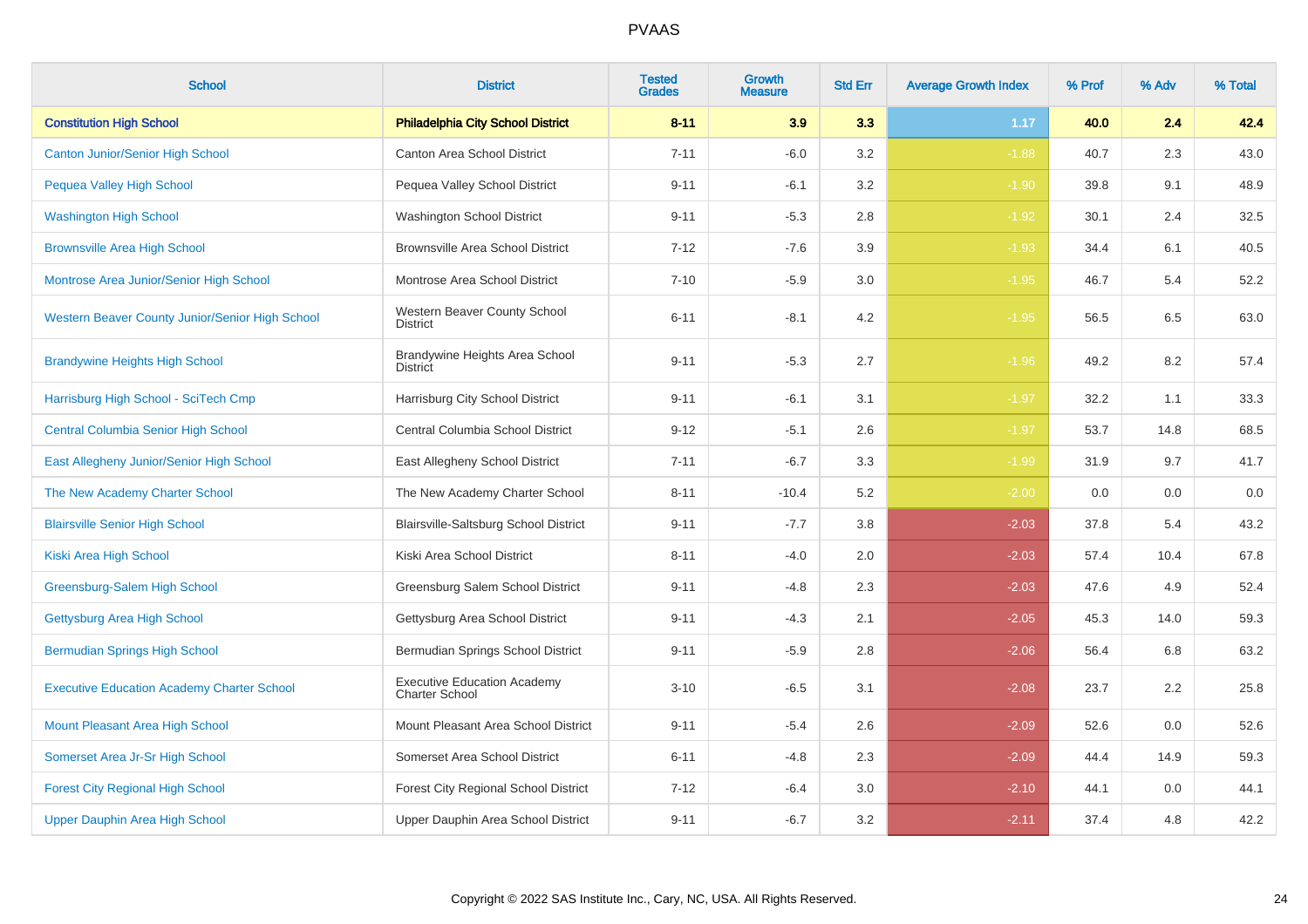| <b>School</b>                                       | <b>District</b>                             | <b>Tested</b><br><b>Grades</b> | <b>Growth</b><br><b>Measure</b> | <b>Std Err</b> | <b>Average Growth Index</b> | % Prof | % Adv | % Total |
|-----------------------------------------------------|---------------------------------------------|--------------------------------|---------------------------------|----------------|-----------------------------|--------|-------|---------|
| <b>Constitution High School</b>                     | <b>Philadelphia City School District</b>    | $8 - 11$                       | 3.9                             | 3.3            | 1.17                        | 40.0   | 2.4   | 42.4    |
| Mount Union Area Senior High School                 | Mount Union Area School District            | $9 - 10$                       | $-6.5$                          | 3.1            | $-2.11$                     | 32.2   | 3.4   | 35.6    |
| <b>Corry Area High School</b>                       | Corry Area School District                  | $9 - 11$                       | $-5.6$                          | 2.6            | $-2.12$                     | 38.1   | 6.0   | 44.1    |
| California Area Senior High School                  | California Area School District             | $9 - 10$                       | $-7.7$                          | 3.6            | $-2.12$                     | 42.6   | 9.8   | 52.5    |
| Moshannon Valley Junior/Senior High School          | Moshannon Valley School District            | $7 - 10$                       | $-7.4$                          | 3.4            | $-2.14$                     | 48.5   | 0.0   | 48.5    |
| <b>Karns City High School</b>                       | Karns City Area School District             | $7 - 11$                       | $-6.3$                          | 2.9            | $-2.15$                     | 53.1   | 8.3   | 61.5    |
| Philadelphia Learning Academy - South               | Philadelphia City School District           | $9 - 11$                       | $-13.8$                         | 6.4            | $-2.15$                     | 0.0    | 0.0   | 0.0     |
| <b>Academy at Westinghouse</b>                      | Pittsburgh School District                  | $5 - 11$                       | $-8.8$                          | 4.0            | $-2.18$                     | 9.4    | 1.0   | 10.4    |
| <b>Keystone Education Center Charter School</b>     | Keystone Education Center Charter<br>School | $3 - 12$                       | $-12.9$                         | 5.9            | $-2.19$                     | 28.0   | 0.0   | 28.0    |
| Middletown Area High School                         | Middletown Area School District             | $9 - 11$                       | $-5.7$                          | 2.6            | $-2.20$                     | 46.4   | 5.3   | 51.7    |
| <b>York County School Of Technology</b>             | York Co School Of Technology                | $9 - 12$                       | $-3.8$                          | 1.7            | $-2.22$                     | 39.1   | 5.6   | 44.7    |
| Roosevelt Campus of the Norristown Area High School | Norristown Area School District             | $9 - 12$                       | $-12.8$                         | 5.8            | $-2.22$                     | 6.4    | 0.0   | 6.4     |
| West Philadelphia High School                       | Philadelphia City School District           | $9 - 11$                       | $-9.3$                          | 4.1            | $-2.24$                     | 6.0    | 0.0   | 6.0     |
| Aliquippa Junior/Senior High School                 | Aliquippa School District                   | $7 - 11$                       | $-9.4$                          | 4.2            | $-2.25$                     | 11.0   | 0.0   | 11.0    |
| <b>Benton Area High School</b>                      | Benton Area School District                 | $9 - 10$                       | $-10.1$                         | 4.5            | $-2.25$                     | 43.2   | 5.4   | 48.6    |
| Pittsburgh Milliones 6-12                           | Pittsburgh School District                  | $6 - 11$                       | $-10.8$                         | 4.8            | $-2.25$                     | 9.7    | 0.0   | 9.7     |
| <b>Williams Valley Junior/Senior High School</b>    | Williams Valley School District             | $7 - 11$                       | $-7.8$                          | 3.4            | $-2.26$                     | 23.2   | 0.0   | 23.2    |
| <b>West Scranton High School</b>                    | <b>Scranton School District</b>             | $9 - 12$                       | $-6.5$                          | 2.9            | $-2.27$                     | 43.4   | 1.9   | 45.3    |
| <b>Muncy Junior/Senior High School</b>              | <b>Muncy School District</b>                | $7 - 11$                       | $-8.4$                          | 3.7            | $-2.30$                     | 42.0   | 3.8   | 45.8    |
| West Middlesex Area Junior/Senior High School       | West Middlesex Area School District         | $7 - 10$                       | $-8.8$                          | 3.8            | $-2.31$                     | 34.9   | 2.8   | 37.6    |
| Susquehanna Township High School                    | Susquehanna Township School<br>District     | $9 - 12$                       | $-6.2$                          | 2.7            | $-2.32$                     | 36.0   | 5.6   | 41.6    |
| <b>Coatesville Area Senior High School</b>          | Coatesville Area School District            | $10 - 11$                      | $-4.0$                          | 1.7            | $-2.33$                     | 37.2   | 4.5   | 41.7    |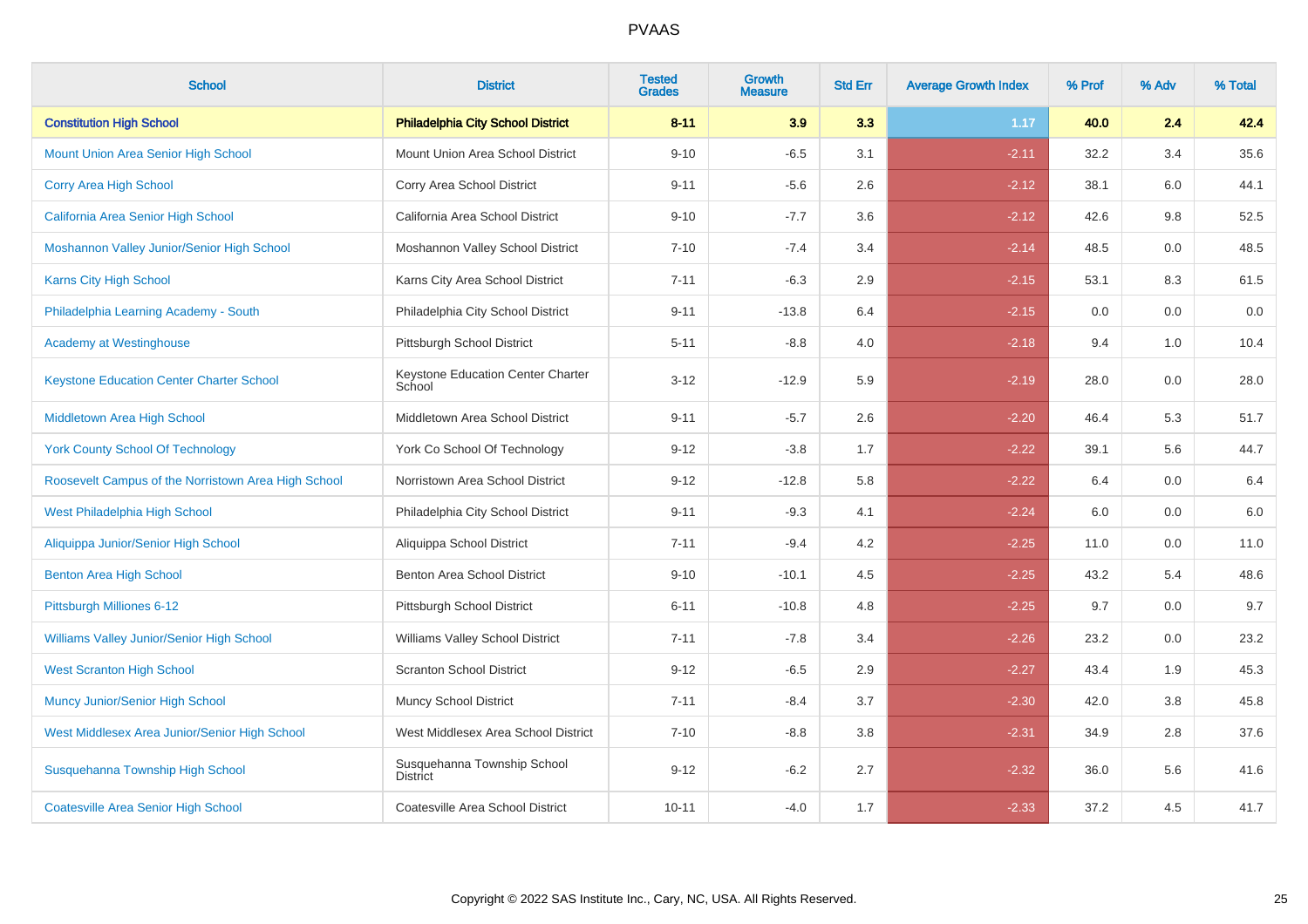| <b>School</b>                                         | <b>District</b>                                   | <b>Tested</b><br><b>Grades</b> | Growth<br><b>Measure</b> | <b>Std Err</b> | <b>Average Growth Index</b> | % Prof | % Adv | % Total |
|-------------------------------------------------------|---------------------------------------------------|--------------------------------|--------------------------|----------------|-----------------------------|--------|-------|---------|
| <b>Constitution High School</b>                       | <b>Philadelphia City School District</b>          | $8 - 11$                       | 3.9                      | 3.3            | 1.17                        | 40.0   | 2.4   | 42.4    |
| La Academia Partnership Charter School                | La Academia Partnership Charter<br>School         | $6 - 11$                       | $-11.0$                  | 4.7            | $-2.34$                     | 6.8    | 0.0   | 6.8     |
| <b>Windber Area High School</b>                       | Windber Area School District                      | $9 - 11$                       | $-7.5$                   | 3.2            | $-2.35$                     | 55.4   | 7.2   | 62.6    |
| Jim Thorpe Area High School                           | Jim Thorpe Area School District                   | $9 - 11$                       | $-6.2$                   | 2.7            | $-2.35$                     | 33.3   | 7.4   | 40.7    |
| <b>Meadville Area Senior High School</b>              | <b>Crawford Central School District</b>           | $9 - 11$                       | $-5.9$                   | 2.5            | $-2.35$                     | 37.2   | 6.8   | 43.9    |
| Portage Area Junior/Senior High School                | Portage Area School District                      | $7 - 10$                       | $-8.4$                   | 3.6            | $-2.36$                     | 40.6   | 9.4   | 50.0    |
| <b>Hughesville Junior/Senior High School</b>          | East Lycoming School District                     | $7 - 11$                       | $-6.4$                   | 2.7            | $-2.37$                     | 48.3   | 4.2   | 52.5    |
| Salisbury-Elk Lick Junior/Senior High School          | Salisbury-Elk Lick School District                | $7 - 11$                       | $-13.9$                  | 5.9            | $-2.37$                     | 27.8   | 0.0   | 27.8    |
| Perkiomen Valley High School                          | Perkiomen Valley School District                  | $9 - 11$                       | $-3.8$                   | 1.6            | $-2.40$                     | 53.8   | 13.4  | 67.2    |
| Southmoreland Senior High School                      | Southmoreland School District                     | $9 - 11$                       | $-8.6$                   | 3.6            | $-2.40$                     | 56.8   | 7.2   | 64.0    |
| <b>Universal Audenried Charter School</b>             | Universal Audenried Charter School                | $9 - 11$                       | $-5.8$                   | 2.4            | $-2.40$                     | 14.6   | 0.0   | 14.6    |
| Indiana Area Senior High School                       | Indiana Area School District                      | $9 - 11$                       | $-5.6$                   | 2.3            | $-2.42$                     | 47.6   | 18.4  | 66.1    |
| <b>Innovative Arts Academy Charter School</b>         | Innovative Arts Academy Charter<br>School         | $6 - 11$                       | $-9.1$                   | 3.7            | $-2.44$                     | 9.5    | 0.0   | 9.5     |
| Jefferson-Morgan Middle/High School                   | Jefferson-Morgan School District                  | $7 - 10$                       | $-10.2$                  | 4.2            | $-2.44$                     | 43.8   | 4.2   | 47.9    |
| <b>Sugar Valley Rural Charter School</b>              | Sugar Valley Rural Charter School                 | $3 - 11$                       | $-11.0$                  | 4.5            | $-2.46$                     | 14.9   | 0.0   | 14.9    |
| South Williamsport Area Junior/Senior High School     | South Williamsport Area School<br><b>District</b> | $7 - 10$                       | $-6.0$                   | 2.4            | $-2.47$                     | 45.5   | 4.5   | 50.0    |
| <b>Coatesville Area School District Cyber Academy</b> | Coatesville Area School District                  | $3 - 11$                       | $-16.3$                  | 6.6            | $-2.47$                     | 23.8   | 0.0   | 23.8    |
| <b>Oxford Area High School</b>                        | Oxford Area School District                       | $9 - 11$                       | $-4.7$                   | 1.9            | $-2.47$                     | 41.3   | 8.0   | 49.3    |
| <b>Upper Moreland High School</b>                     | Upper Moreland Township School<br>District        | $9 - 11$                       | $-5.4$                   | 2.2            | $-2.48$                     | 57.9   | 4.0   | 61.9    |
| <b>Chartiers-Houston Junior/Senior High School</b>    | <b>Chartiers-Houston School District</b>          | $7 - 10$                       | $-8.9$                   | 3.5            | $-2.50$                     | 59.7   | 4.5   | 64.2    |
| <b>School Of The Future</b>                           | Philadelphia City School District                 | $9 - 10$                       | $-6.8$                   | 2.7            | $-2.50$                     | 16.1   | 0.0   | 16.1    |
| Freedom Area Senior High School                       | Freedom Area School District                      | $9 - 11$                       | $-7.5$                   | 3.0            | $-2.51$                     | 43.8   | 4.2   | 47.9    |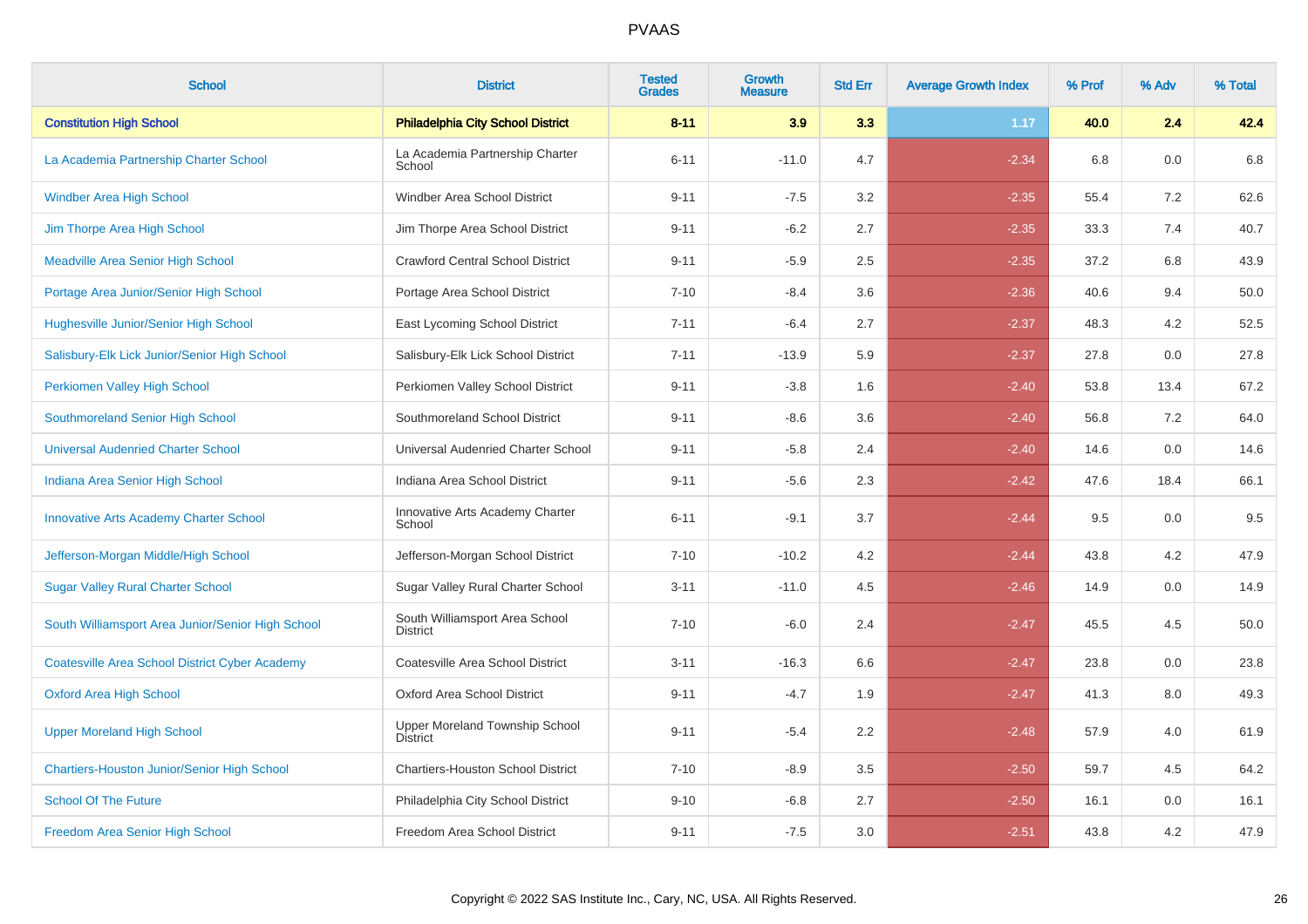| <b>School</b>                                 | <b>District</b>                                | <b>Tested</b><br><b>Grades</b> | <b>Growth</b><br><b>Measure</b> | <b>Std Err</b> | <b>Average Growth Index</b> | % Prof | % Adv | % Total |
|-----------------------------------------------|------------------------------------------------|--------------------------------|---------------------------------|----------------|-----------------------------|--------|-------|---------|
| <b>Constitution High School</b>               | <b>Philadelphia City School District</b>       | $8 - 11$                       | 3.9                             | 3.3            | 1.17                        | 40.0   | 2.4   | 42.4    |
| Farrell Area High School/Upper Middle School  | <b>Farrell Area School District</b>            | $7 - 11$                       | $-10.9$                         | 4.3            | $-2.52$                     | 19.0   | 0.0   | 19.0    |
| <b>Mohawk Senior High School</b>              | Mohawk Area School District                    | $9 - 11$                       | $-7.8$                          | 3.1            | $-2.57$                     | 49.4   | 11.0  | 60.4    |
| <b>Yough Senior High School</b>               | Yough School District                          | $9 - 10$                       | $-7.0$                          | 2.7            | $-2.59$                     | 50.8   | 4.0   | 54.8    |
| North Star High School                        | North Star School District                     | $9 - 11$                       | $-9.1$                          | 3.5            | $-2.61$                     | 47.8   | 6.0   | 53.7    |
| Mahanoy Area Junior/Senior High School        | Mahanoy Area School District                   | $7 - 10$                       | $-9.4$                          | 3.6            | $-2.61$                     | 26.2   | 1.6   | 27.9    |
| <b>Slippery Rock Area High School</b>         | Slippery Rock Area School District             | $9 - 11$                       | $-6.7$                          | 2.5            | $-2.65$                     | 56.2   | 9.5   | 65.7    |
| Northwest Area High School                    | Northwest Area School District                 | $7 - 10$                       | $-10.4$                         | 3.8            | $-2.70$                     | 34.6   | 7.3   | 41.8    |
| <b>Propel Charter School-Montour</b>          | Propel Charter School-Montour                  | $3 - 10$                       | $-10.7$                         | 3.9            | $-2.71$                     | 13.7   | 0.0   | 13.7    |
| <b>Blue Mountain High School</b>              | <b>Blue Mountain School District</b>           | $9 - 10$                       | $-6.2$                          | 2.3            | $-2.73$                     | 46.6   | 8.5   | 55.1    |
| Dunmore Junior/Senior High School             | <b>Dunmore School District</b>                 | $7 - 11$                       | $-8.1$                          | 2.9            | $-2.76$                     | 34.0   | 7.2   | 41.2    |
| <b>Pine Grove Area High School</b>            | Pine Grove Area School District                | $9 - 11$                       | $-8.1$                          | 2.9            | $-2.79$                     | 42.3   | 7.7   | 50.0    |
| <b>Harbor Creek Senior High School</b>        | Harbor Creek School District                   | $8 - 11$                       | $-7.4$                          | 2.6            | $-2.80$                     | 48.8   | 15.2  | 64.0    |
| South Allegheny High School                   | South Allegheny School District                | $8 - 11$                       | $-9.1$                          | 3.2            | $-2.83$                     | 40.5   | 0.0   | 40.5    |
| <b>Propel Charter School-Homestead</b>        | Propel Charter School-Homestead                | $3 - 11$                       | $-11.7$                         | 4.1            | $-2.84$                     | 15.9   | 0.0   | 15.9    |
| <b>New Castle Senior High School</b>          | New Castle Area School District                | $7 - 12$                       | $-6.9$                          | 2.4            | $-2.84$                     | 32.5   | 4.3   | 36.8    |
| <b>Trinity Senior High School</b>             | <b>Trinity Area School District</b>            | $9 - 11$                       | $-5.8$                          | 2.0            | $-2.89$                     | 48.3   | 11.8  | 60.1    |
| <b>Forest Hills Junior/Senior High School</b> | <b>Forest Hills School District</b>            | $7 - 11$                       | $-7.7$                          | 2.6            | $-2.89$                     | 41.1   | 13.7  | 54.8    |
| <b>Redbank Valley High School</b>             | Redbank Valley School District                 | $6 - 11$                       | $-9.9$                          | 3.4            | $-2.90$                     | 31.5   | 4.9   | 36.4    |
| Franklin Benjamin High School                 | Philadelphia City School District              | $9 - 11$                       | $-10.4$                         | 3.6            | $-2.91$                     | 3.7    | 0.0   | 3.7     |
| <b>Highlands Senior High School</b>           | <b>Highlands School District</b>               | $9 - 11$                       | $-7.8$                          | 2.7            | $-2.92$                     | 44.4   | 3.7   | 48.2    |
| <b>Quakertown Community High School</b>       | Quakertown Community School<br><b>District</b> | $9 - 12$                       | $-4.8$                          | 1.6            | $-2.93$                     | 56.5   | 10.0  | 66.6    |
| Northern Potter Junior/Senior High School     | Northern Potter School District                | $7 - 12$                       | $-13.5$                         | 4.6            | $-2.94$                     | 37.5   | 0.0   | 37.5    |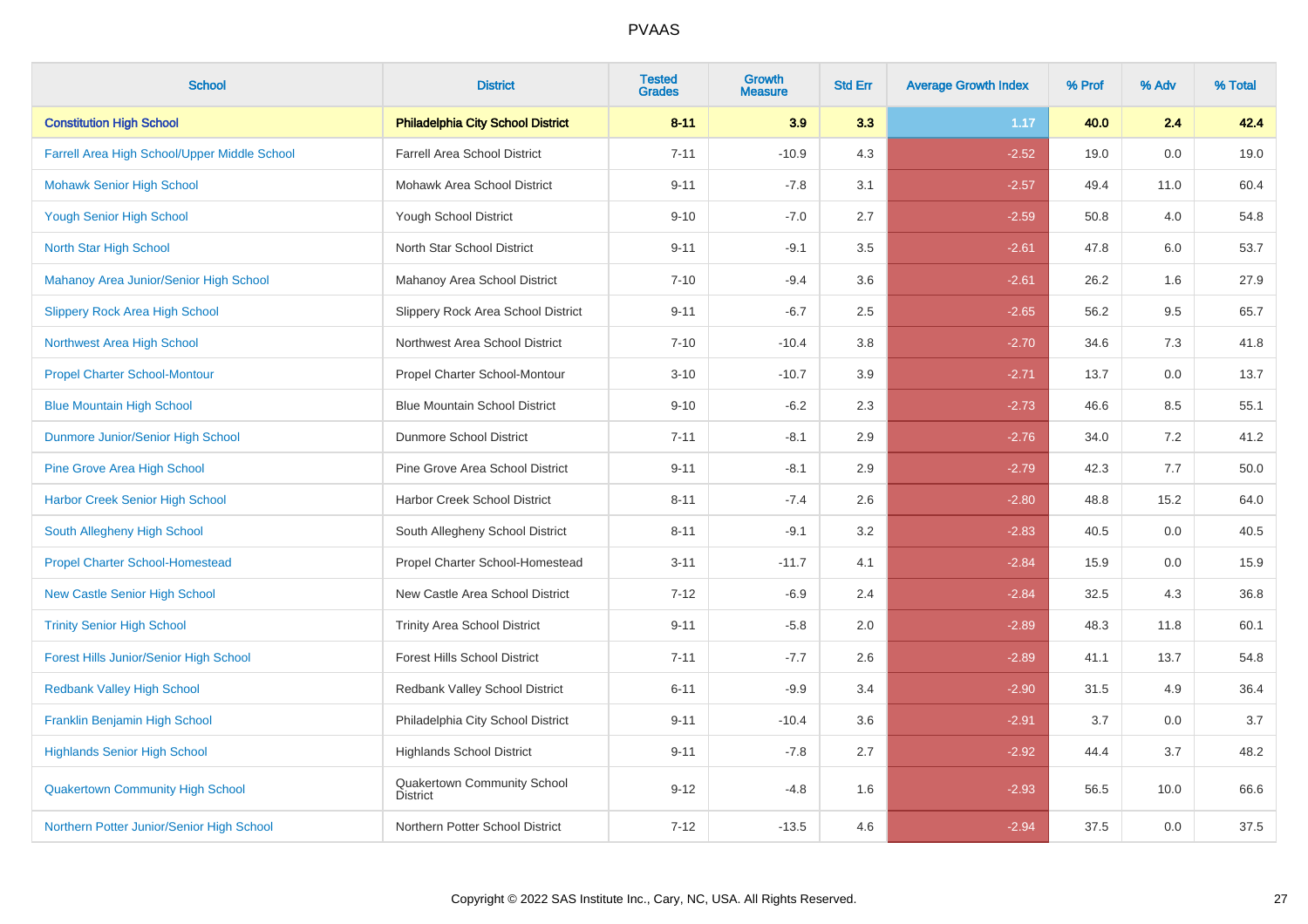| <b>School</b>                             | <b>District</b>                               | <b>Tested</b><br><b>Grades</b> | Growth<br><b>Measure</b> | <b>Std Err</b> | <b>Average Growth Index</b> | % Prof | % Adv | % Total |
|-------------------------------------------|-----------------------------------------------|--------------------------------|--------------------------|----------------|-----------------------------|--------|-------|---------|
| <b>Constitution High School</b>           | <b>Philadelphia City School District</b>      | $8 - 11$                       | 3.9                      | 3.3            | 1.17                        | 40.0   | 2.4   | 42.4    |
| <b>Carmichaels Area High School</b>       | Carmichaels Area School District              | $9 - 10$                       | $-9.7$                   | 3.3            | $-2.94$                     | 35.1   | 1.4   | 36.5    |
| <b>Rochester High School</b>              | Rochester Area School District                | $9 - 11$                       | $-13.6$                  | 4.6            | $-2.98$                     | 19.5   | 1.3   | 20.8    |
| <b>Union City High School</b>             | Union City Area School District               | $9 - 12$                       | $-10.8$                  | 3.6            | $-3.00$                     | 43.3   | 3.3   | 46.7    |
| <b>Carlisle Area High School</b>          | Carlisle Area School District                 | $9 - 11$                       | $-5.7$                   | 1.9            | $-3.00$                     | 54.0   | 6.3   | 60.3    |
| Pittsburgh Perry High School              | Pittsburgh School District                    | $8 - 11$                       | $-11.9$                  | 3.9            | $-3.02$                     | 16.1   | 0.0   | 16.1    |
| <b>Williamson Senior High School</b>      | Northern Tioga School District                | $7 - 10$                       | $-10.4$                  | 3.4            | $-3.03$                     | 51.3   | 1.3   | 52.6    |
| Nazareth Area High School                 | Nazareth Area School District                 | $9 - 11$                       | $-5.0$                   | 1.7            | $-3.04$                     | 59.2   | 9.9   | 69.0    |
| Philadelphia Academy Charter School       | Philadelphia Academy Charter<br>School        | $3 - 11$                       | $-8.9$                   | 2.9            | $-3.04$                     | 50.5   | 2.9   | 53.4    |
| <b>Conneaut Area Senior High</b>          | <b>Conneaut School District</b>               | $9 - 12$                       | $-7.9$                   | 2.6            | $-3.07$                     | 38.4   | 7.4   | 45.8    |
| North East High School                    | North East School District                    | $9 - 11$                       | $-9.6$                   | 3.0            | $-3.13$                     | 62.6   | 14.4  | 77.0    |
| Penn Hills Senior High School             | Penn Hills School District                    | $9 - 11$                       | $-8.0$                   | 2.6            | $-3.13$                     | 33.1   | 0.7   | 33.8    |
| Vaux High School: A Big Picture School    | Philadelphia City School District             | $9 - 12$                       | $-10.2$                  | 3.2            | $-3.16$                     | 3.4    | 0.0   | 3.4     |
| <b>Palisades High School</b>              | Palisades School District                     | $9 - 11$                       | $-9.0$                   | 2.8            | $-3.18$                     | 53.8   | 6.7   | 60.5    |
| <b>Easton Area High School</b>            | Easton Area School District                   | $9 - 12$                       | $-4.5$                   | 1.4            | $-3.22$                     | 39.9   | 4.0   | 43.9    |
| <b>Central Mountain High School</b>       | Keystone Central School District              | $9 - 11$                       | $-6.9$                   | 2.1            | $-3.25$                     | 42.9   | 5.1   | 47.9    |
| <b>Wallenpaupack Area High School</b>     | Wallenpaupack Area School District            | $8 - 11$                       | $-7.5$                   | 2.3            | $-3.26$                     | 40.8   | 2.4   | 43.1    |
| Dubois Area Senior High School            | Dubois Area School District                   | $8 - 11$                       | $-6.6$                   | 2.0            | $-3.26$                     | 50.9   | 13.4  | 64.3    |
| <b>Maritime Academy Charter School</b>    | Maritime Academy Charter School               | $3 - 10$                       | $-11.4$                  | 3.5            | $-3.29$                     | 15.2   | 0.0   | 15.2    |
| <b>Waynesboro Area Senior High School</b> | Waynesboro Area School District               | $9 - 12$                       | $-6.4$                   | 1.9            | $-3.40$                     | 50.0   | 6.8   | 56.8    |
| <b>Boyertown Area Senior High School</b>  | Boyertown Area School District                | $9 - 11$                       | $-5.0$                   | 1.5            | $-3.41$                     | 55.2   | 11.3  | 66.5    |
| <b>Tamaqua Area Senior High School</b>    | Tamaqua Area School District                  | $9 - 12$                       | $-8.6$                   | 2.5            | $-3.42$                     | 44.5   | 1.9   | 46.4    |
| Neshannock Junior/Senior High School      | Neshannock Township School<br><b>District</b> | $7 - 10$                       | $-10.1$                  | 2.9            | $-3.47$                     | 62.4   | 5.6   | 67.9    |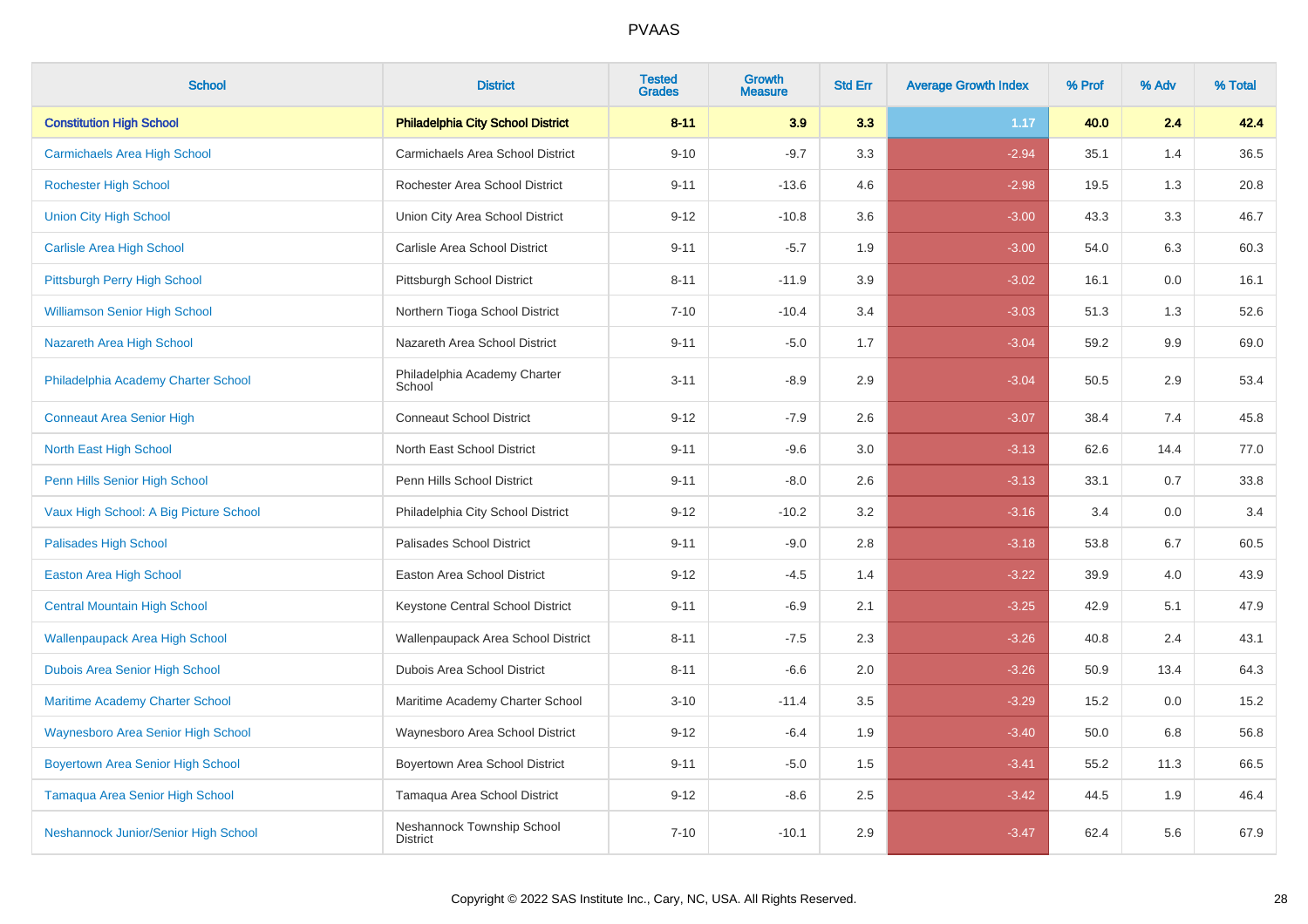| <b>School</b>                                           | <b>District</b>                                      | <b>Tested</b><br><b>Grades</b> | <b>Growth</b><br><b>Measure</b> | <b>Std Err</b> | <b>Average Growth Index</b> | % Prof | % Adv | % Total |
|---------------------------------------------------------|------------------------------------------------------|--------------------------------|---------------------------------|----------------|-----------------------------|--------|-------|---------|
| <b>Constitution High School</b>                         | <b>Philadelphia City School District</b>             | $8 - 11$                       | 3.9                             | 3.3            | 1.17                        | 40.0   | 2.4   | 42.4    |
| <b>Steelton-Highspire High School</b>                   | Steelton-Highspire School District                   | $7 - 11$                       | $-12.3$                         | 3.5            | $-3.55$                     | 14.5   | 0.0   | 14.5    |
| <b>Elizabeth Forward Senior High School</b>             | Elizabeth Forward School District                    | $9 - 11$                       | $-8.7$                          | 2.4            | $-3.57$                     | 51.7   | 4.0   | 55.7    |
| <b>Williamsburg Community Junior/Senior High School</b> | Williamsburg Community School<br><b>District</b>     | $7 - 11$                       | $-14.8$                         | 4.1            | $-3.59$                     | 28.3   | 0.0   | 28.3    |
| <b>Interboro Senior High School</b>                     | Interboro School District                            | $7 - 12$                       | $-7.7$                          | 2.1            | $-3.63$                     | 46.6   | 4.8   | 51.4    |
| <b>Ridgway Area High School</b>                         | Ridgway Area School District                         | $9 - 11$                       | $-14.8$                         | 4.1            | $-3.64$                     | 49.0   | 9.8   | 58.8    |
| Moniteau Junior/Senior High School                      | Moniteau School District                             | $7 - 11$                       | $-12.2$                         | 3.3            | $-3.68$                     | 50.0   | 6.3   | 56.3    |
| <b>Clearfield Area Junior/Senior High School</b>        | Clearfield Area School District                      | $7 - 10$                       | $-9.7$                          | 2.6            | $-3.71$                     | 43.0   | 3.1   | 46.1    |
| <b>Sun Valley High School</b>                           | Penn-Delco School District                           | $9 - 11$                       | $-7.2$                          | 1.9            | $-3.72$                     | 46.6   | 3.2   | 49.8    |
| Johnsonburg Area High School                            | Johnsonburg Area School District                     | $7 - 11$                       | $-14.5$                         | 3.9            | $-3.73$                     | 54.0   | 4.6   | 58.6    |
| <b>Berwick Area High School</b>                         | <b>Berwick Area School District</b>                  | $9 - 11$                       | $-9.6$                          | 2.6            | $-3.75$                     | 42.1   | 5.5   | 47.6    |
| <b>Milton High School</b>                               | Milton Area School District                          | $8 - 11$                       | $-9.4$                          | 2.5            | $-3.79$                     | 45.4   | 7.2   | 52.7    |
| <b>Propel Charter School-Braddock Hills</b>             | Propel Charter School - Braddock<br><b>Hills</b>     | $3 - 11$                       | $-13.6$                         | 3.6            | $-3.81$                     | 9.7    | 1.6   | 11.3    |
| Youngsville Middle/High School                          | Warren County School District                        | $6 - 11$                       | $-14.8$                         | 3.9            | $-3.82$                     | 23.3   | 0.8   | 24.1    |
| Northern Lehigh Senior High School                      | Northern Lehigh School District                      | $9 - 12$                       | $-10.9$                         | 2.7            | $-3.98$                     | 28.0   | 9.3   | 37.3    |
| Marion Center Area Jr/Sr High School                    | Marion Center Area School District                   | $7 - 10$                       | $-12.4$                         | 3.1            | $-4.01$                     | 33.7   | 1.1   | 34.8    |
| Minersville Area Junior/Senior High School              | Minersville Area School District                     | $7 - 11$                       | $-14.8$                         | 3.7            | $-4.02$                     | 39.3   | 3.3   | 42.6    |
| <b>Bradford Area High School</b>                        | <b>Bradford Area School District</b>                 | $9 - 12$                       | $-9.6$                          | 2.4            | $-4.02$                     | 45.8   | 8.3   | 54.2    |
| East Juniata Junior/Senior High School                  | Juniata County School District                       | $7 - 12$                       | $-13.9$                         | 3.4            | $-4.08$                     | 39.0   | 5.2   | 44.2    |
| Northwest PA Collegiate Academy                         | Erie City School District                            | $6 - 11$                       | $-10.1$                         | 2.5            | $-4.11$                     | 62.7   | 8.6   | 71.4    |
| Southern Huntingdon County HS/MS                        | Southern Huntingdon County School<br><b>District</b> | $6 - 11$                       | $-13.4$                         | 3.2            | $-4.12$                     | 32.5   | 2.5   | 35.0    |
| <b>Avonworth High School</b>                            | Avonworth School District                            | $9 - 10$                       | $-12.9$                         | 3.1            | $-4.13$                     | 59.8   | 4.6   | 64.4    |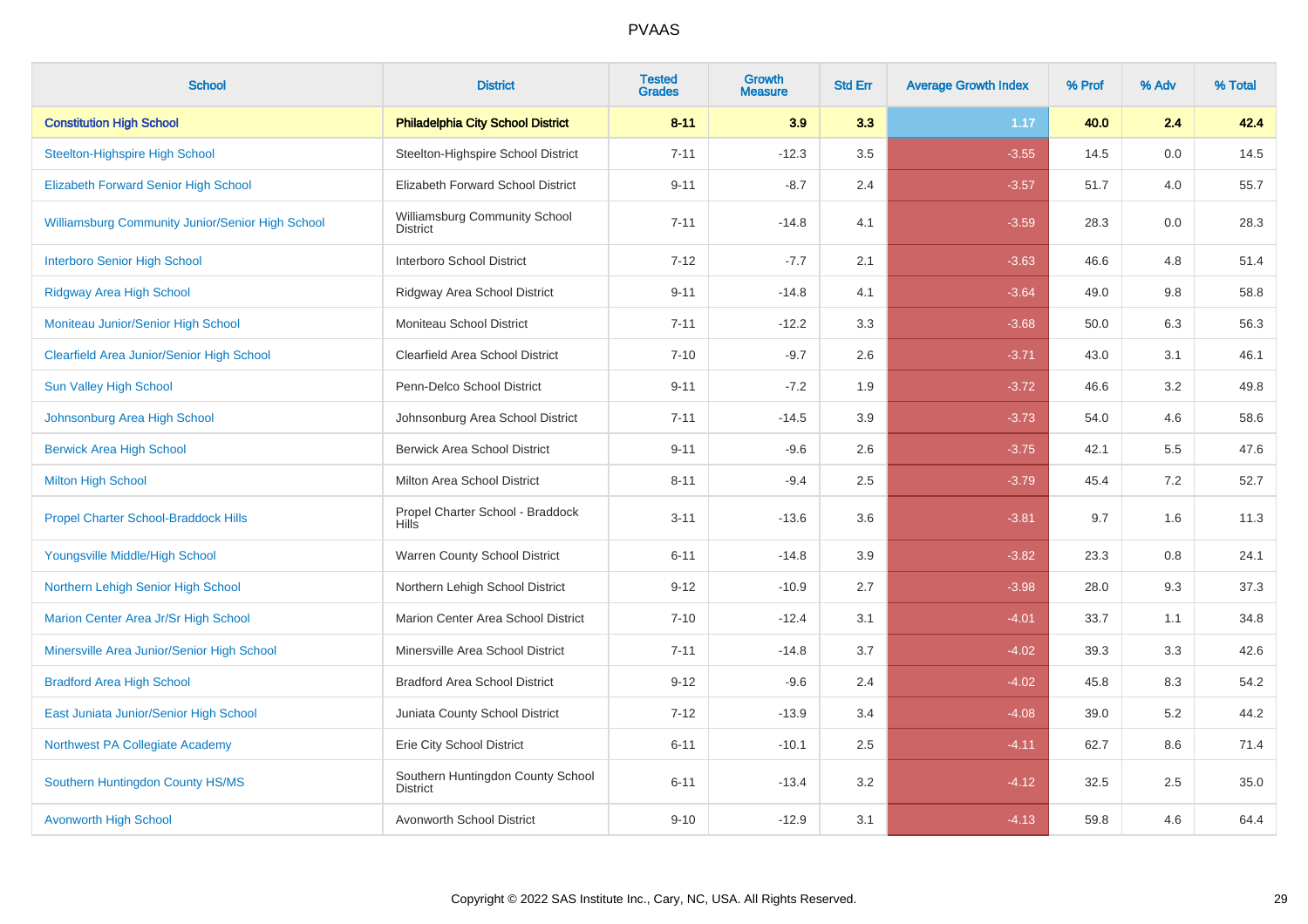| <b>School</b>                                | <b>District</b>                                   | <b>Tested</b><br><b>Grades</b> | <b>Growth</b><br><b>Measure</b> | <b>Std Err</b> | <b>Average Growth Index</b> | % Prof | % Adv | % Total |
|----------------------------------------------|---------------------------------------------------|--------------------------------|---------------------------------|----------------|-----------------------------|--------|-------|---------|
| <b>Constitution High School</b>              | <b>Philadelphia City School District</b>          | $8 - 11$                       | 3.9                             | 3.3            | 1.17                        | 40.0   | 2.4   | 42.4    |
| Catasauqua Senior High School                | Catasauqua Area School District                   | $9 - 12$                       | $-12.4$                         | 3.0            | $-4.14$                     | 36.8   | 7.6   | 44.3    |
| <b>Columbia-Montour AVTS</b>                 | Columbia-Montour AVTS                             | $9 - 10$                       | $-12.5$                         | $3.0\,$        | $-4.16$                     | 22.3   | 0.6   | 22.9    |
| Jefferson County-Dubois AVTS                 | Jefferson County-Dubois AVTS                      | $9 - 11$                       | $-16.2$                         | 3.9            | $-4.16$                     | 23.0   | 0.0   | 23.0    |
| <b>Big Spring High School</b>                | <b>Big Spring School District</b>                 | $9 - 11$                       | $-10.2$                         | 2.4            | $-4.17$                     | 38.6   | 8.9   | 47.5    |
| <b>Wellsboro Area High School</b>            | Wellsboro Area School District                    | $8 - 11$                       | $-12.7$                         | 3.0            | $-4.24$                     | 49.2   | 11.9  | 61.1    |
| Chambersburg Area Senior High School         | Chambersburg Area School District                 | $9 - 11$                       | $-6.8$                          | 1.6            | $-4.36$                     | 40.8   | 10.1  | 50.9    |
| South Park Senior High School                | South Park School District                        | $7 - 11$                       | $-11.6$                         | 2.7            | $-4.37$                     | 53.5   | 13.7  | 67.3    |
| West Mifflin Area High School                | West Mifflin Area School District                 | $8 - 12$                       | $-12.7$                         | 2.9            | $-4.38$                     | 38.8   | 9.6   | 48.3    |
| Lampeter-Strasburg Senior High School        | Lampeter-Strasburg School District                | $9 - 12$                       | $-8.9$                          | 2.0            | $-4.52$                     | 55.1   | 9.8   | 64.8    |
| <b>Butler Area Senior High School</b>        | <b>Butler Area School District</b>                | $10 - 11$                      | $-6.9$                          | 1.5            | $-4.54$                     | 42.5   | 9.4   | 51.9    |
| <b>Annville Cleona High School</b>           | Annville-Cleona School District                   | $9 - 12$                       | $-12.5$                         | 2.7            | $-4.61$                     | 34.9   | 7.8   | 42.6    |
| Penns Manor Area Junior/Senior High School   | Penns Manor Area School District                  | $6 - 12$                       | $-17.4$                         | 3.7            | $-4.63$                     | 29.7   | 3.1   | 32.8    |
| Pittsburgh Brashear High School              | Pittsburgh School District                        | $9 - 11$                       | $-10.6$                         | 2.3            | $-4.68$                     | 17.6   | 0.0   | 17.6    |
| <b>Riverside High School</b>                 | Riverside Beaver County School<br><b>District</b> | $9 - 11$                       | $-14.4$                         | $3.0\,$        | $-4.77$                     | 49.4   | 8.8   | 58.2    |
| <b>Phoenix Academy</b>                       | Lancaster School District                         | $7 - 12$                       | $-16.1$                         | 3.4            | $-4.80$                     | 6.8    | 0.0   | 6.8     |
| <b>Frazier High School</b>                   | <b>Frazier School District</b>                    | $9 - 11$                       | $-17.6$                         | 3.6            | $-4.82$                     | 37.1   | 1.6   | 38.7    |
| <b>Tacony Academy Charter School</b>         | Tacony Academy Charter School                     | $3 - 11$                       | $-14.7$                         | 3.0            | $-4.82$                     | 22.4   | 1.8   | 24.1    |
| <b>Bucks County Technical High School</b>    | <b>Bucks County Technical High</b><br>School      | $9 - 10$                       | $-12.0$                         | 2.5            | $-4.84$                     | 35.9   | 3.2   | 39.2    |
| <b>Tulpehocken Junior/Senior High School</b> | Tulpehocken Area School District                  | $7 - 12$                       | $-14.1$                         | 2.8            | $-4.96$                     | 36.7   | 2.8   | 39.4    |
| Schuylkill Haven Senior High School          | Schuylkill Haven Area School<br><b>District</b>   | $8 - 11$                       | $-15.6$                         | 3.1            | $-5.00$                     | 49.7   | 2.4   | 52.1    |
| Southern Columbia High School                | Southern Columbia Area School<br><b>District</b>  | $9 - 11$                       | $-15.0$                         | 3.0            | $-5.06$                     | 55.0   | 4.0   | 59.0    |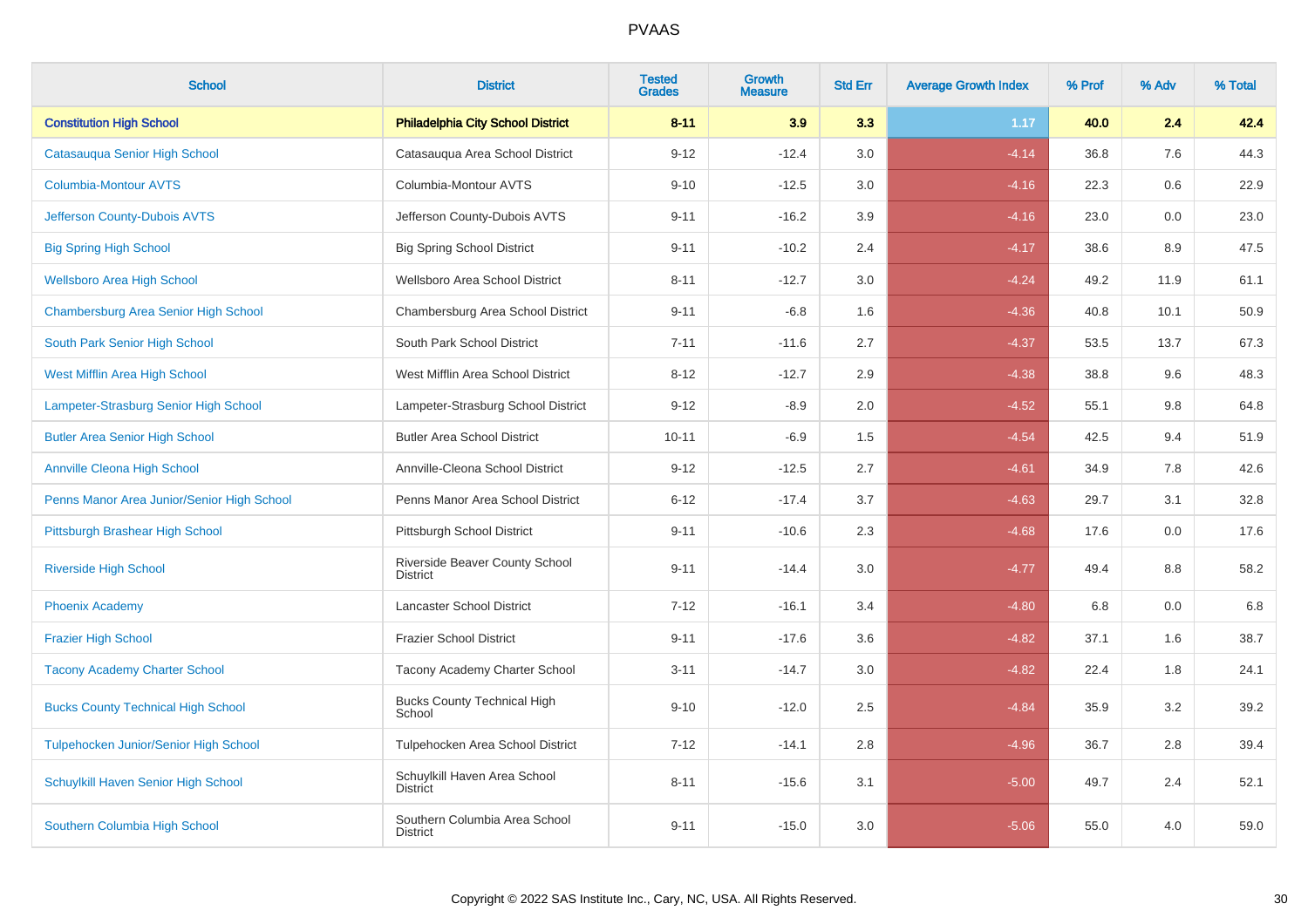| <b>School</b>                                      | <b>District</b>                                    | <b>Tested</b><br><b>Grades</b> | <b>Growth</b><br><b>Measure</b> | <b>Std Err</b> | <b>Average Growth Index</b> | % Prof | % Adv | % Total |
|----------------------------------------------------|----------------------------------------------------|--------------------------------|---------------------------------|----------------|-----------------------------|--------|-------|---------|
| <b>Constitution High School</b>                    | <b>Philadelphia City School District</b>           | $8 - 11$                       | 3.9                             | 3.3            | 1.17                        | 40.0   | 2.4   | 42.4    |
| North Penn-Liberty Junior/Senior High School       | Southern Tioga School District                     | $7 - 11$                       | $-20.4$                         | 4.0            | $-5.10$                     | 40.0   | 5.3   | 45.3    |
| <b>Titusville Senior High School</b>               | <b>Titusville Area School District</b>             | $9 - 11$                       | $-13.6$                         | 2.6            | $-5.15$                     | 43.2   | 4.8   | 48.0    |
| <b>Mastery Charter School-Gratz Campus</b>         | Mastery Charter School - Gratz<br>Campus           | $7 - 10$                       | $-23.9$                         | 4.5            | $-5.29$                     | 2.9    | 0.0   | 2.9     |
| <b>Plum Senior High School</b>                     | Plum Borough School District                       | $9 - 11$                       | $-11.7$                         | 2.2            | $-5.37$                     | 51.1   | 9.0   | 60.1    |
| Southern Fulton Junior/Senior High School          | Southern Fulton School District                    | $7 - 11$                       | $-24.1$                         | 4.4            | $-5.45$                     | 34.2   | 10.5  | 44.7    |
| <b>Exeter Township Senior High School</b>          | <b>Exeter Township School District</b>             | $9 - 11$                       | $-10.8$                         | 1.9            | $-5.67$                     | 50.6   | 2.7   | 53.3    |
| Solanco High School                                | Solanco School District                            | $9 - 11$                       | $-11.3$                         | 2.0            | $-5.77$                     | 41.6   | 4.5   | 46.1    |
| <b>Springfield Township High School</b>            | Springfield Township School District               | $9 - 11$                       | $-19.2$                         | 3.2            | $-5.98$                     | 62.6   | 3.6   | 66.3    |
| <b>Lawrence County CTC</b>                         | Lawrence County CTC                                | $10 - 11$                      | $-21.7$                         | 3.6            | $-6.05$                     | 19.8   | 0.0   | 19.8    |
| <b>Abington Senior High School</b>                 | Abington School District                           | $10 - 10$                      | $-11.8$                         | 1.9            | $-6.18$                     | 56.2   | 11.6  | 67.8    |
| <b>Ringgold Senior High School</b>                 | Ringgold School District                           | $9 - 11$                       | $-15.1$                         | 2.4            | $-6.22$                     | 41.5   | 7.9   | 49.4    |
| Lackawanna Trail Junior/Senior High School         | Lackawanna Trail School District                   | $7 - 10$                       | $-22.0$                         | 3.5            | $-6.32$                     | 38.5   | 1.5   | 40.0    |
| Mifflinburg Area Senior High School                | Mifflinburg Area School District                   | $9 - 11$                       | $-16.2$                         | 2.5            | $-6.47$                     | 42.4   | 4.0   | 46.4    |
| <b>Curwensville Area Junior/Senior High School</b> | Curwensville Area School District                  | $7 - 11$                       | $-28.3$                         | 4.1            | $-6.83$                     | 42.5   | 4.1   | 46.6    |
| <b>Chambersburg Area Career Magnet School</b>      | Chambersburg Area School District                  | $9 - 11$                       | $-15.5$                         | 2.2            | $-7.12$                     | 46.7   | 5.5   | 52.3    |
| Northwestern Senior High School                    | Northwestern School District                       | $9 - 11$                       | $-25.3$                         | 3.5            | $-7.24$                     | 42.6   | 2.9   | 45.6    |
| <b>Truman Senior High School</b>                   | <b>Bristol Township School District</b>            | $9 - 11$                       | $-14.3$                         | 2.0            | $-7.31$                     | 31.0   | 3.7   | 34.7    |
| Philipsburg-Osceola Area High School               | Philipsburg-Osceola Area School<br><b>District</b> | $9 - 11$                       | $-25.2$                         | 3.3            | $-7.58$                     | 19.7   | 2.6   | 22.4    |
| Hatboro-Horsham Senior High School                 | Hatboro-Horsham School District                    | $9 - 11$                       | $-13.2$                         | 1.7            | $-7.72$                     | 45.6   | 7.2   | 52.8    |
| Owen J Roberts High School                         | Owen J Roberts School District                     | $9 - 11$                       | $-12.6$                         | 1.6            | $-7.84$                     | 57.0   | 11.9  | 69.0    |
| Norristown Area High School                        | Norristown Area School District                    | $9 - 12$                       | $-12.9$                         | 1.6            | $-7.92$                     | 24.8   | 2.4   | 27.2    |
| <b>West Side CTC</b>                               | West Side CTC                                      | $9 - 10$                       | $-37.4$                         | 4.3            | $-8.64$                     | 8.8    | 0.0   | 8.8     |